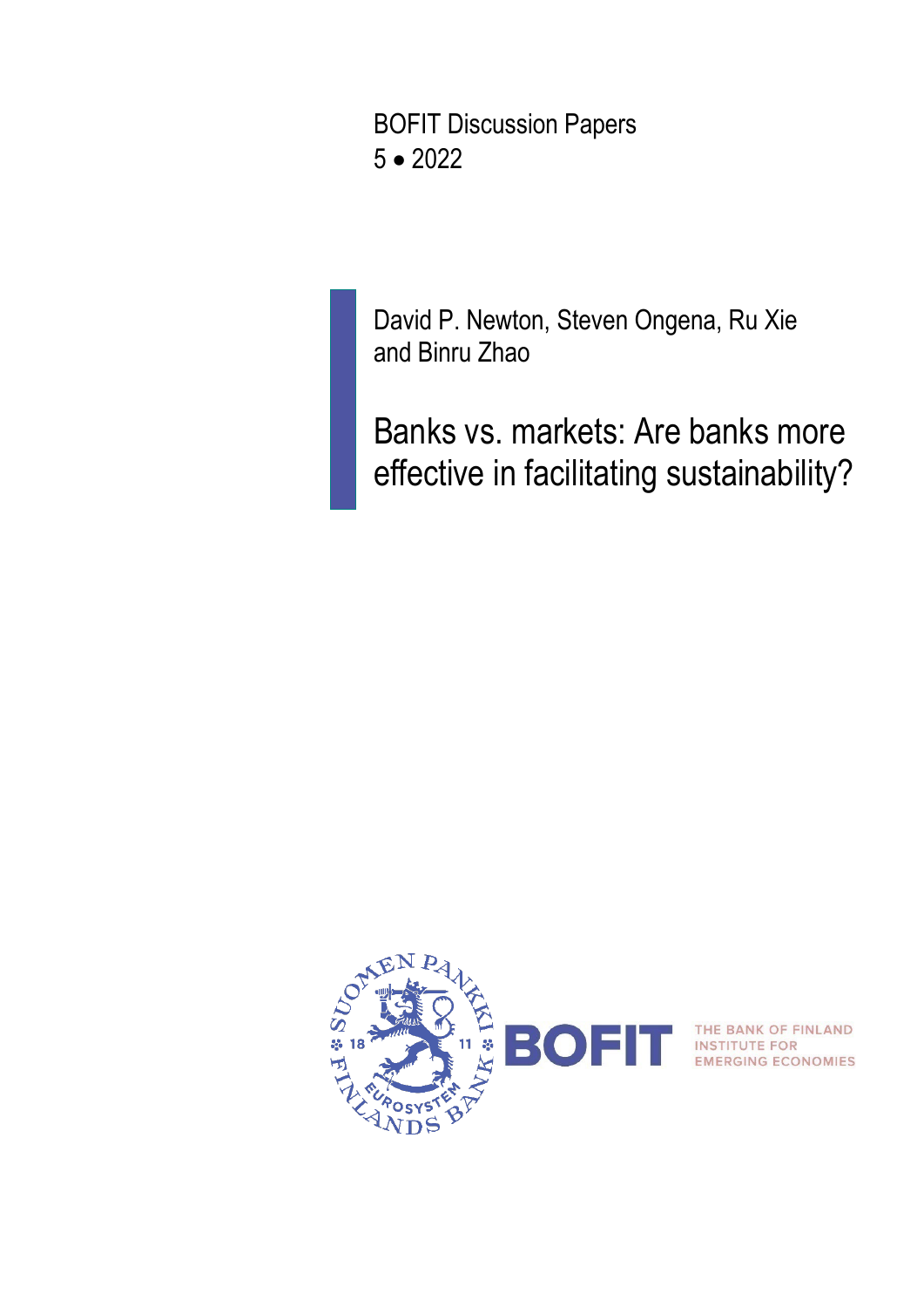BOFIT Discussion Papers Editor-in-Chief Zuzana Fungáčová

BOFIT Discussion Papers 5/2022 27 April 2022

David P. Newton, Steven Ongena, Ru Xie and Binru Zhao: Banks vs. markets: Are banks more effective in facilitating sustainability?

ISBN 978-952-323-408-6, online ISSN 1456-5889, online

The views expressed in this paper are those of the authors and do not necessarily represent the views of the Bank of Finland.

Bank of Finland Helsinki 2022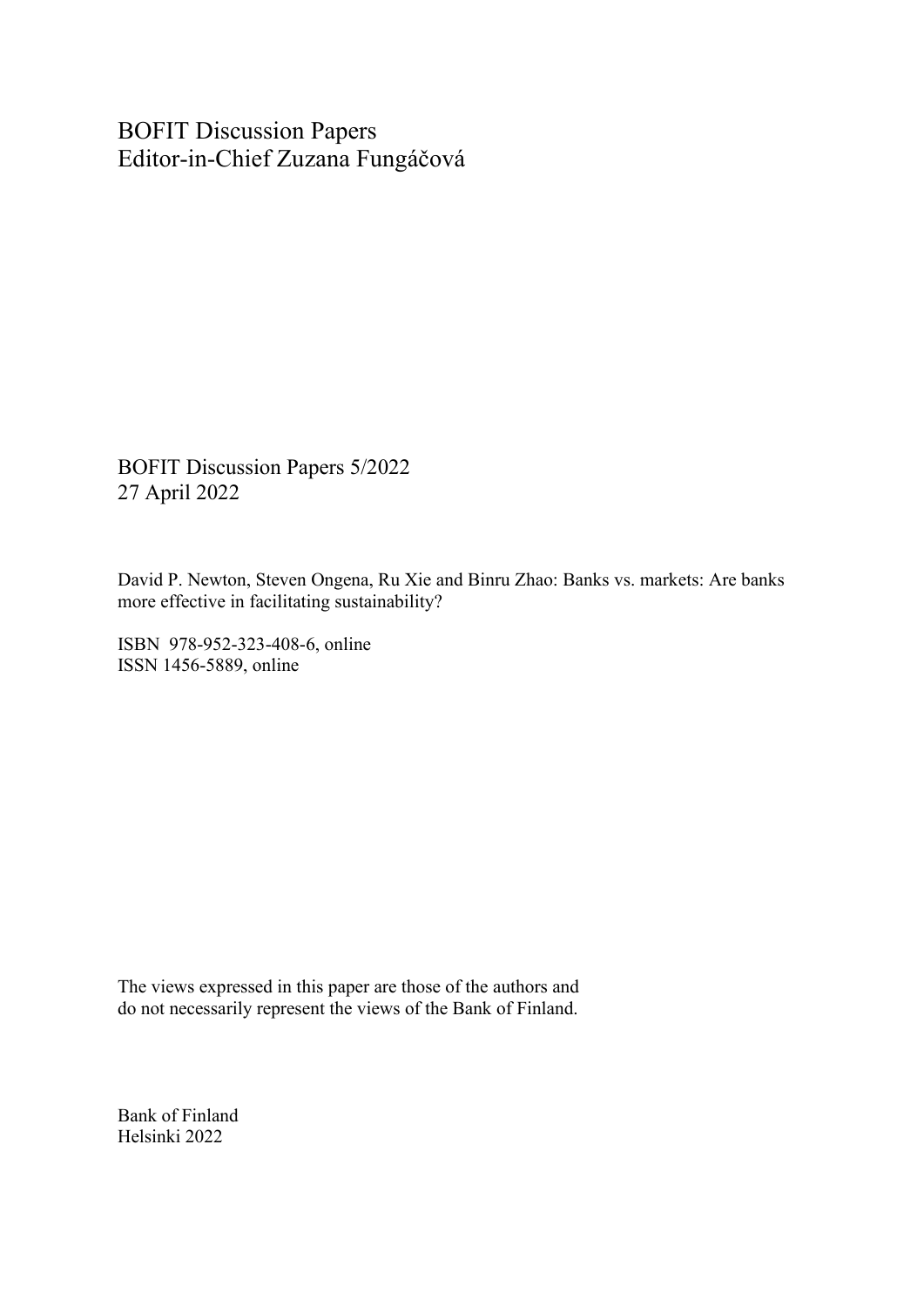## David P. Newton, Steven Ongena, Ru Xie and Binru Zhao

# Banks vs. markets: Are banks more effective in facilitating sustainability?

# **Abstract**

Is bank- versus market-based financing different in its attitudes towards Environmental, Social, and Governance (ESG) risk? Using a novel sample covering 3,783 U.S. public firms from 2007 to 2020, we study how firm-level ESG risk affects its financing outcomes. We find that companies with higher ESG risk borrow less from banks than from markets, potentially to avoid bank monitoring and scrutiny. The Social and Governance components, in particular, matter. Furthermore, firms suffering higher numbers of negative ESG reputation shocks are less likely to continue to rely on bank credit in response to lenders' threats to end the lending arrangements. Finally, our results indicate that firms' ESG risk reduces after borrowing from banks but increases after bond issuance, suggesting that banks are more effective than public bond markets in shaping borrowers' ESG performance.

Keywords: ESG risk, debt structure, capital structure, debt choices, bank monitoring JEL: G20, G21, G30, G32

**Ru Xie**, orcid.org/0000-0002-9461-4956. School of Management, University of Bath. UK. E-mail: r.xie@bath.ac.uk

**David P. Newton**, orcid.org/0000-0001-6891-5686. School of Management, University of Bath. UK. E-mail: [d.p.newton@bath.ac.uk.](mailto:d.p.newton@bath.ac.uk)

**Steven Ongena**, orcid.org/0000-0002-8381-0062. Corresponding author. University of Zurich, Swiss Finance Institute, NTNU Business School, KU Leuven and CEPR. E-mail: steven.ongena@bf.uzh.ch.

**Binru Zhao**, orcid.org/0000-0003-0689-2751. School of Management, University of Bath. UK. Email:bz423@bath.ac.uk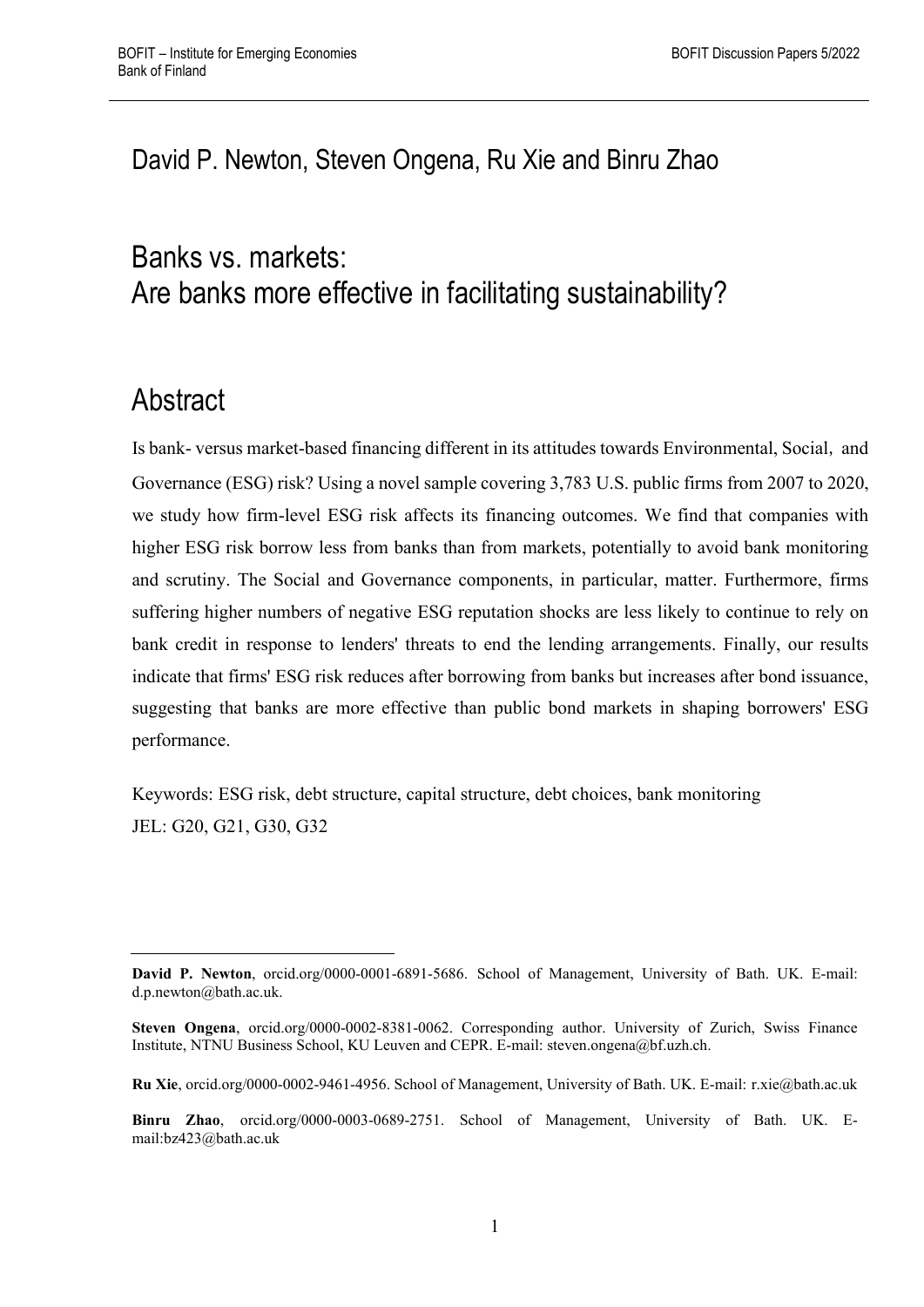# 1 Introduction

Financial intermediaries and institutional investors worldwide are under growing pressure to adjust their responsibilities in allocating funding resources towards the sustainable development of economies. Banks and non-bank financial institutions play a key role in the transition to a lowcarbon, sustainable economy by funding and supporting projects and enterprises considered environmentally and socially responsible. In 2020, David Solomon, the CEO of Goldman Sachs, stated that sustainability is a core company objective, not an afterthought. Until 2021, over 250 banks representing more than 40% of global banking assets have committed to aligning with the vision for society's future outlined in the UN Sustainable Development Goals and the Paris Climate Agreement.<sup>[1](#page-3-0)</sup> Acting responsibly appears to have become the consensus in the financial sector in recent years. In addition to the efforts of financial institutions, regulators have acted swiftly to address an increasing number of urgently identified sustainability crises, focusing on sustainability disclosure requirements for financial products, sustainable funding, and the goal of establishing a new, sustainable financial system. In the American Jobs Plan, the Biden Administration announced plans to spend \$[2](#page-3-1)7 billion on the Clean Energy and Sustainability Accelerator.<sup>2</sup> This non-profit national green bank will use public funds to mobilize more private money and inject funding into state green banks, with the aim of sparking economic recovery and sustainable growth. At the same time, central banks have begun to align their corporate bond purchase program with the climate change goals set out in the Paris Agreement.<sup>[3](#page-3-2)</sup>

Since ESG (Environmental, Social, and Governance) factors have become more integrated into financial institutions' investment and capital allocation frameworks, lenders are more likely to incorporate ESG criteria into credit granting. Consequently, firms with lower ESG performance will tend to incur higher lending spreads. Prior literature shows evidence that ESG related concerns are linked to the loan spread, with higher ESG risk associated with higher loan spreads (e.g., Chava, 2014; Hauptmann, 2017). The positive relationship between ESG risk and loan spread is even stronger when lenders are committed as responsible banks (Degryse et al., 2021). ESG-related risk is also reflected in bond spreads. Seltzer et al., (2020) examine the relationship between climate regulatory risks and corporate bonds and find that firms with poor environmental profiles suffer higher yield spreads, especially if firms are located in states with stricter environmental laws. To

<span id="page-3-0"></span><sup>1</sup> https://www.unepfi.org/banking/bankingprinciples/more-about-the-principles/.

<span id="page-3-1"></span><sup>&</sup>lt;sup>2</sup> Clean Energy and Sustainability Accelerator Act, US Congress, February 4, 2021.

<span id="page-3-2"></span><sup>&</sup>lt;sup>3</sup> Greening our Corporate Bond Purchase Scheme (CBPS), Bank of England, 2021.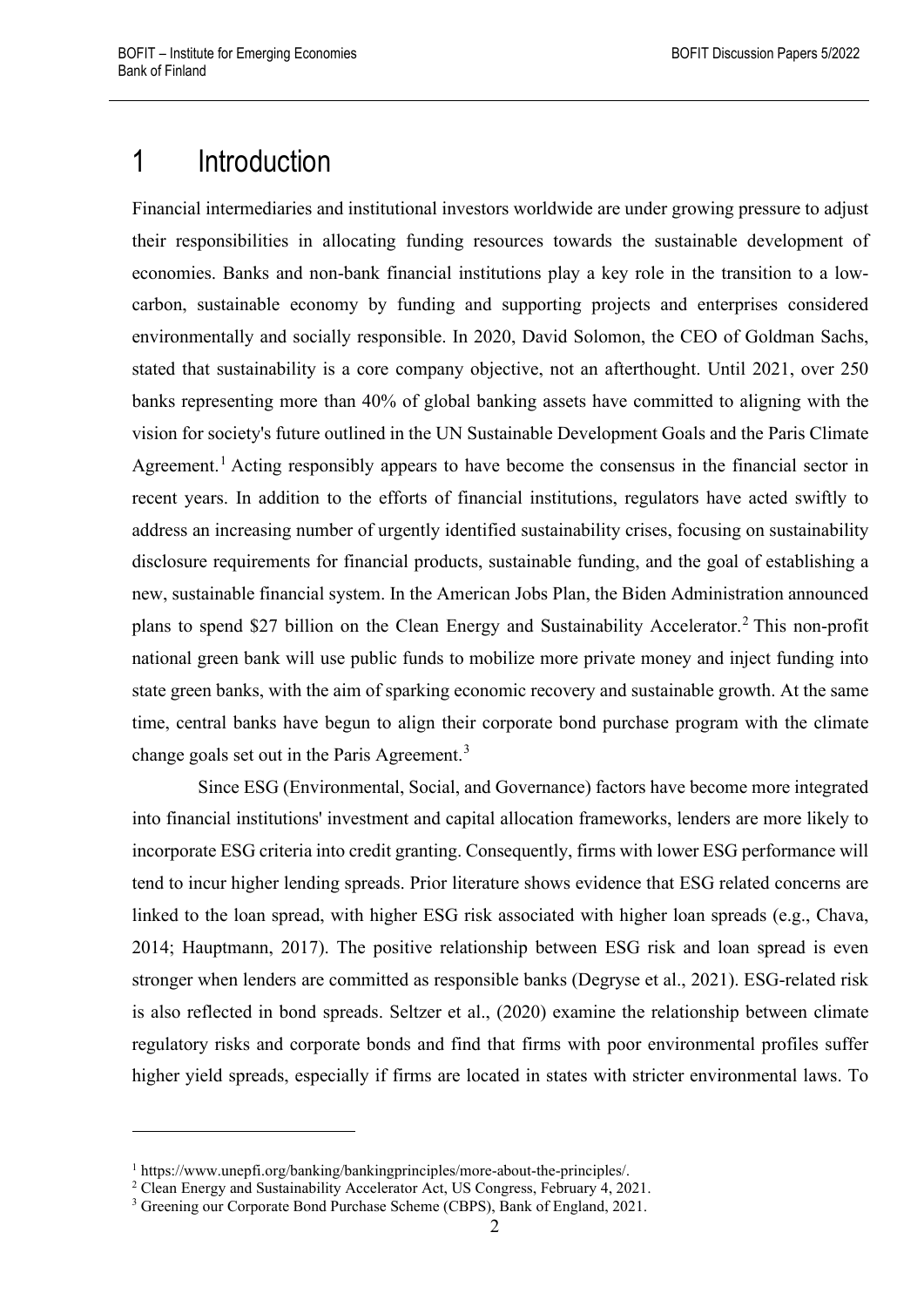avoid more expensive debt financing, firms have incentives to hide negative ESG incidents, especially in an environment where mandated ESG disclosure legislation does not exist (Krueger et al. 2021). The incentive to hide may consequently influence a firm's debt choice.

As financial intermediaries, banks can acquire a constant flow of information from their borrowers. The comparative cost advantages in information production enable them to undertake superior debt-related monitoring (Diamond 1984, 1991). Conversely, diffused public debt ownership and the associated free-rider problem reduce bondholders' incentives to engage in costly information production and monitoring. Since banks are able to efficiently monitor borrowers and detect firms' misbehaviours easily through strict monitoring compared with public debtholders (Ben-Nasr, 2019), firms with high ESG risk, (particularly those not easily detected) have strong incentives to hide their misbehaviours by avoiding the reliance on bank loans.

In addition to explaining firms' debt choice from the demand-side, their decisions are also related to the supply side. On the one hand, the availability of bank loans directly impacts a firm's capital structure. The contraction in the supply of bank loans increases firms' reliance on the public bond market (Leary, 2009). Lending to borrowers who have received adverse media coverage is likewise a negative shock to banks. Banks are concerned that lending to borrowers with poor ESG reputations may harm their own reputations, resulting in depositor base volatility (Houston et al., 2021) and outflow of deposits (Homanen, 2018). Therefore, bankers exposed to such reputation shocks may be hesitant to finance borrowers with poor ESG reputations. On the other hand, poor ESG performance may be associated with higher credit risk (e.g., Jiraporn et al., 2014), legal risk (e.g., Schiller 2018; Hong et al., 2019), and downside risk (Hoepner et al., 2018). We should expect that those risks affect the likelihood of loan repayment and the existing lending relationship. In contrast, diffuse ownership, arm's length monitoring, and collective action problems associated with public debt can lead to low credit standards and less stringent ESG risk screening. Concerned about the disruption of lending relationships and the loss in credit availability, firms with unfavourable ESG-related reputations may choose public bonds as their primary debt type to minimise the uncertainty of an unexpected withdrawal from the lending relationship.

To better understand the role of ESG risk in a firm's financing decision, we directly investigate how ESG risk affects a firm's debt choice and what are the mechanisms behind debt choice. Only a few studies have been conducted to investigate how ESG risk influences enterprises' debt contracts and how financing decisions may help firms move towards more sustainable growth (Degryse, et al., 2021; Delis et al., 2021; Houston et al., 2021). The significance of different types of debt in shaping enterprises' sustainable transformation has remained unknown, as does the extent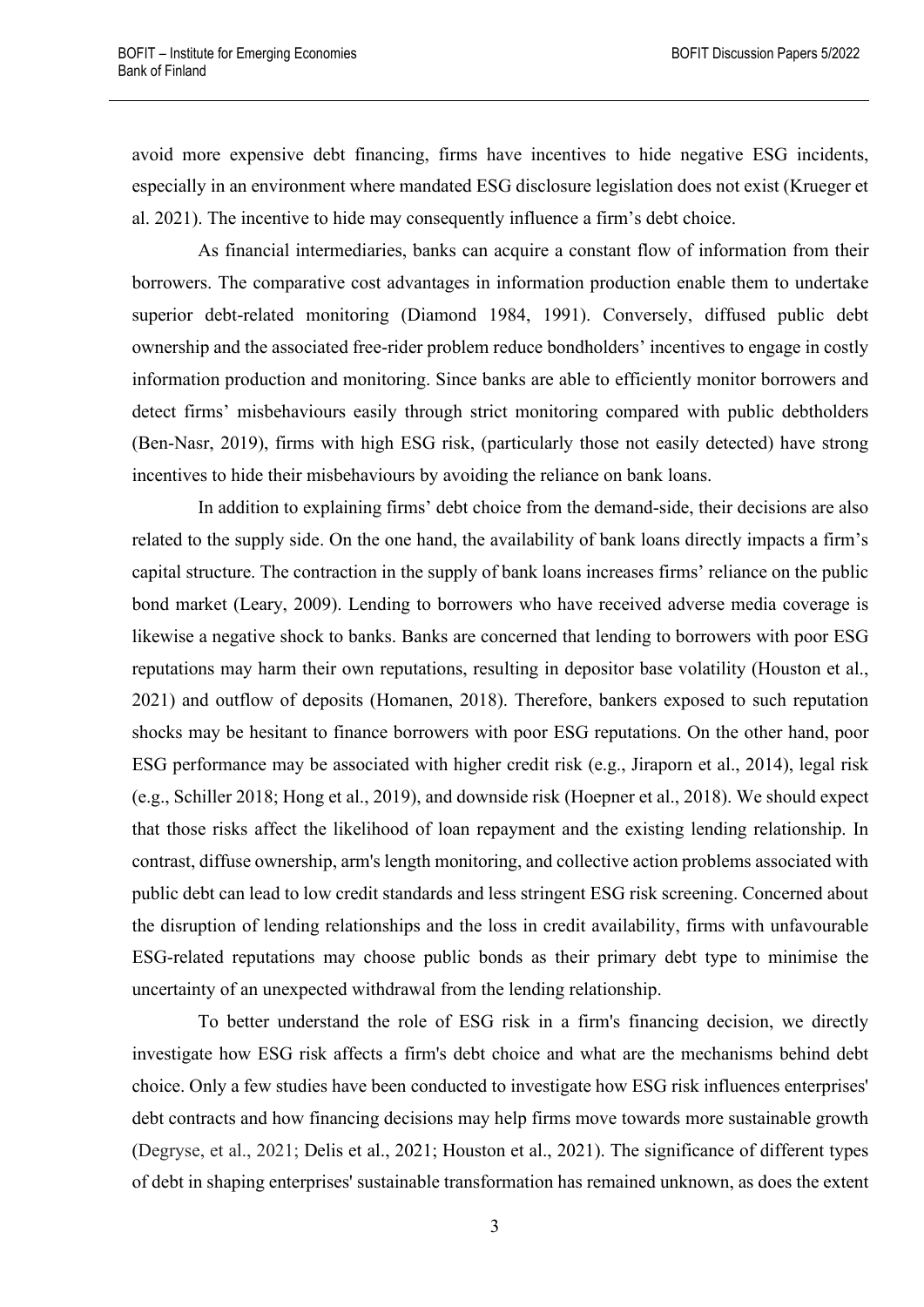to which debt finance may be used to address concerns about sustainable development. In this paper, our aim is to shed light on whether high ESG risk increases or reduces firms' reliance on bank debt and the potential mechanisms behind this choice. In addition, we examine how a firm's ESG risk exposure may be reduced by the use of different types of financing.

We conduct our empirical analysis on a sample of 71,341 firm-year-quarter observations covering 3,783 U.S. public firms from 2007 to 2020. We use the RepRisk Index (RRI) to measure firms' risk exposure related to ESG issues and provide strong evidence that a higher RRI is positively associated with less reliance on bank loans and greater dependence on public bonds. Specifically, a one-standard-deviation increase in the RRI reduces bank debt to total debt by 17 percentage points (pp). It increases the ratio of public debt to total debt by 14 pp. Further, we break down the RRI into "E," "S," and "G" components based on the number of incidents with the respective "E," "S," or "G" issues. We show that the S and G components have a greater influence on firms' debt choices than the E component.

We consider two economic forces driving the outcomes. Firstly, firms with higher ESG risk choose public bonds over private bank loans as a way of avoiding bank scrutiny and monitoring ("Avoid Bank Monitoring Hypothesis"). Firms with higher ESG related risks (e.g., unemployment risk) have incentives to hoard negative news to maintain a better image and hence avoid borrowing from banks to avoid their misbehaviours to be detected (Ji and Tian, 2016; Ben-Nasr, 2019). In addition, Lin and Paravisini (2011) suggest that banks that have suffered a reputation loss may exert more monitoring efforts to re-establish their reputation. Borrowers would switch from bank loans to public bonds to avoid this stricter monitoring after the negative incidents. Another underlying driver influencing corporate debt selection is the desire to avoid sudden termination of loan relationships ("Disrupted Lending Relationship Hypothesis"). Lin and Paravisini (2011) demonstrate that the reputation shock has a substantial effect on the supply of loans from banks linked to fraudulent borrowers. After the reputation shock, the supply of loans drops rapidly by over 25% during the two years following the shock. Consequently, banks, especially those linked to borrowers with ESG negative incidents, have a strong incentive to cut credits with poor ESG performance borrowers to avoid scandals and protect their reputations and social capital. Hence, firms facing high ESG risk are concerned that banks will terminate loan contracts in case of adverse ESG incidents.

We find that the frequency of ESG-related incidents considerably lowers the proportion of bank debt in total debt while increasing the proportion of public bonds in total debt. We use a logit model to quantify the influence of ESG risk-related incidents on the decision to move from bank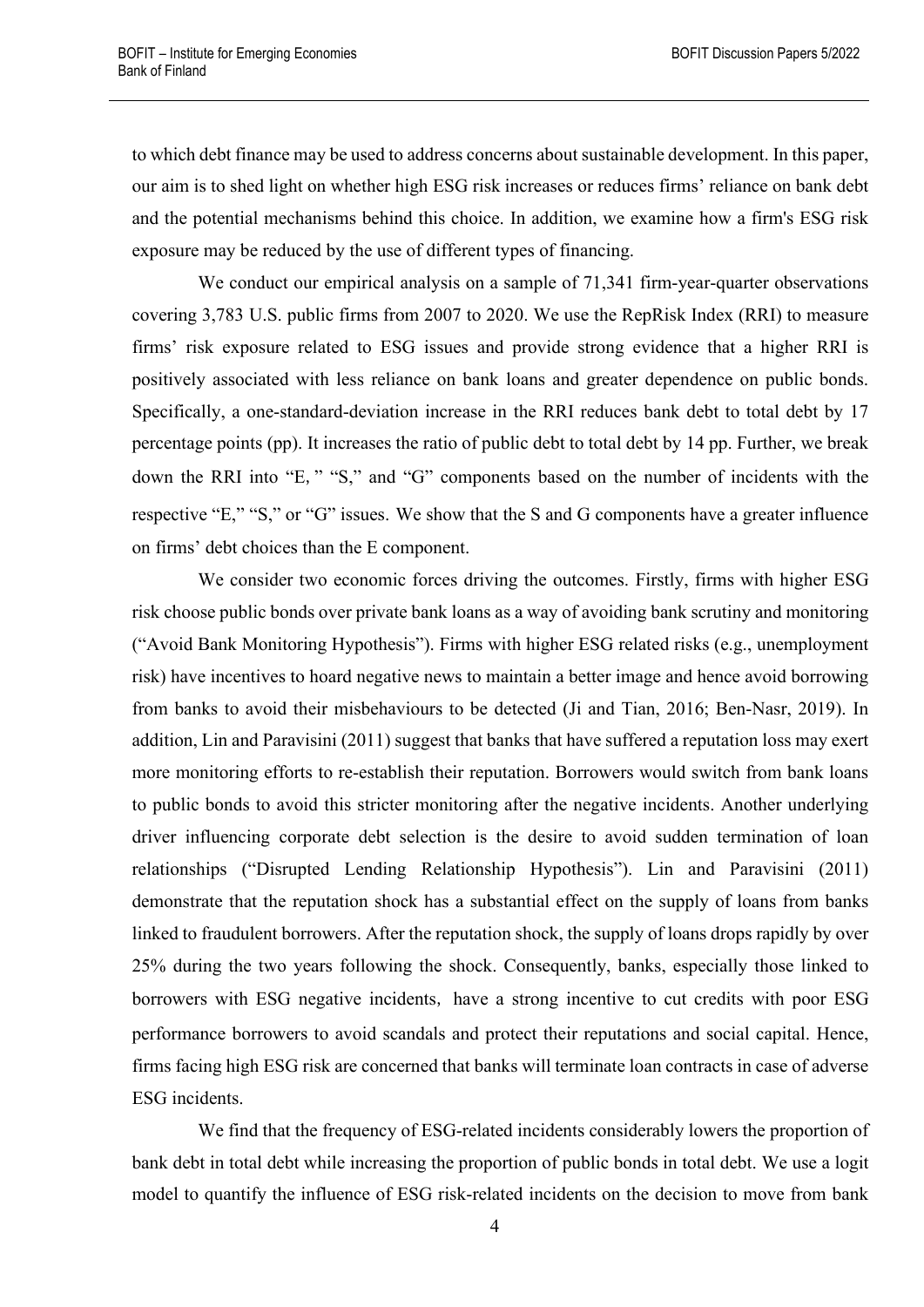debt to public debt. Our findings suggest that companies who reported more ESG risk-relate incidents in the previous quarter are less likely to continue borrowing from bank loans in the current quarter.

Finally, to investigate the potential consequences of the two financing sources on facilitating sustainable transformation, we present evidence supporting the role of bank monitoring in shaping borrowers' ESG performance. We find that borrowing from banks is negatively associated with future ESG risk. This is consistent with Houston and Shan (2019), who suggest that the bank relationship is a mechanism for promoting corporate ESG policies. We also find that issuing public bonds in the last quarter is positively associated with firms' ESG risk in the current quarter. This is because, in comparison with banks, bondholders have less motivation to monitor borrowers' ESG reputations and shape borrowers' ESG performance due to the diffused debt ownership.

Our results contribute to the literature in several ways. To begin, whereas prior corporate finance theories have generated a large body of theoretical and empirical study on Corporate Social Responsibility (CSR) or ESG issues, there is little research on the impact of a company's sustainability performance in the banking area. Goss and Roberts (2011) are the first to examine the link between loan contracts and corporate social responsibility. They find that firms with more serious CSR concerns are charged higher loan spreads. In a similar vein, Chava (2014) finds that firms with environmental concerns face greater margins on bank loans. Supporting this finding, Degryse et al. (2021) show that "green" firms can only get lower-cost loans when borrowing from an "eco-consortium" of lenders and only after ratification of the Paris Agreement in 2015. Hauptmann (2017) also find that firms with strong sustainability pay lower loan spreads than borrowers with weak sustainability performance, if the lending bank also exhibits strong sustainability performance. We extend this literature by investigating whether high ESG risk increases or reduces firms' reliance on bank debt and whether banks are more effective at disciplining and shaping borrowers' ESG performances. Our results show that the bank monitoring avoidance incentives and the concern of disrupted lending relationships are two potential mechanisms behind firms' reliance on public bonds when facing high ESG risk exposure.

In a paper closest to ours, Beyene et al. (2021) examine the potentially different roles of market- versus bank-based credit in the allocation of resources to fossil fuel. They do so by investigating fossil fuel firms' cost of corporate bond versus syndicated bank loan financing, and the consequent composition of these two debt types along these fossil fuel firms' risk of seeing part of their assets stranding. In striking contrast to our findings here, they find that bank financing on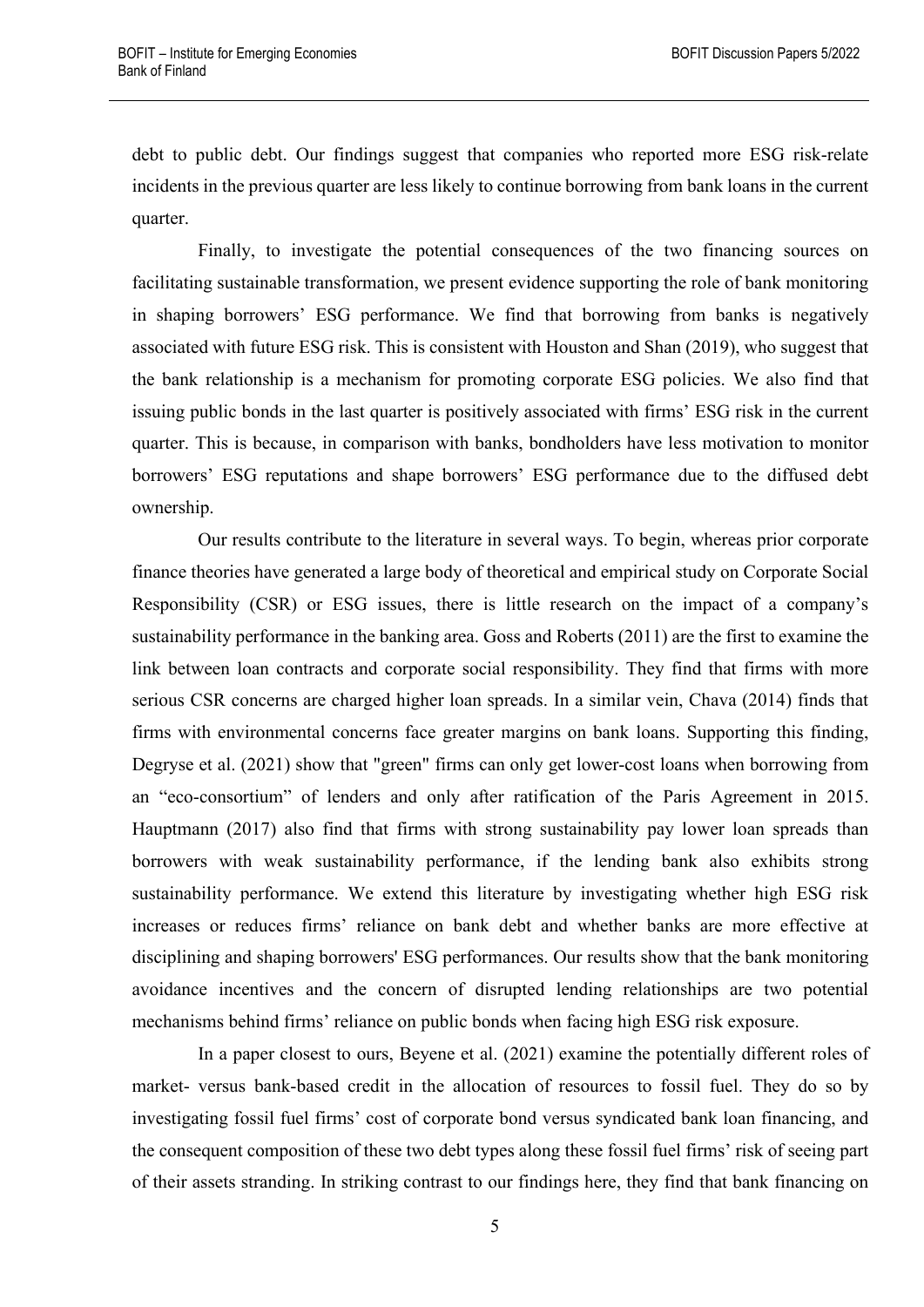average has not decreased along stricter climate policies, and that stranded assets risk is increasingly concentrated in a few large exposures present on the balances sheets of some very large banks. While most banks may increasingly avoid ESG risk, very large banks seem to hide behind their toobig-to-strand status and/or may aim to delay the stranding of fossil fuel reserves by "working the political system."

Our findings also add to an extant literature on bank monitoring (e.g., Diamond, 1984; Rajan, 1992; Bolton, 2000; Park, 2000), debt choice (e.g., Lin et al., 2013; Boubaker et al., 2018; Li et al., 2019), and lending relationships (e.g., Chernenko et al., 2019; Prilmeier, 2019; Houston and Shan, 2021).

The remainder of the paper proceeds as follows. We discuss the sample construction process and variable definitions in Section 2. Section 3 presents the empirical results on ESG risk and debt choices. Section 4 discusses the empirical results on negative ESG news and disrupted lending relationship. Section 5 provides further evidence on the potential consequence of debt choice. We conclude the paper in Section 6.

# 2 Data

## 2.1 Sample construction

To investigate the impact of a firm's ESG risk on its choice between bank loan and public debt, we construct a comprehensive dataset on ESG risk, controls, and debt structures for U.S. public firms over the period 2007-2020. We obtain debt structures data from S&P Capital IQ, which provides data on corporate debt structure for public debt and private debt from 2002 onwards (Colla et al. 2013; Choi et al., 2018). Our paper follows recent literature (e.g., Boubakri, et al., 2019; Li et al., 2019) that uses debt structure from Capital IQ instead of investigating debt choice by acquiring loan deals and public bond deals from Dealscan and SDC databases. [4](#page-7-0) This is because the Dealscan database only provides syndicated loan data, which does not cover all of a firm's loan transactions. Due to the missing observations, the SDC database is also unable to give the most comprehensive public bond data. We extract ESG data from RepRisk. The RepRisk database provides a monthly unbroken time-series ESG rating and coverage on ESG news incidents, which spans from the start

<span id="page-7-0"></span><sup>4</sup> Prior literature (e.g., Denis and Mihov 2003; Morellec, et al., 2015) investigates the choice of financing by acquiring bond issuance data from Fixed Income Securities Database (FISD) or SDC database and acquiring loan issuance from DealScan database. More recently, an increasing number of studies started to investigate the debt choice directly with the availability of debt structure data.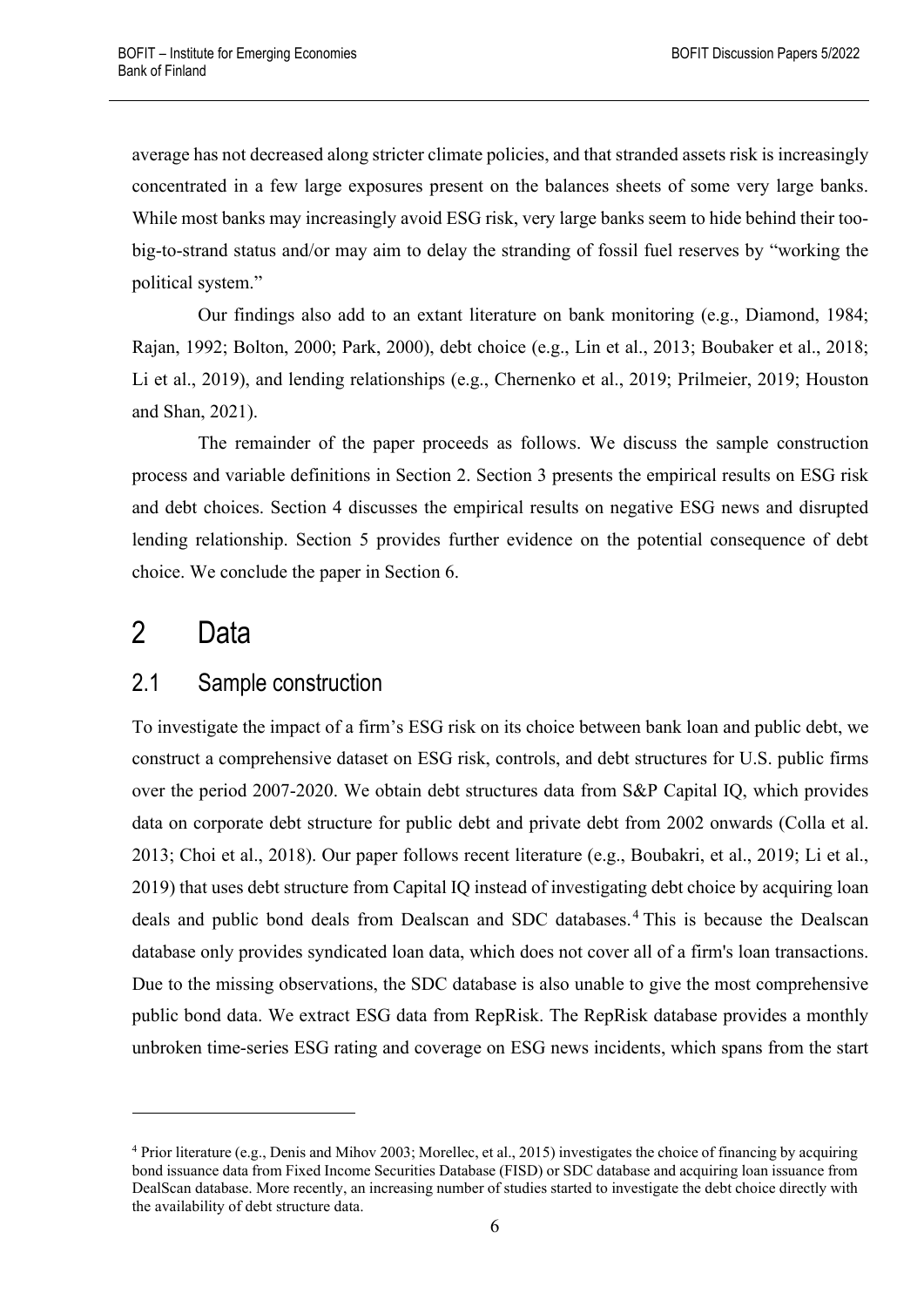of 2007 through the end of 2020. Houston and Shan, (2019) compared different ESG databases and find that the ESG data from RepRisk database provides unparalleled granularity. It employs a monthly, continuous ESG rating ranging from 0 to 100, while the KLD and Eikon database both provide annual ESG ratings with many missing observations. Second, RepRisk provides eventbased data that evaluates the outcome of ESG activities. Compared with self-reported ESG databases (Bloomberg, Refinitiv Eikon, and MSCI), RepRisk is more likely to avoid greenwashing biases and the manipulation of self-disclosure. Third, monthly ESG data provided by RepRisk database can be aggregated to quarterly ESG data which is more suited for matching with the quarterly level debt structure provided by S&P Capital IQ in order to better evaluate the impact of ESG risk changes on firms' debt structures. Last but not least, to our best knowledge, RepRisk is the only database that systematically identifies and assesses material ESG risks by analysing information from external sources. Different from other ESG data providers, RepRisk aims to provide firm-level ESG risk exposure, instead of ESG performance rating. Our paper uses the RRI to measure firms' risk exposure related to ESG issues.<sup>[5](#page-8-0)</sup> The RRI calculation is based on the reach of information sources, the frequency, the timing of ESG risk incidents, and the content of risk incidents. It ranges from 0 (lowest) to 100 (highest). The higher the RRI, the higher the risk exposure. The RRI increases in proportion to the severity, reach, and novelty of the incident, and it decays if there is no new risk incident that happened for a given day. In addition, we use the RepRisk Rating (RRR) to measure firms' ESG performance, which is calculated based on the RRI and the Country-sector ESG risk. It ranges from AAA (highest) to D (lowest); the higher the RRR denotes better ESG performance and lower ESG risk exposure.

We obtain firms' financial information from Compustat for the most recent fiscal quarter that ended before the period end date of debt structure. We exclude all financial firms (SIC Code 6000-6999) and observations with missing firms' financial statement information at the end of the quarter before the current period end date of debt structure. The final sample contains 71,341 firmyear-quarter observations and 3,783 U.S. public firms from 2007 to 2020.

In addition to the firm-year-quarter level debt structure sample, we construct the new debt issuance sample of loans and bonds with corresponding deal characteristics as well as firm

<span id="page-8-0"></span><sup>&</sup>lt;sup>5</sup> RepRisk relies on AI and machine learning technologies to search and screen 28 ESG issues related to risk incidents, on a daily basis, from over 100,000 public sources and stakeholders in 23 languages. These sources range from international to the regional, national, and local levels. More detailed information on the 28 ESG issues and the calculation process of either RRI or RRR are available at https://www.reprisk.com/newsresearch/resources/methodology.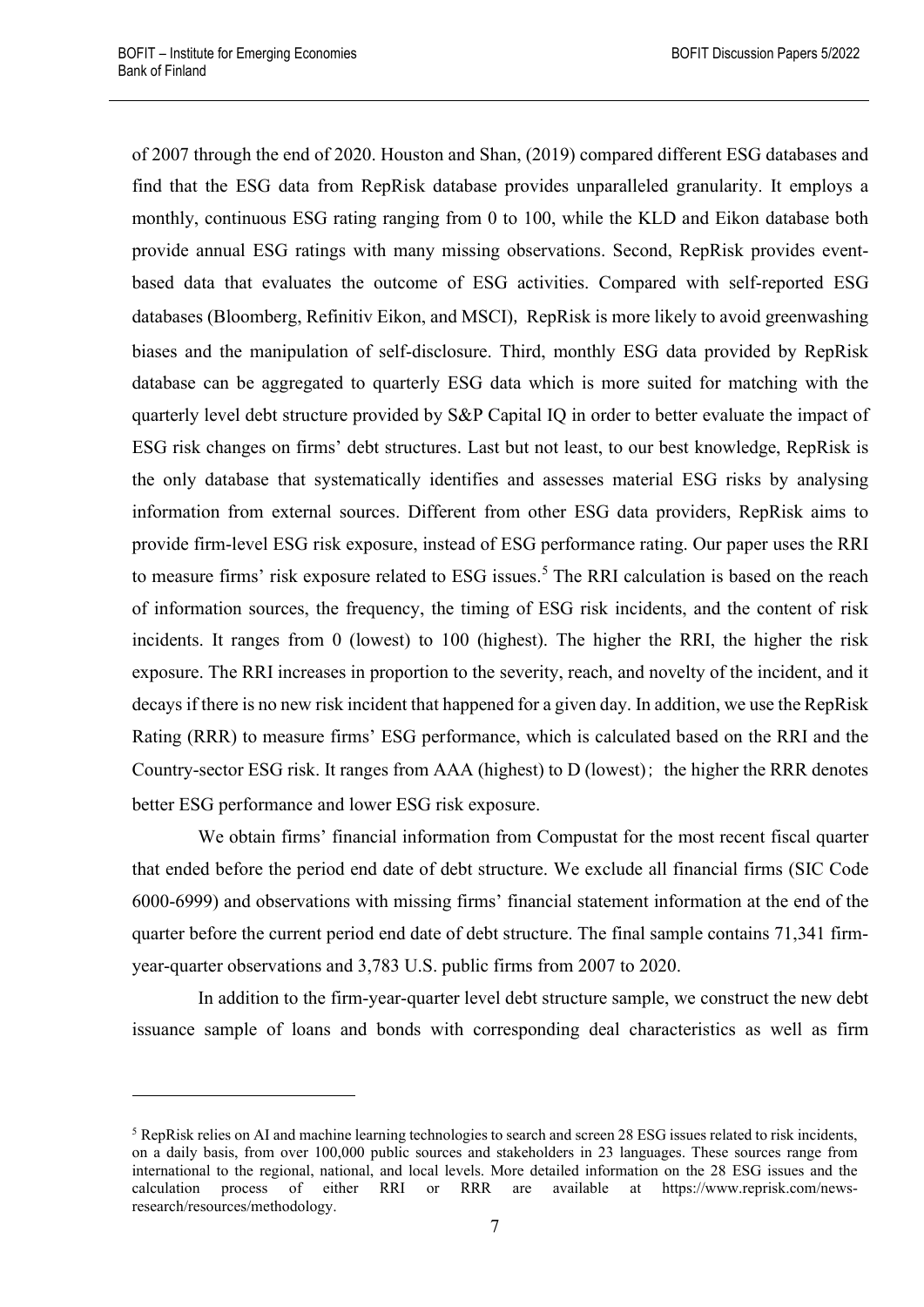characteristics and ESG data. Our sample of bank loans is obtained from the Refinitiv Eikon and WRDS-Thomson Reuters DealScan LPC for 2007-2019. The bank loan coverage at Refinitiv Eikon is provided by Refinitiv Loan Pricing Corporation (LPC), which consists of detailed information on bank loans made to public firms. We obtain detailed information on public bonds issued by U.S public companies from Refinitiv Eikon and collect the reference firms' financial characteristics from Compustat for the most recent fiscal quarter ending prior to the loan start date (bond start date). We match the borrower and / or borrower's parent name to Compustat following Chava and Roberts (2008). The current DealScan-Compustat only includes matches at the end of 2017. Following Newton et al. (2020), we extend the present version of the link table until the end of 2019. Again, we exclude all financial firms (SIC Code 6000-6999) and all observations with missing firms' financial statement information at the end of the quarter prior to the current loan (current bond). In the final sample, we have 14,383 loan facilities and 5,569 public bonds. To merge the ESG data from the RepRisk database (this database only provides the private ID of RepRisk and ISIN), we construct a link table of ISIN and GVKEY through Capital IQ and manually check the link table. This Dealscan-SDC combined sample is applied to investigate whether the ESG risk is priced in bond contract terms and loan contract terms.<sup>[6](#page-9-0)</sup>

## 2.2 Overview of sample

Table 1 presents summary statistics for the main variables of the full sample. To reduce the effects of outliers, we winsorize all of our continuous variables at 1% and 99% levels. Panel A presents the summary statistics for the firm-quarter level sample. The mean value for the percentage of *Bank Debt* financing is 39%, and the mean value for the percentage of *Public Debt* financing is 49% in our full sample. The mean value for bank debt financing in the subsample of high RRI businesses is 30%, which is lower than the mean value for bank debt financing (48 percent) in the subsample of low RRI enterprises. Firms with a high RRI are more likely to use public debt financing than firms with a low RRI, with an average of 58% vs 40% for low RRI firms. These preliminary findings are consistent with our primary hypothesis that higher ESG risk reduces firms' reliance on bank debt. In addition, in the whole sample, the average firm size is 7.71, the mean value of firm leverage ratio is 0.345, the mean value of Tobin's Q is 1.803, and about 50% of firms have debt rating. The statistics of those control variables are consistent with previous literature (e.g., Lin et al., 2013;

<span id="page-9-0"></span><sup>&</sup>lt;sup>6</sup> We include the results of loan pricing and bond pricing in the online Appendix.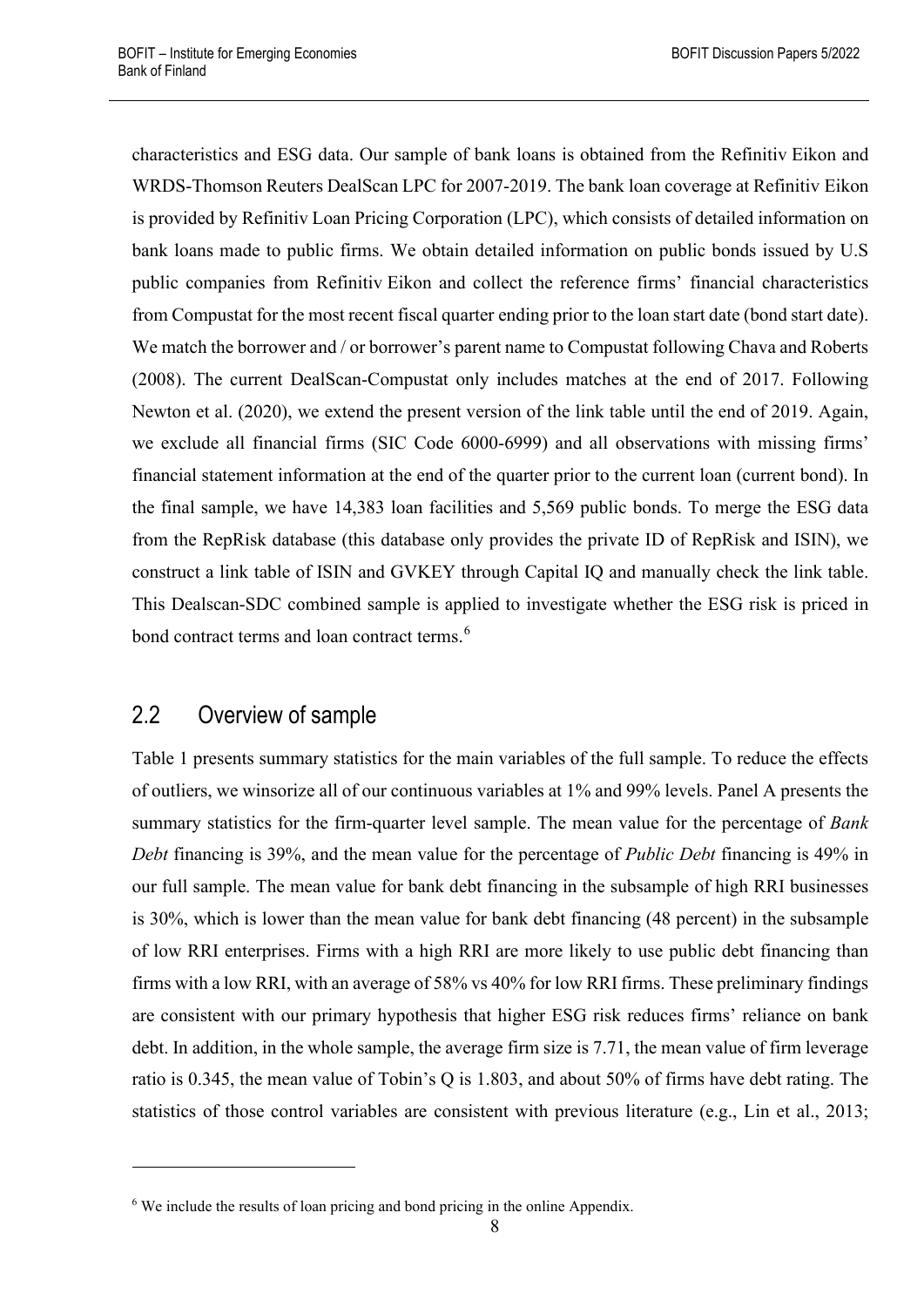Boubaker et al., 2017,2018; Choi et al., 2018; Li et al., 2019; Chen et al., 2020). Panel B reports the summary statistics of the loan facility level sample. The average All-in-Spread Drawn (AISD) of the bank loans in our full sample is 227.773 basis points, and the average AISD of the bank loans for firms with high RRI is 210.515 basis points, which is lower than bank loan spreads for low RRI (245.613 basis points). Panel B shows that the average spread of public bonds for firms with high RRI is lower than the average spread for firms with low RRI (186.039 basis points vs. 299.81 basis points). To further test our hypothesis, we explore the impact of RRI on loan spreads and bond spreads, respectively, after controlling firm characteristics, loan information, bond information and fixed effects in OA 5. The results of OA 5 confirm that the RRI is positively associated with loan spreads and bond spreads, respectively, which are consistent with previous literature (e.g. Hauptmann, 2017; Seltzer et al., 2021).

### Table 1: Summary Statistics

This table presents summary statistics for our sample firms over the 2007-2019 period. We split our sample into two subsamples based on the median value of *RRI*. In Panel A, *Bank Debt*  is the percentage of bank debt scaled by the total amount of debt. *Public Debt* is the percentage of public bond debt scaled by the total amount of debt. *RRI* is the firm's quarterly reputational exposure to ESG risk. *RRR* is the firm's quarterly level ESG rating. Other variable definitions are listed in Appendix OA1. Panel B and Panel C present the summary statistics for our bond level sample and our loan facility-level sample, respectively. All variables are winsorized at the 1% and 99% levels.

| Sample:                            | <b>All Observations</b> |          |        | <b>High RRI Observations</b> |        | <b>Low RRI Observations</b> |                   |          |       |
|------------------------------------|-------------------------|----------|--------|------------------------------|--------|-----------------------------|-------------------|----------|-------|
| Variable:                          | Obser-<br>vations       | Mean     | S.D.   | Obser-<br>vations            | Mean   | S.D.                        | Obser-<br>vations | Mean     | S.D.  |
| Panel A: Firm<br><b>Level Data</b> |                         |          |        |                              |        |                             |                   |          |       |
| Bank Debt (%)                      | 71,341                  | 0.390    | 0.387  | 35,818                       | 0.305  | 0.350                       | 35,523            | 0.476    | 0.404 |
| Public Debt (%)                    | 71,341                  | 0.494    | 0.399  | 35,818                       | 0.583  | 0.376                       | 35,523            | 0.403    | 0.402 |
| Other $(\% )$                      | 71,341                  | 0.116    | 0.248  | 35,818                       | 0.111  | 0.230                       | 35,523            | 0.121    | 0.265 |
| RRI                                | 71,341                  | 10.446   | 12.911 | 35,818                       | 20.770 | 10.855                      | 35,523            | 0.036    | 0.212 |
| <b>RRR</b>                         | 71,341                  | 8.106    | 1.560  | 35,818                       | 7.276  | 1.667                       | 35,523            | 8.943    | 0.833 |
| Firm Size                          | 71,341                  | 7.711    | 2.182  | 35,818                       | 8.691  | 1.881                       | 35,523            | 6.720    | 2.011 |
| Firm Leverage                      | 71,341                  | 0.345    | 0.460  | 35,818                       | 0.339  | 0.352                       | 35,523            | 0.351    | 0.548 |
| Tobin's Q                          | 71,341                  | 1.803    | 3.069  | 35,818                       | 1.603  | 1.871                       | 35,523            | 2.007    | 3.912 |
| MtoB                               | 71,341                  | 2.916    | 6.962  | 35,818                       | 3.031  | 6.791                       | 35,523            | 2.799    | 7.129 |
| PPE Ratio                          | 71,341                  | 0.320    | 0.261  | 35,818                       | 0.335  | 0.253                       | 35,523            | 0.304    | 0.267 |
| Firm RoA                           | 71,341                  | $-0.007$ | 0.245  | 35,818                       | 0.002  | 0.138                       | 35,523            | $-0.018$ | 0.318 |
| Debt Rating Indi-<br>cator         | 71,341                  | 0.503    | 0.500  | 35,818                       | 0.653  | 0.476                       | 35,523            | 0.352    | 0.478 |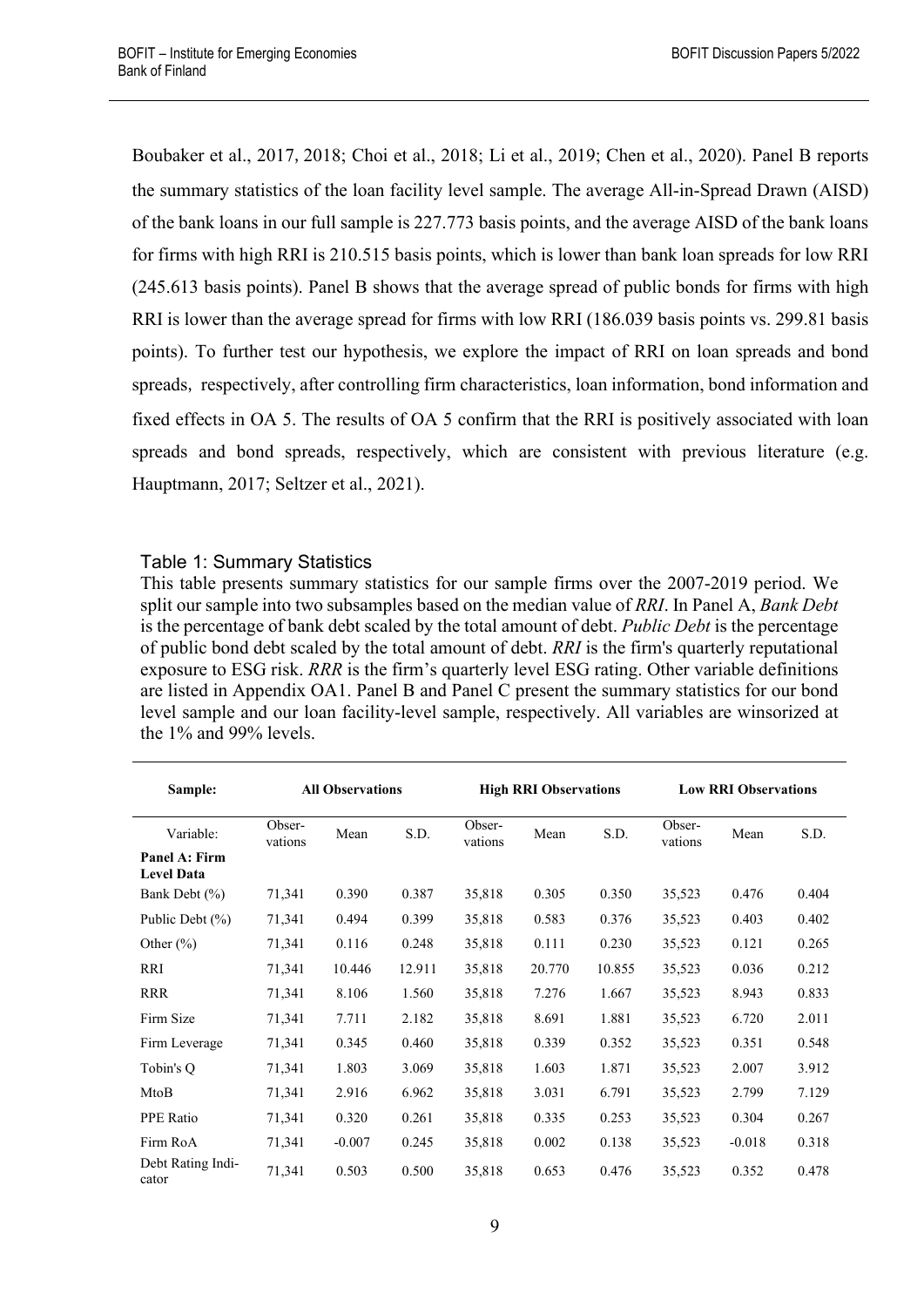| Investment Grade<br>Indicator      | 71,341 | 0.247   | 0.431   | 35,818 | 0.388   | 0.487   | 35,523 | 0.105   | 0.307   |
|------------------------------------|--------|---------|---------|--------|---------|---------|--------|---------|---------|
| Firm Profit                        | 71,341 | 0.019   | 0.093   | 35,818 | 0.027   | 0.055   | 35,523 | 0.011   | 0.119   |
| Cash Ratio                         | 71,341 | 0.107   | 0.125   | 35,818 | 0.094   | 0.100   | 35,523 | 0.120   | 0.145   |
| HHI                                | 71,341 | 0.681   | 0.265   | 35,818 | 0.662   | 0.260   | 35,523 | 0.701   | 0.268   |
| Excel 90                           | 71,341 | 0.386   | 0.487   | 35,818 | 0.361   | 0.480   | 35,523 | 0.411   | 0.492   |
| Panel B: Loan<br><b>Level Data</b> |        |         |         |        |         |         |        |         |         |
| Loan Spreads                       | 11,970 | 227.773 | 145.218 | 5516   | 210.515 | 150.327 | 6,454  | 245.613 | 150.852 |
| Loan Maturity                      | 14,383 | 3.838   | 0.629   | 7,181  | 3.761   | 0.706   | 7,202  | 3.916   | 0.529   |
| Panel C: Bond<br><b>Level Data</b> |        |         |         |        |         |         |        |         |         |
| <b>Bond Spreads</b>                | 5,260  | 236.691 | 185.595 | 2,918  | 186.039 | 158.799 | 2,342  | 299.801 | 204.049 |
| <b>Bond Maturity</b>               | 5,569  | 4.684   | 0.714   | 3,138  | 4.700   | 0.800   | 2,431  | 4.664   | 0.564   |

Table 2 presents the correlation matrix of the main variables in our empirical analysis and all of the correlation coefficients are statistically significant at the 1% level. It shows that *RRI* is negatively linked to *Bank Debt*, and positively related to *Public Debt*, which provides univariate evidence that firms with higher ESG risk exposure tend to use less bank debt over public debt. We also find that *RRR* is positively related to *Bank debt* and negatively related to *Public debt*, which provides univariate evidence that firms with higher ESG ratings rely more on bank debt than public debt.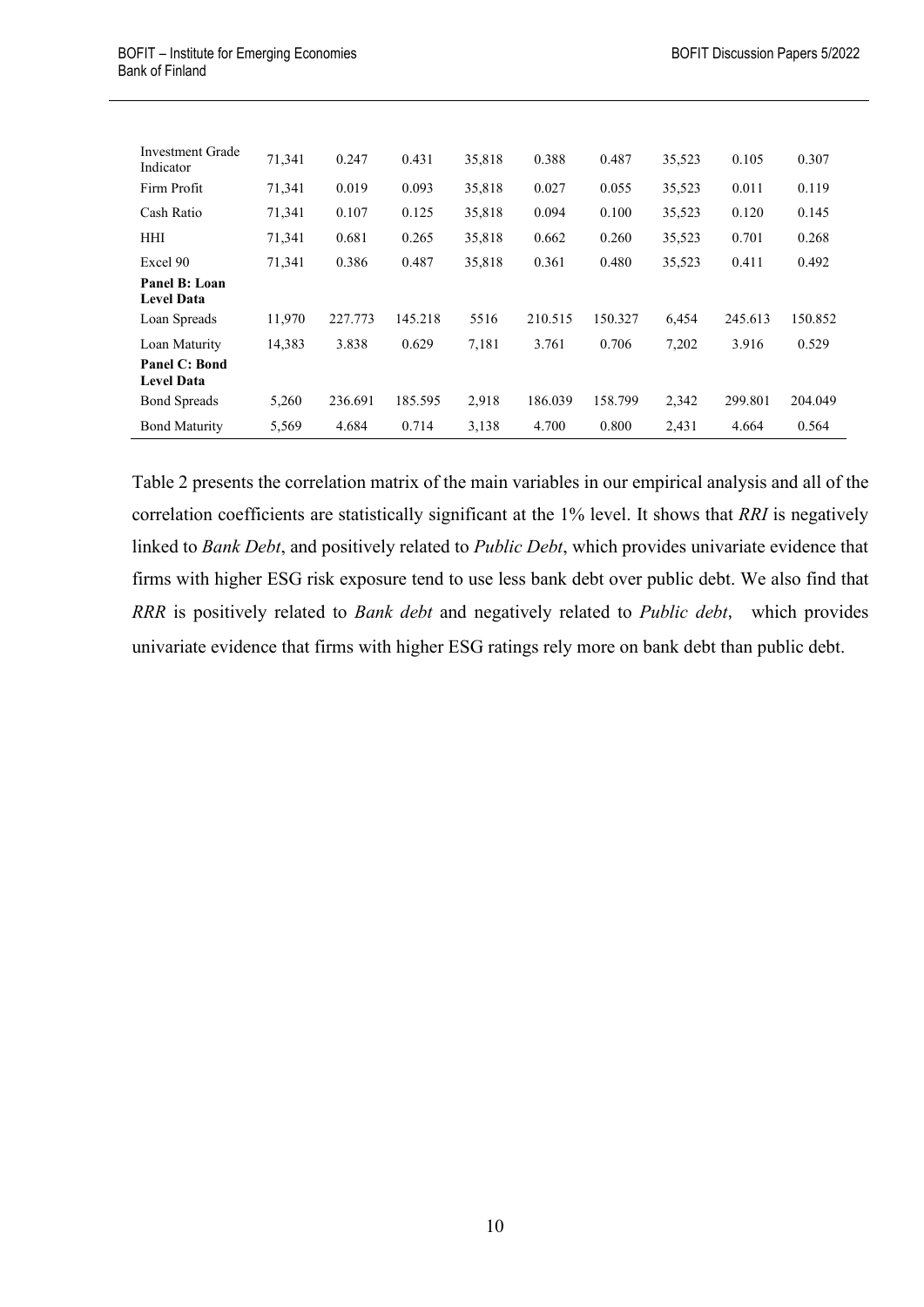### Table 2: Correlation Matrix

This table presents the correlation matrix for the main variables in our sample. Bank Debt is the percentage of bank debt scaled by the total amount of debt. Public Debt is the percentage of public bond debt scaled by the total amount of debt. RRI is the firm's quarterly reputational exposure to ESG risks. RRR is the firm's quarterly ESG rating. Other variable definitions are listed in Appendix OA1. We can see that RRI is negatively associated with bank debt and positively associated with public debt. All variables are winsorized at the 1% and 99% levels.

| Variable                        | (1)       | (2)       | (3)       | (4)            | (5)       | (6)       | (7)       | (8)       | (9)       | (10)         | (11)      | (12)      | (13)      | (14) |
|---------------------------------|-----------|-----------|-----------|----------------|-----------|-----------|-----------|-----------|-----------|--------------|-----------|-----------|-----------|------|
| (1) Bank Debt                   |           |           |           |                |           |           |           |           |           |              |           |           |           |      |
| (2) Public Debt                 | $-0.801*$ |           |           |                |           |           |           |           |           |              |           |           |           |      |
| $(3)$ RRI                       | $-0.249*$ | $0.236*$  |           |                |           |           |           |           |           |              |           |           |           |      |
| $(4)$ RRR                       | $0.154*$  | $-0.133*$ | $-0.708*$ | $\overline{1}$ |           |           |           |           |           |              |           |           |           |      |
| (5) Firm Size                   | $-0.295*$ | $0.328*$  | $0.538*$  | $-0.449*$      |           |           |           |           |           |              |           |           |           |      |
| $(6)$ Tobin's Q                 | $-0.030*$ | 0.009     | $-0.061*$ | $0.059*$       | $-0.286*$ |           |           |           |           |              |           |           |           |      |
| $(7)$ MtoB                      | $-0.024*$ | $0.011*$  | $0.019*$  | $\overline{0}$ | $0.053*$  | $0.112*$  |           |           |           |              |           |           |           |      |
| (8) Firm Leverage               | $-0.024*$ | $0.094*$  | $-0.035*$ | $0.048*$       | $-0.164*$ | $0.268*$  | $-0.069*$ |           |           |              |           |           |           |      |
| (9) PPE Ratio                   | $-0.012*$ | $0.026*$  | $0.048*$  | $-0.074*$      | $0.066*$  | $-0.126*$ | $-0.078*$ | $0.047*$  |           |              |           |           |           |      |
| $(10)$ Firm RoA                 | 0.004     | $-0.005$  | $0.041*$  | $-0.034*$      | $0.167*$  | $-0.181*$ | $0.035*$  | $-0.115*$ | 0.009     | $\mathbf{1}$ |           |           |           |      |
| (11) Debt Rating Indicator      | $-0.368*$ | $0.457*$  | $0.329*$  | $-0.200*$      | $0.557*$  | $-0.135*$ | 0.006     | $0.050*$  | $0.049*$  | $0.066*$     |           |           |           |      |
| (12) Firm Profit                | $-0.002$  | $0.013*$  | $0.089*$  | $-0.074*$      | $0.350*$  | $-0.291*$ | $0.057*$  | $-0.204*$ | $0.058*$  | $0.488*$     | $0.153*$  |           |           |      |
| (13) Cash Ratio                 | $-0.060*$ | $-0.047*$ | $-0.100*$ | $0.063*$       | $-0.300*$ | $0.232*$  | $0.074*$  | $-0.007$  | $-0.293*$ | $-0.063*$    | $-0.213*$ | $-0.200*$ |           |      |
| (14) Investment Grade Indicator | $-0.382*$ | $0.406*$  | $0.419*$  | $-0.321*$      | $0.533*$  | $-0.038*$ | $0.059*$  | $-0.078*$ | $-0.071*$ | $0.057*$     | $0.569*$  | $0.118*$  | $-0.100*$ |      |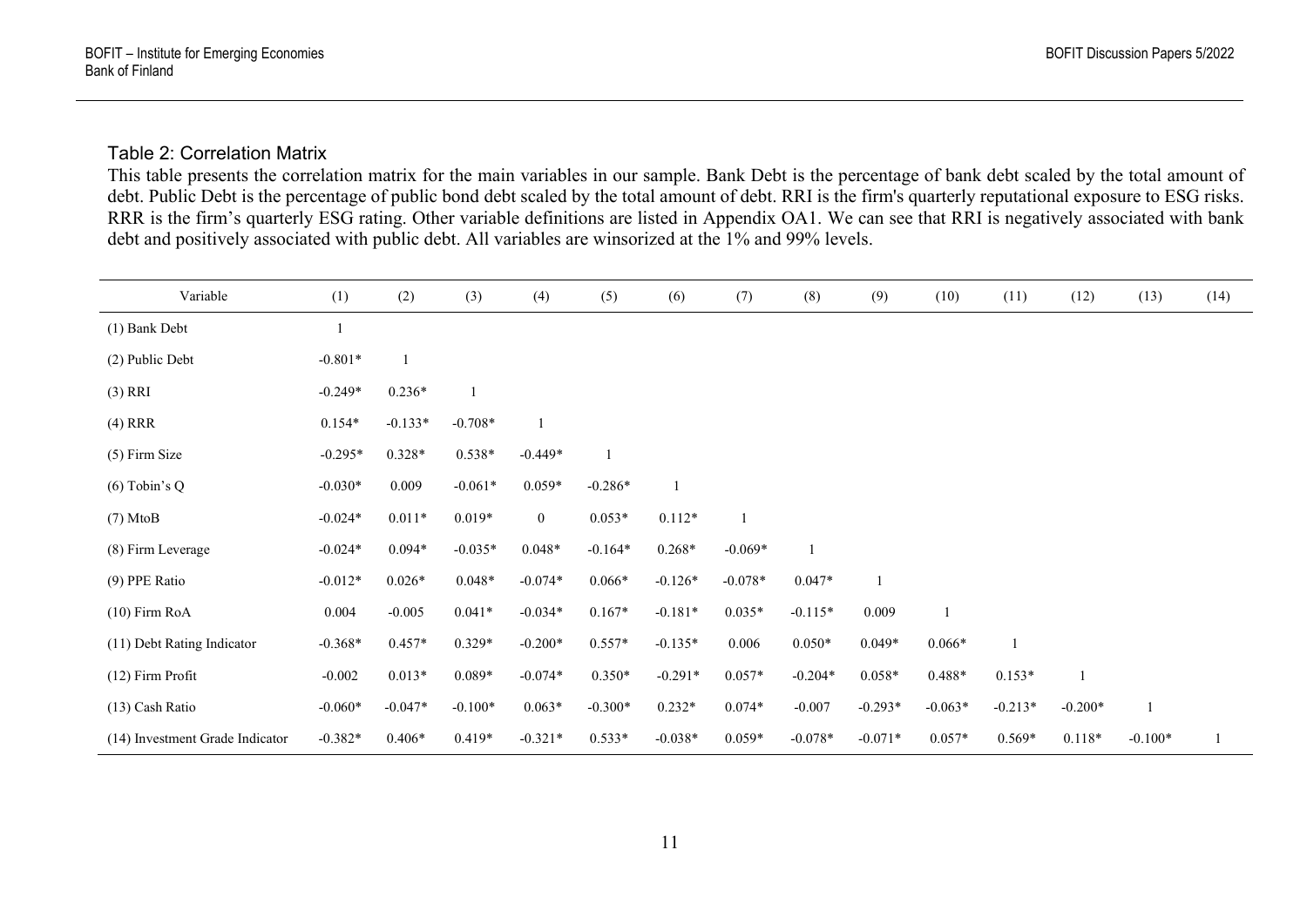## 3 ESG risk and debt choice

## 3.1 The effect of ESG risk on firms' choice of debt

While Table 2 demonstrates a negative association between firms' ESG risk exposure and reliance on bank debt, we are unable to alleviate the concern that company debt structure is connected with other firm characteristics relevant to firms' ESG risk exposure. In this section, we conduct a multivariate analysis to better gauge the effect of a firm's ESG risk exposure on its debt choices. we primarily estimate the following models:

$$
Debt Choice_{i,t} = \alpha_1 RRI_{i,t-1} + \beta_t X_{it-1} + v_t + \eta_i + \epsilon_{i,t}
$$
\n<sup>(1)</sup>

Where the dependent variable is the debt choice measures, capturing a firm's reliance on bank debt or bond debt. It is proxied by either Bank Debt<sub>i,t</sub> or Public Debt<sub>i,t</sub>. Bank Debt<sub>i,t</sub> measures the proportion of bank debt in a firm's total debt and  $Bond \; Debt_{i,t}$  measures the proportion of public debt in a firm's total debt. Our main interest is the size, sign and statistical significance of the coefficients  $RRI_{i,t-1}$ , which captures the firm's ESG risk exposure at the end of the quarter prior to the period end date of debt structure.  $X_{it-1}$  is a set of control variables that may influence the choice of debt. All of the independent variables are lagged by one quarter. In addition, we include yearquarter, firm-fixed effects in our model to account for potential changes in the reliance on a particular type of debt through time and among firms.

Table 3 reports the baseline regression results of Equation (1). Standard errors are clustered at the firm level and are heteroskedasticity-robust. Column (1) of Table 3 shows a negative and statistically significant relationship between a firm's ESG risk exposure and the proportion of bank debt in a firm's debt structure. Column (3) of Table 3 indicates a positive and statistically significant relationship between a firm's ESG risk exposure and a firm's reliance on public debt. Based on the estimates from Column (1) and Column (3) of Table 3, a one-standard-deviation increase in the ESG risk exposure reduces the ratio of bank debt to total debt by 16.57 pp and increases the ratio of public debt to total debt by 13.96 pp. In addition, we find a firm's ESG rating (measure by *RRR*) is positively related to the proportion of bank debt to total debt (Column (2) of Table 3) and is negatively associated with the proportion of public debt to total debt (Column (4) of Table 3). These findings support the results from Column (1) and Column (3). In addition, although the increase of ESG risk exposure reduces the reliance on bank debt, we cannot pin down whether the total debt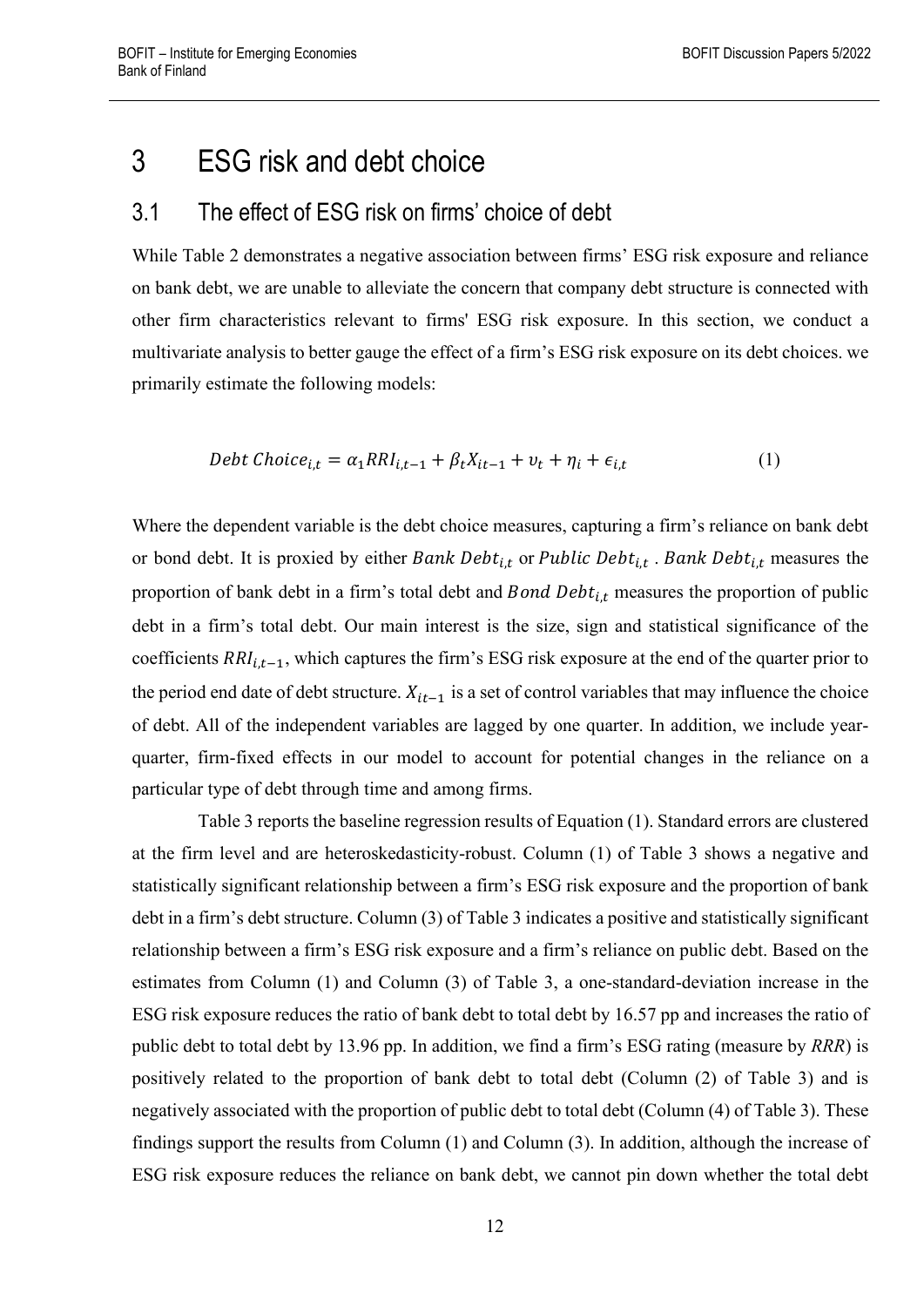goes down followed by reducing bank debt. Therefore, we further investigate the impact of ESG risk on firms' total debt. We demonstrate that that ESG risk exposure has no effect on overall debt. With an increase in ESG risk exposure, the drop in bank debt is compensated for by an increase in public debt. We include control variables on firm-specific characteristics to isolate other potential effects on the firm's debt choice. In line with previous literature (e.g., Houston and James, 1996; Denis and Mihov, 2003; Lin et al., 2013; Boubaker et al., 2017, 2018), we show that larger firms, those with a greater market value, and those with a higher leverage ratio depend less on bank loans and more on public debt. Additionally, asset tangibility, cash ratio, market-to-book ratio, and profitability are all positively correlated with a higher dependence on bank debt and less reliance on public debt. Overall, these results indicate that the relationship between ESG risk exposure and debt choice is consistent with the hypothesis that firms with higher ESG risk exposure choose public bonds to avoid scrutiny and insulate themselves from bank monitoring.

While our results from Table 3 show that ESG risk is negatively associated with the reliance on bank debt and positively associated with the dependence on public debt, we still lack information on which component of ESG risk is driving a firm's less reliance on bank debt. Therefore, we split RRI into three components (E, S, and G), which represent environmental risk exposure, social risk exposure, and governance risk exposure, respectively. Our findings suggest that firms' less reliance on bank debt is mainly driven by "S" and "G" rather than "E". The results are robust even when we include the three components into one specification (Columns (4) and (8) in Table 4). Debt holders as external financiers are unable to efficiently detect firms' misconduct and irresponsible behaviours caused by social and governance risk. Due to this severe information asymmetry between firms and debt holders, firms that face significant social and governance risks avoid borrowing from banks to conceal their misconduct from bank monitoring. These results are consistent with the previous literature that firms with poor social or governance performance have strong incentives to hide their behaviours. For example, Ben-Nasr (2019) shows that firms with higher unemployment risk tend to rely on public bonds for avoiding banks' monitoring on misconduct. Also, Lin et al., (2013) demonstrate that large shareholders with excess control rights have incentives to extract the private benefits of control and they choose public bonds as a way of avoiding bank monitoring. Taken together, the results of Table 4 further support our findings that ESG risk exposure, particularly "S" and "G" risk exposure, motivates corporations to borrow less from banks in order to escape scrutiny and avoid bank supervision.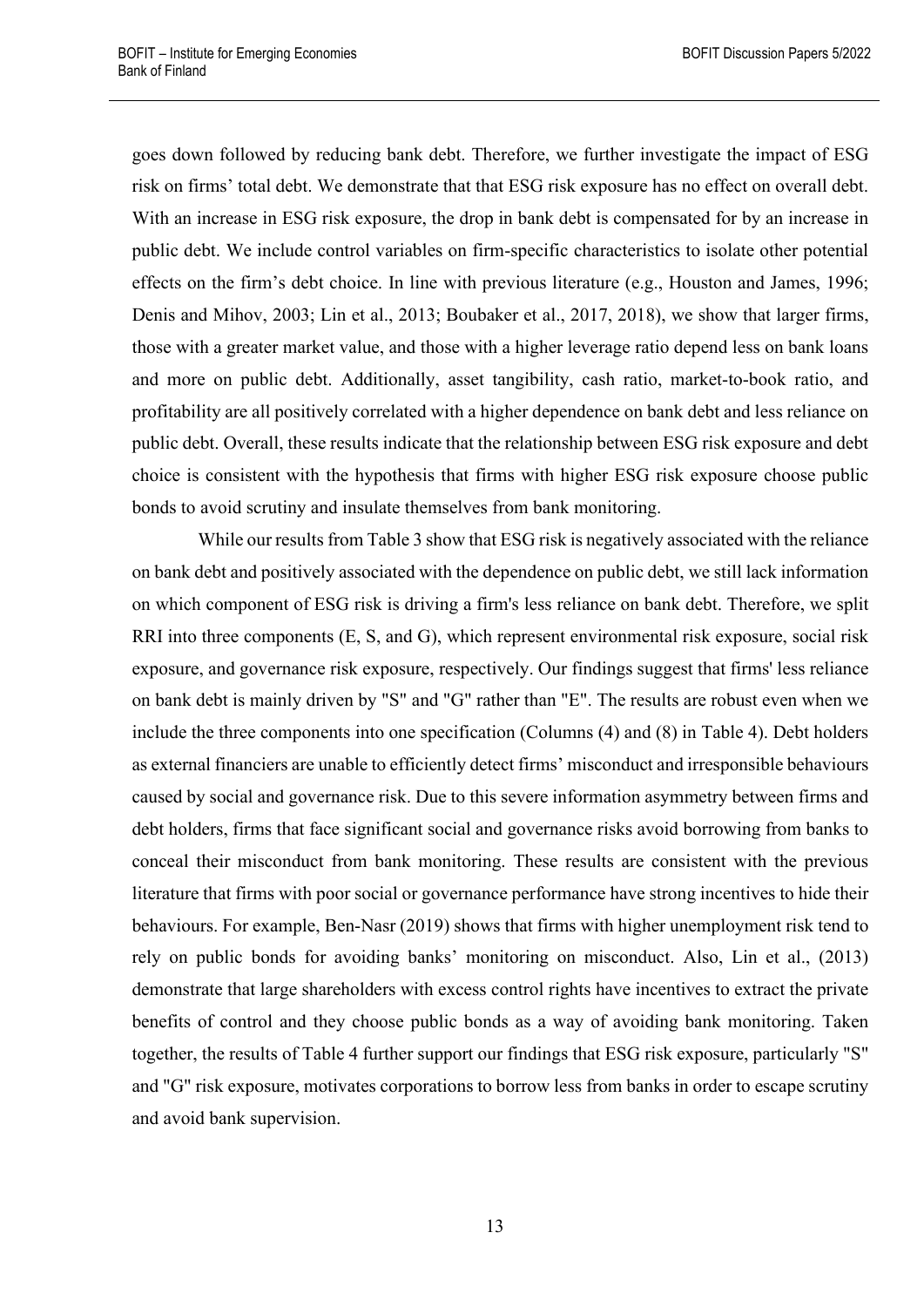#### Table 3: Debt structure and ESG risk

This table presents our baseline results regarding the impact of ESG risk on debt structure. The dependent variable, Bank Debt, is the percentage of bank debt scaled by the total amount of debt. Public Debt is the percentage of public bond debt scaled by the total amount of debt. Columns (1) and (3) report regression results of Bank Debt and Public Debt on ESG risk (RRI), respectively. Columns (2) and (4) report regression results of Bank Debt and Public Debt on ESG rating (RRR), respectively. Columns (5) and (6) report regression results of Total Debt on RRI and RRR, respectively. The independent variables are lagged one period. \*, \*\*, and \*\*\* indicate statistical significance at the 10%, 5%, and 1% levels, respectively. Standard errors are robust and clustered at the firm level and are reported in parentheses.

| <b>Dependent Variable:</b> |                       | <b>Bank Debt</b> (%) |                     | Public Debt (%)      | <b>Total Debt</b> |                    |  |
|----------------------------|-----------------------|----------------------|---------------------|----------------------|-------------------|--------------------|--|
|                            | (1)                   | (2)                  | (3)                 | (4)                  | (5)               | (6)                |  |
| RRI                        | $-0.064***$<br>(0.02) |                      | $0.056**$<br>(0.02) |                      | 0.095<br>(0.07)   |                    |  |
| <b>RRR</b>                 |                       | $0.976***$<br>(0.26) |                     | $-0.579**$<br>(0.26) |                   | $-1.325$<br>(0.84) |  |
| Firm Size                  | $-0.017**$            | $-0.017**$           | $0.018**$           | $0.018**$            | $0.849***$        | $0.849***$         |  |
|                            | (0.01)                | (0.01)               | (0.01)              | (0.01)               | (0.06)            | (0.06)             |  |
| Tobin's Q                  | $-0.042$              | $-0.043$             | $-0.154$            | $-0.154$             | $-1.479**$        | $-1.480**$         |  |
|                            | (0.12)                | (0.12)               | (0.12)              | (0.12)               | (0.74)            | (0.74)             |  |
| MtoB                       | $0.060**$             | $0.061**$            | $-0.043*$           | $-0.044*$            | $-0.017$          | $-0.018$           |  |
|                            | (0.03)                | (0.03)               | (0.03)              | (0.03)               | (0.08)            | (0.08)             |  |
| Firm Leverage              | $-0.027*$             | $-0.027*$            | $0.069***$          | $0.069***$           | $0.903***$        | $0.903***$         |  |
|                            | (0.01)                | (0.01)               | (0.02)              | (0.02)               | (0.24)            | (0.24)             |  |
| PPE Ratio                  | $-0.161***$           | $-0.160***$          | $-0.023$            | $-0.024$             | 0.291             | 0.290              |  |
|                            | (0.05)                | (0.05)               | (0.05)              | (0.05)               | (0.22)            | (0.22)             |  |
| Firm RoA                   | $0.516**$             | $0.519**$            | $-0.726**$          | $-0.727**$           | $-3.102$          | $-3.099$           |  |
|                            | (0.24)                | (0.24)               | (0.33)              | (0.33)               | (2.67)            | (2.67)             |  |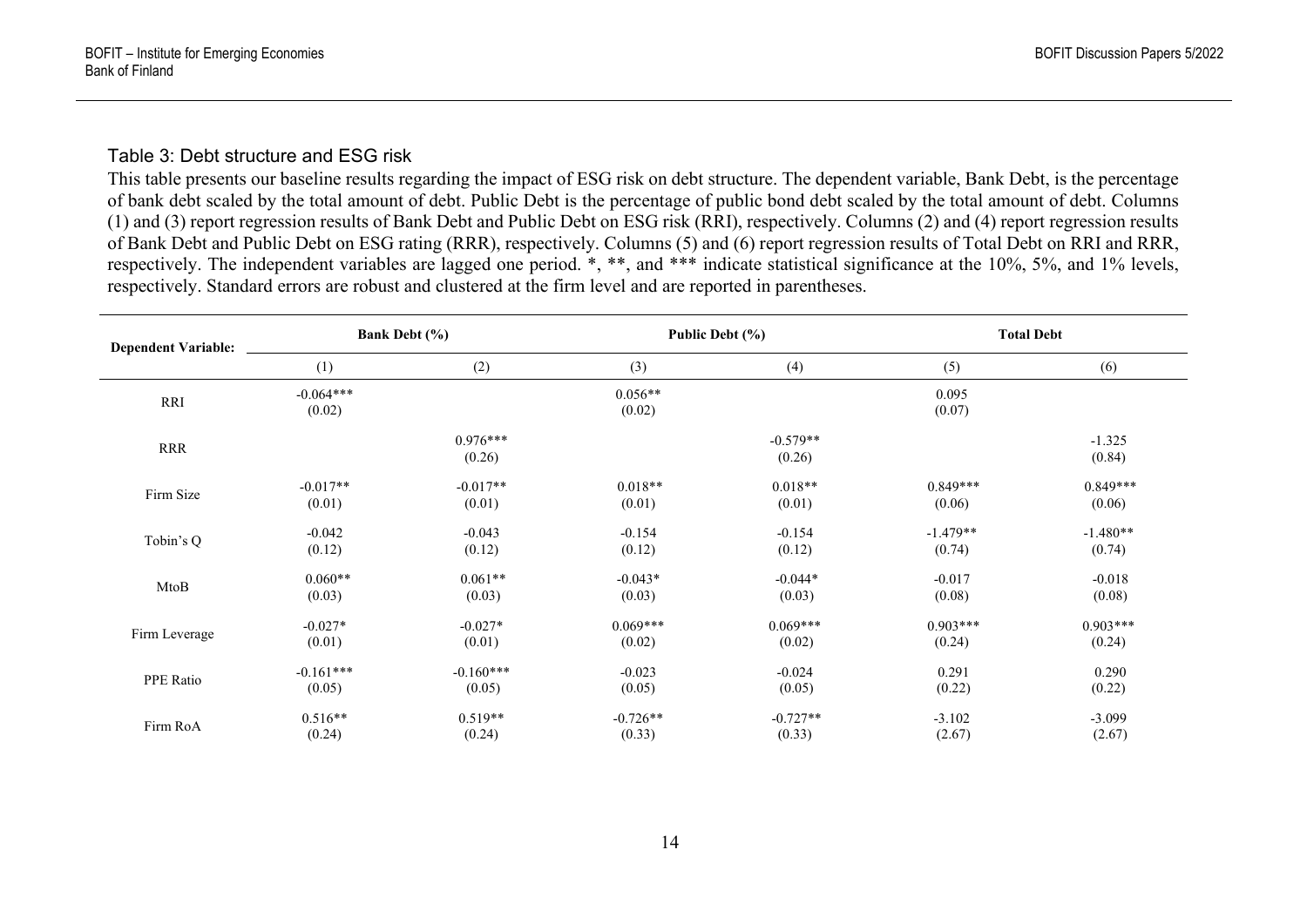| Debt Rating Indicator  | $-0.132***$ | $-0.132***$ | $0.167***$  | $0.167***$  | $0.451***$  | $0.452***$  |
|------------------------|-------------|-------------|-------------|-------------|-------------|-------------|
|                        | (0.02)      | (0.02)      | (0.02)      | (0.02)      | (0.06)      | (0.06)      |
| Firm Profit            | $0.076***$  | $0.077***$  | $-0.059***$ | $-0.060***$ | $-0.262*$   | $-0.263*$   |
|                        | (0.02)      | (0.02)      | (0.02)      | (0.02)      | (0.15)      | (0.15)      |
| Cash Ratio             | $-0.314***$ | $-0.314***$ | $0.147***$  | $0.147***$  | $-0.756***$ | $-0.756***$ |
|                        | (0.04)      | (0.04)      | (0.04)      | (0.04)      | (0.18)      | (0.18)      |
| Investment Grade Indi- | $-0.036*$   | $-0.035*$   | $0.038*$    | $0.038*$    | 0.017       | 0.015       |
| cator                  | (0.02)      | (0.02)      | (0.02)      | (0.02)      | (0.06)      | (0.06)      |
| Year-Ouarter FE        | Yes         | Yes         | Yes         | Yes         | Yes         | Yes         |
| Firm FE                | Yes         | Yes         | Yes         | Yes         | Yes         | Yes         |
| Obs.                   | 62,540      | 62,540      | 62,540      | 62,540      | 62,540      | 62,540      |
| Adj. R2                | 0.699       | 0.699       | 0.741       | 0.741       | 0.942       | 0.939       |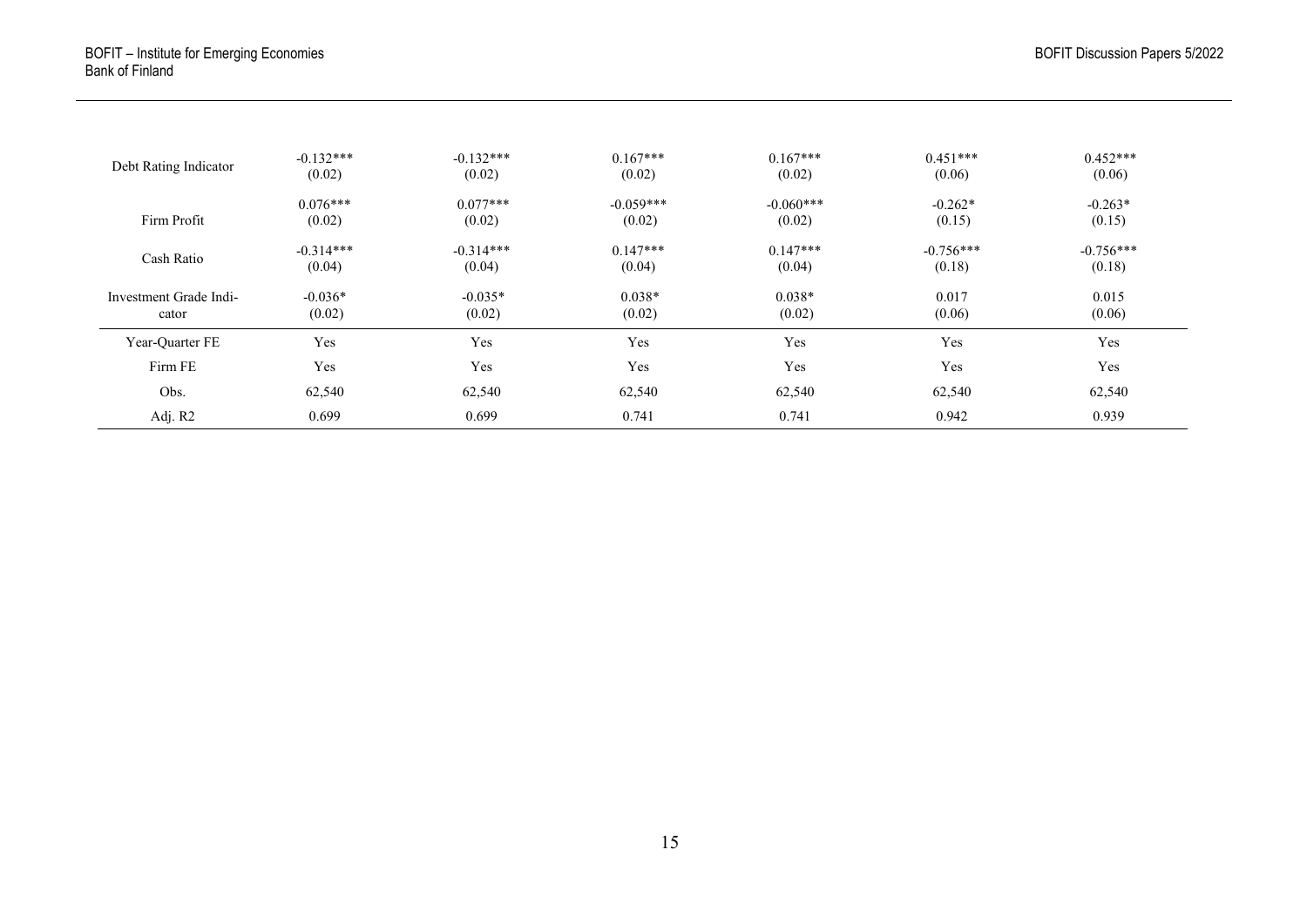### Table 4: The impact of each component of ESG risk on Debt choice

This table shows the impact of each component of ESG risk on debt choice. The dependent variable, Bank Debt is the percentage of bank debt scaled by the total amount of debt. Public Debt is the percentage of public bond debt scaled by the total amount of debt. We split ESG risk into three components:" E", "S", and "G". Our results show that firms' debt choice is driven by Social, Governance factors rather than the Environmental factor. The independent variables are lagged one period. Column (4) and Column (8) report the estimation results of specification including "E", "S" and "G" together. The coefficients of "E" remain insignificant in all specifications, and "S" and "G" remain significant in all specifications. \*, \*\*, and \*\*\* indicate statistical significance at the 10%, 5%, and 1% levels, respectively. Standard errors are robust and clustered at the firm level and are reported in parentheses.

| <b>Dependent Variable:</b>      |                    |                      | <b>Bank Debt</b> (%) |                      |                 | Public Debt (%)     |                     |                     |  |
|---------------------------------|--------------------|----------------------|----------------------|----------------------|-----------------|---------------------|---------------------|---------------------|--|
|                                 | (1)                | (2)                  | (3)                  | (4)                  | (5)             | (6)                 | (7)                 | (8)                 |  |
| $RRI$ <sub><math>E</math></sub> | $-0.038$<br>(0.05) |                      |                      | $-0.023$<br>(0.05)   | 0.004<br>(0.05) |                     |                     | $-0.007$<br>(0.05)  |  |
| $RRI_S$                         |                    | $-0.091**$<br>(0.04) |                      | $-0.094**$<br>(0.04) |                 | $0.074**$<br>(0.04) |                     | $0.079**$<br>(0.04) |  |
| $RRI_G$                         |                    |                      | $-0.084**$<br>(0.04) | $-0.089**$<br>(0.04) |                 |                     | $0.094**$<br>(0.04) | $0.098**$<br>(0.04) |  |
| Controls                        | Yes                | Yes                  | Yes                  | Yes                  | Yes             | Yes                 | Yes                 | Yes                 |  |
| Year-Quarter FE                 | Yes                | Yes                  | Yes                  | Yes                  | Yes             | Yes                 | Yes                 | Yes                 |  |
| Firm FE                         | Yes                | Yes                  | Yes                  | Yes                  | Yes             | Yes                 | Yes                 | Yes                 |  |
| Obs.                            | 62,540             | 62,540               | 62,540               | 62,540               | 62,540          | 62,540              | 62,540              | 62,540              |  |
| Adj.R2                          | 0.699              | 0.699                | 0.699                | 0.699                | 0.741           | 0.741               | 0.741               | 0.741               |  |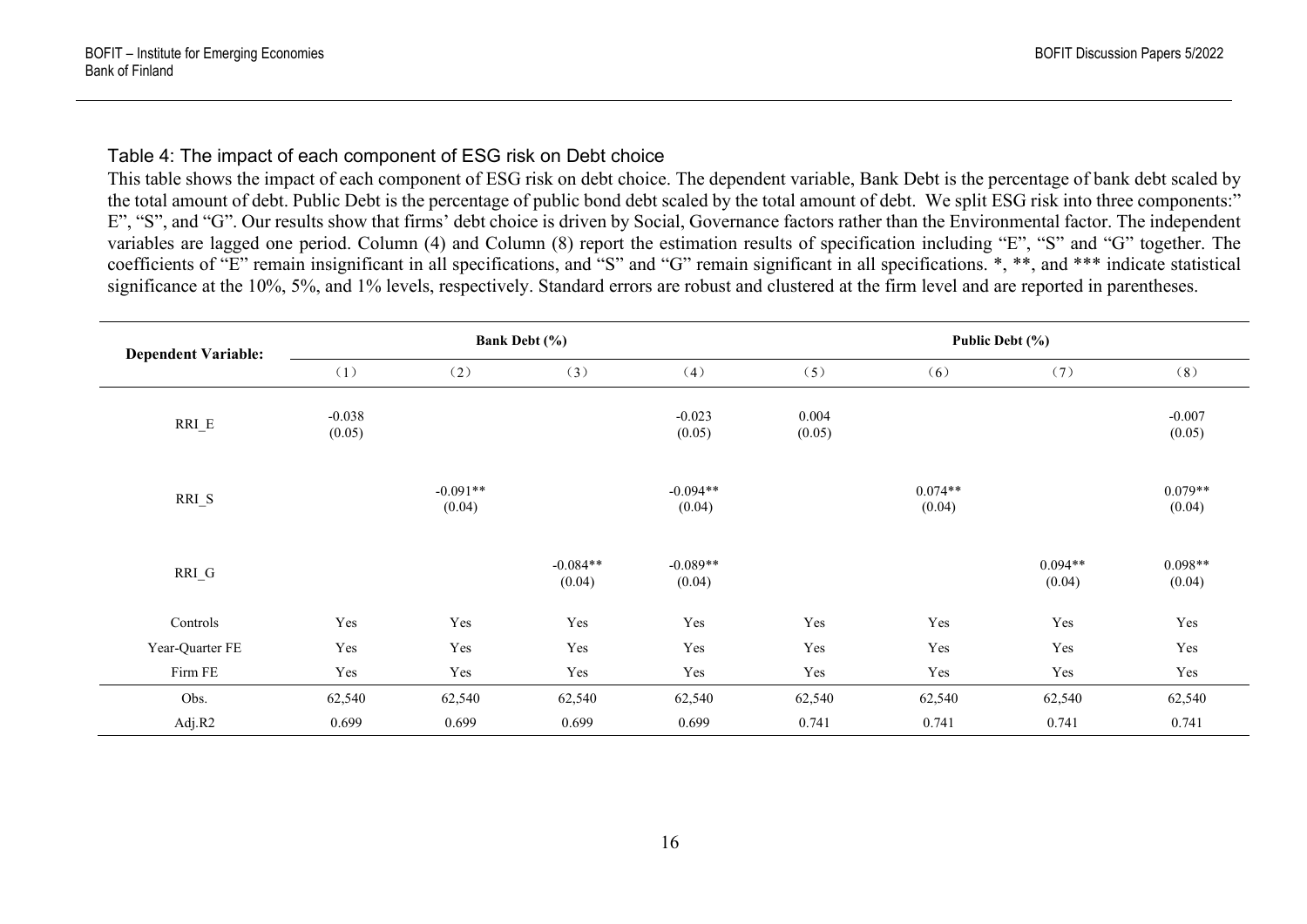## 3.2 The effect of negative ESG news on debt choice

As noted previously, we argue that firms with higher ESG risk exposure rely less on bank loans to avoid stringent covenants and tight monitoring imposed by banks. In an extended analysis, we retrieve the number of exogenous ESG-related incidents for a firm in each quarter and examine the impact of exogenous negative ESG news on firms' debt choices. RepRisk database collects and screens ESG related risk incidents from over 100,000 public sources and shareholders. Each risk incident is analysed according to the severity (harness) of risk incident or criticism, the reach of the information source, and the novelty of the issues.<sup>[7](#page-18-0)</sup>

Reputation shock from borrowers would make it harder for banks to extend their business in the future (Homanen, 2018) and lead to the outflow of deposits (Houston et al., 2021). Banks, especially those exposed to reputation shocks have a strong incentive to shrink their loan supply to firms with more ESG risk incidents and exert more monitoring efforts to re-establish their reputation (Lin and Paravisini, 2011). Apparently, it is hard to directly investigate the composition of lenders' loan portfolios due to a lack of data available. However, the shrink of loan supply is consequently reflected in borrowers' debt structure. If the concern of disrupted lending relationship is the driving force, the number of ESG-related incidents will negatively relate to the bank debt reliance. Hence, we use the ESG-related incidents as exogenous reputation shocks to investigate the change on borrowers' debt structure. The findings may give indirect evidence of bank lending contraction following the reputation shock. We anticipate that firms' bank debt will decline promptly in the current quarter, following a prior quarter increase in the number of ESG-related incidents. To examine this hypothesis, we estimate the following model:

$$
Debt Choice_{i,t} = \alpha_1 Nr\_News_{i,t-1} + \beta_t X_{it-1} + v_t + \eta_i + \epsilon_{i,t}
$$
 (2)

Dependent variable *Debt Choice*<sub>it</sub> is the firm's debt choice, it is proxied by either *Bank Debt*<sub>it</sub> or Bond Debt<sub>i.t</sub>. Nr\_News<sub>i.t-1</sub> is the natural logarithm of one plus the total number of negative ESG issues, reported in the media.  $X_{it-1}$  is a vector of control variables specified under Eq. (1). We

<span id="page-18-0"></span><sup>&</sup>lt;sup>7</sup> The severity is determined in a rule-based way along three dimensions: 1. what are the consequences of the risk incident (e.g., whether there is a further injury or death after the incident); 2, what is the extent of the risk incident (how many people are affected by this incident); 3. whether the risk incident caused by accident or in a systematic way. The reach is determined by whether the information sources are local media, national media, or international media. The novelty is determined by whether it is the first time the company has been exposed to the incident. More information is available at https://www.reprisk.com/approach#process.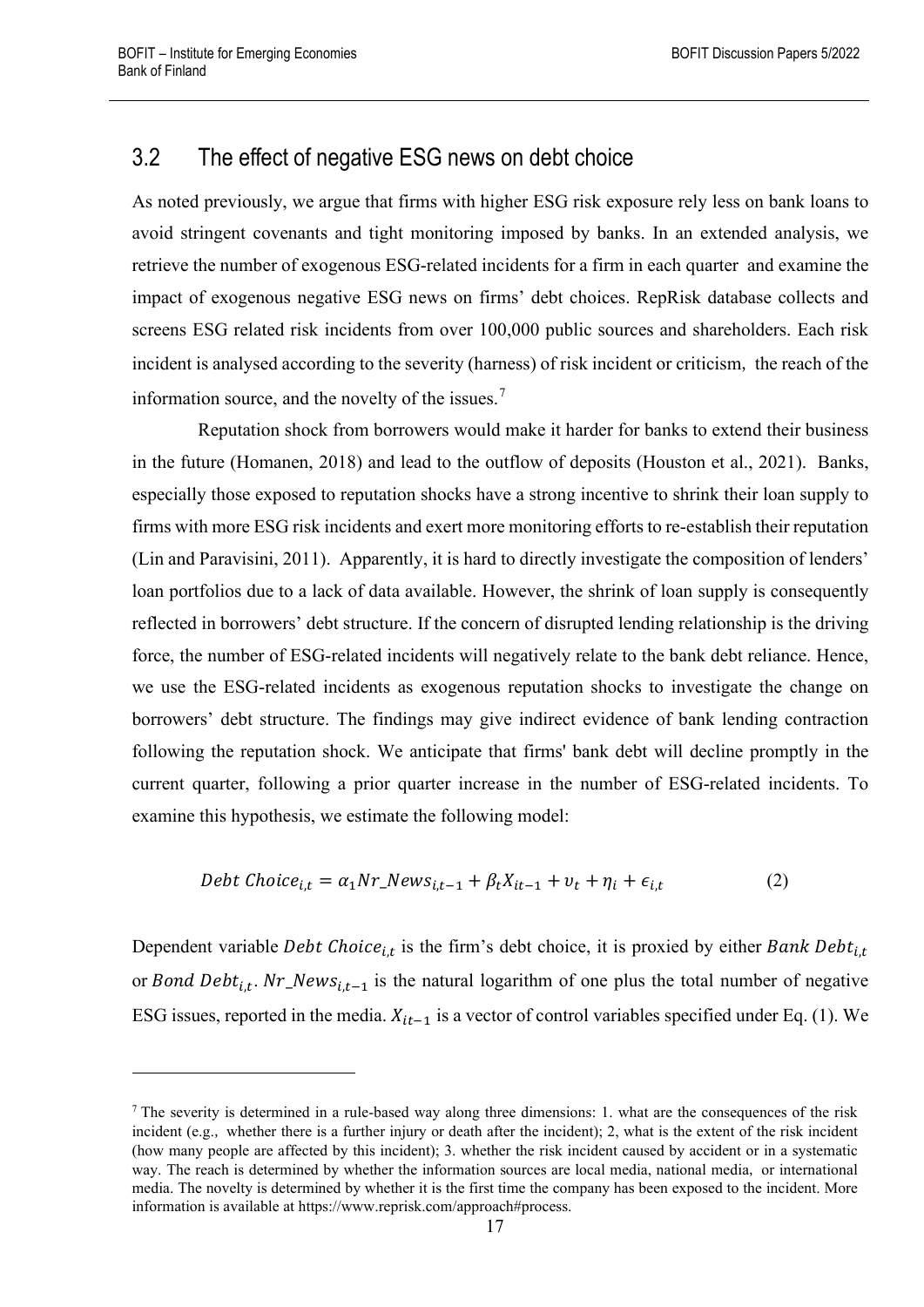also controlled the year-quarter fixed effects and firm fixed effects. All independent variables are lagged one period.

We report our regression results in Table 5. Columns (1) to (4) show negative and statistically significant relations between bank debt reliance and the number of negative ESG news events. Furthermore, a negative association exists between bank dependency and the number of unfavourable ESG news events that are the most original, as well as the number of negative ESG news events that are of the greatest reach. However, we didn't find a significant relationship between the bank debt and the number of ESG news events that are the highest severity. From Columns (5) to (8) of Table 5, we repeat our regressions by replacing Bank Debt<sub>i,t</sub> as Bond Debt<sub>i,t</sub> and investigate the impact of negative ESG news on the bond debt reliance. Our results show that as the frequency of unfavourable ESG news items grow in the previous quarter, the share of public debt in the firm's debt financing increases in the current quarter, while the firm's dependence on bank loan drops. Our findings suggest that the frequency of negative ESG-related news stories acts as an exogenous reputation shock, lowering the share of bank debt in the firm's debt structure and increasing the amount of public debt. Overall, our findings support our "Disrupted Lending Relationship" hypothesis, which states that lenders may reduce their loan supply in reaction to a borrower's reputation shock.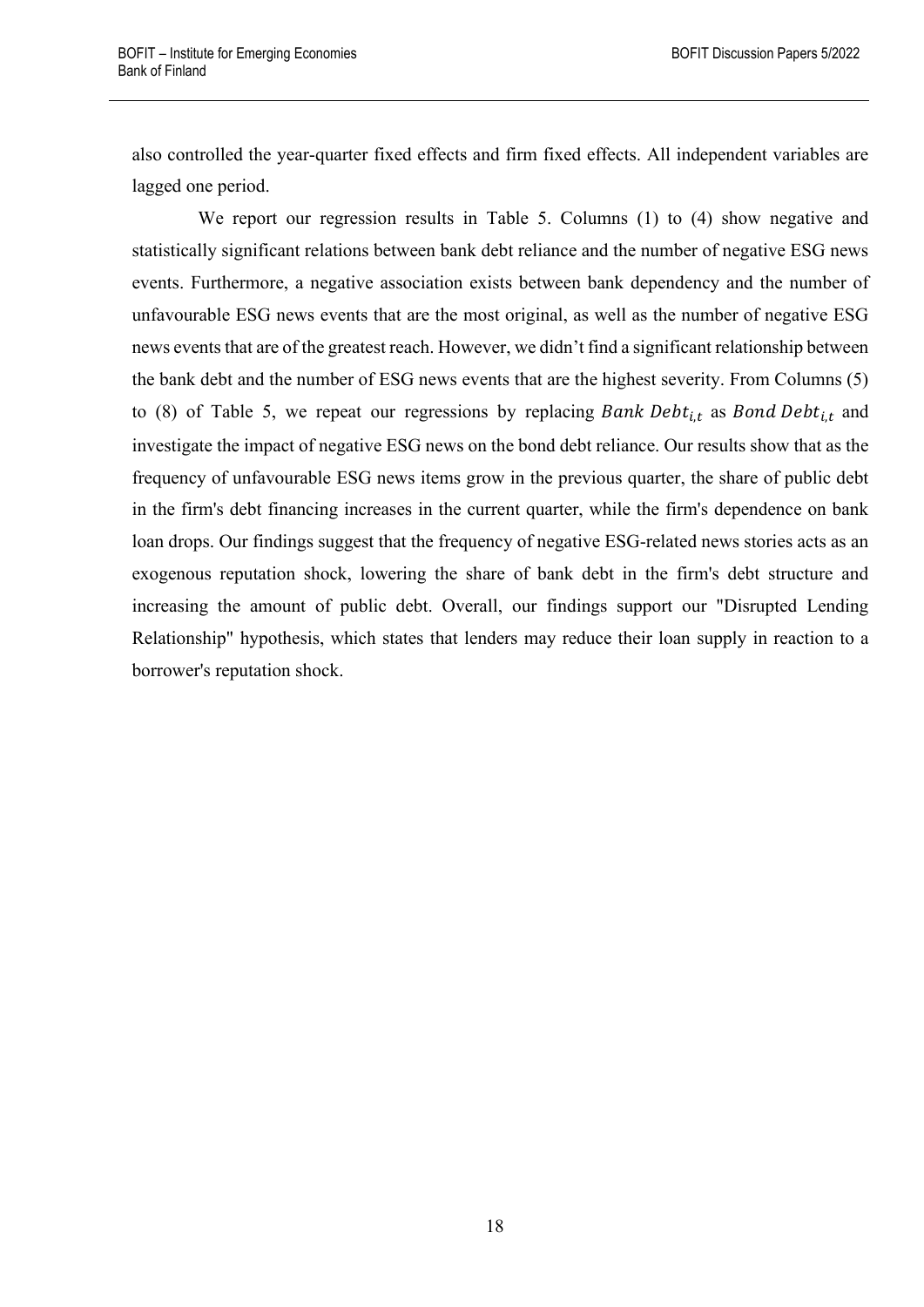#### Table 5: Negative news and Debt structure

This table reports the OLS regression results between negative ESG news incidents and the debt structure. *Ln\_Nr\_News* is the number of negative ESG news coverage at quarter t-1. *Ln\_Nr\_Highseveristy* is the natural logarithm of one plus the total number of negative ESG issues with high severity at quarter t-1. *Ln Nr Highnovelty* is the natural logarithm of one plus the total number of ESG issues with high novelty at quarter t-1. *Ln Nr Highreach* is the natural logarithm of one plus the total number of ESG issues with high reach at quarter t-1. Controls include numerous borrowers' financial characteristics. Detailed control variable definitions are available in the OA1. All regressions control for firm and time fixed effects. The independent variables are lagged one period. \*, \*\*, and \*\*\* indicate statistical significance at the 10%, 5%, and 1% levels, respectively. Standard errors are robust and clustered at the firm level, and t-statistics are reported in parentheses.

| <b>Dependent Variable:</b> |                       |                    | Bank Debt (%)        |                      | Public Debt (%)      |                       |                      |                 |  |
|----------------------------|-----------------------|--------------------|----------------------|----------------------|----------------------|-----------------------|----------------------|-----------------|--|
|                            | (1)                   | (2)                | (3)                  | (4)                  | (5)                  | (6)                   | (7)                  | (8)             |  |
| Ln_Nr_News                 | $-0.683***$<br>(0.23) |                    |                      |                      | $0.722***$<br>(0.22) |                       |                      |                 |  |
| Ln_Nr_Highseveristy        |                       | $-0.120$<br>(1.15) |                      |                      |                      | $-4.126***$<br>(1.33) |                      |                 |  |
| Ln_Nr_Highnovelty          |                       |                    | $-0.867**$<br>(0.36) |                      |                      |                       | $0.890***$<br>(0.33) |                 |  |
| Ln_Nr_Highreach            |                       |                    |                      | $-1.253**$<br>(0.57) |                      |                       |                      | 0.834<br>(0.55) |  |
| Controls                   | Yes                   | Yes                | Yes                  | Yes                  | Yes                  | Yes                   | Yes                  | Yes             |  |
| Year-Quarter FE            | Yes                   | Yes                | Yes                  | Yes                  | Yes                  | Yes                   | Yes                  | Yes             |  |
| Firm FE                    | Yes                   | Yes                | Yes                  | Yes                  | Yes                  | Yes                   | Yes                  | Yes             |  |
| Obs.                       | 62,540                | 62,540             | 62,540               | 62,540               | 62,540               | 62,540                | 62,540               | 62,540          |  |
| Adj. R2                    | 0.699                 | 0.699              | 0.699                | 0.699                | 0.737                | 0.736                 | 0.736                | 0.736           |  |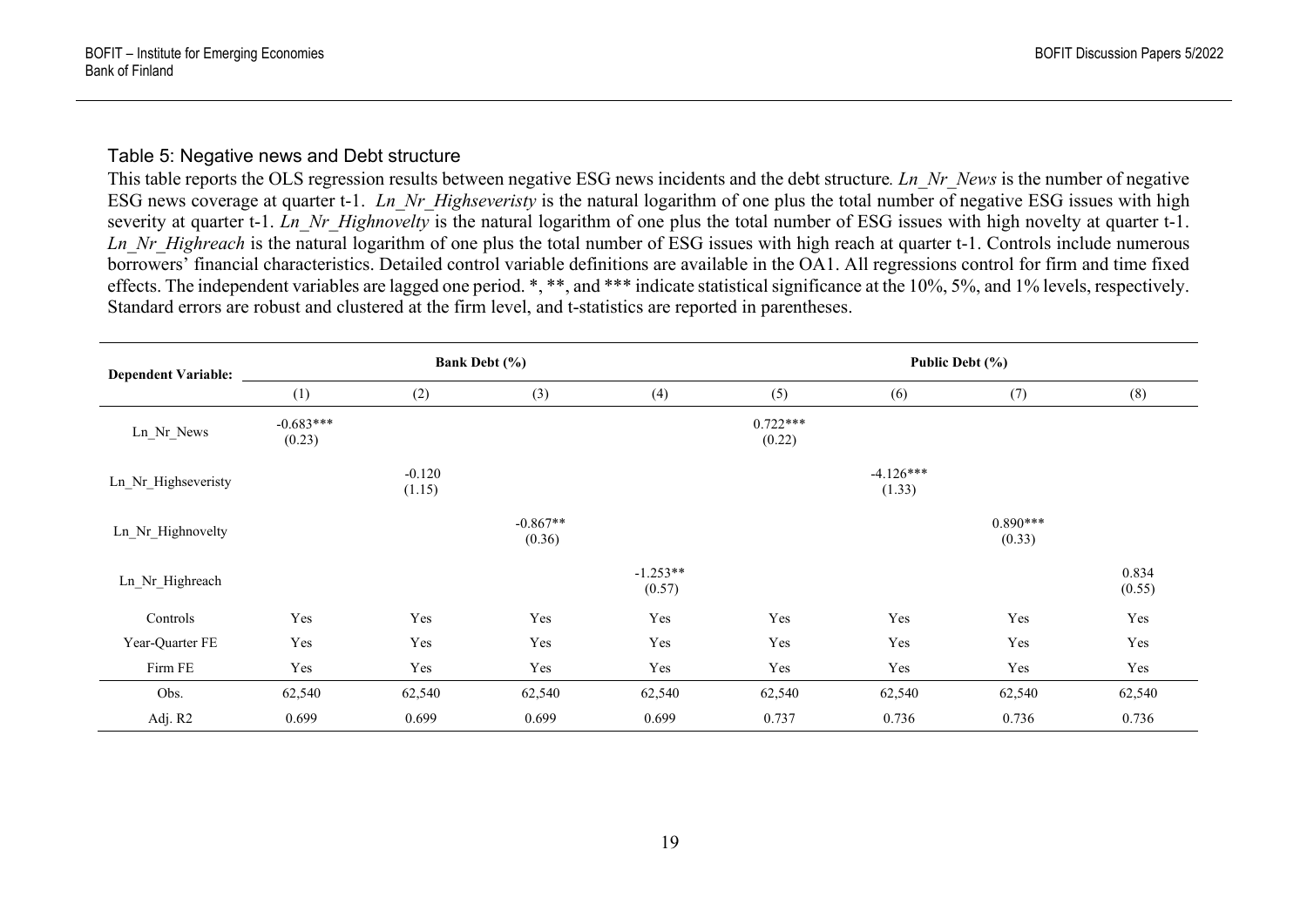## 3.3 ESG risk and debt instruments

The bank monitoring avoidance hypothesis suggests that firms with higher ESG risk exposure borrow more from public debt and less from bank loans. S&P Capital IQ classifies total debt into seven mutually exclusive debt types, enabling us to investigate the impact of ESG risk exposure on the composition of debt structure. Colla et al., (2013) use the classification of debt from the S&P Capital IQ database and find that about two-thirds of enterprises rely on senior bonds and notes, one-fifth on subordinated bonds and notes, and about 5% on commercial paper. Therefore, we can expect that that the growth in public debt with increased ESG risk exposure (RRI) is more pronounced in senior bonds and notes and subordinated bonds and notes. In addition, if the bank monitoring avoidance hypothesis dominates, we can expect firms with higher ESG risk exposure to borrow less on term loans than revolvers. This is because term loans are typically used to finance long-term projects with longer maturities and greater credit risk and are normally imposed with stricter financial covenants and higher monitoring requirements (Angbazo et al., 1998; Harjoto et al., 2006, Newton, 2020). As a result, the firms with higher ESG risk exposure take actions to avoid stringent scrutiny by reducing the reliance on term loans. In Table 6, we report the regression results of the impact of ESG risk on different components of the debt structure. The results in Columns (1) and (2) of Table 6 indicate that as ESG risk exposure (as defined by RRI) increases, bank loans reduce mostly owing to a decline in the proportion of term loans, with no statistically significant change in revolvers, which further support our "Avoid Bank Monitoring Hypothesis". We report the impact of ESG risk exposure on the instruments of bond debt in Columns (3), (4) and (5). There is a statistically substantial correlation between ESG risk and the reliance on senior debt and notes. Additionally, we find that ESG risk is positively correlated with reliance on subordinated bonds and notes, but not on commercial paper. Overall, the results confirm our hypothesis that firms with significant ESG risk rely more on senior bonds and notes, as well as subordinated bonds and notes, rather than term loans to avoid the strict monitoring from banks.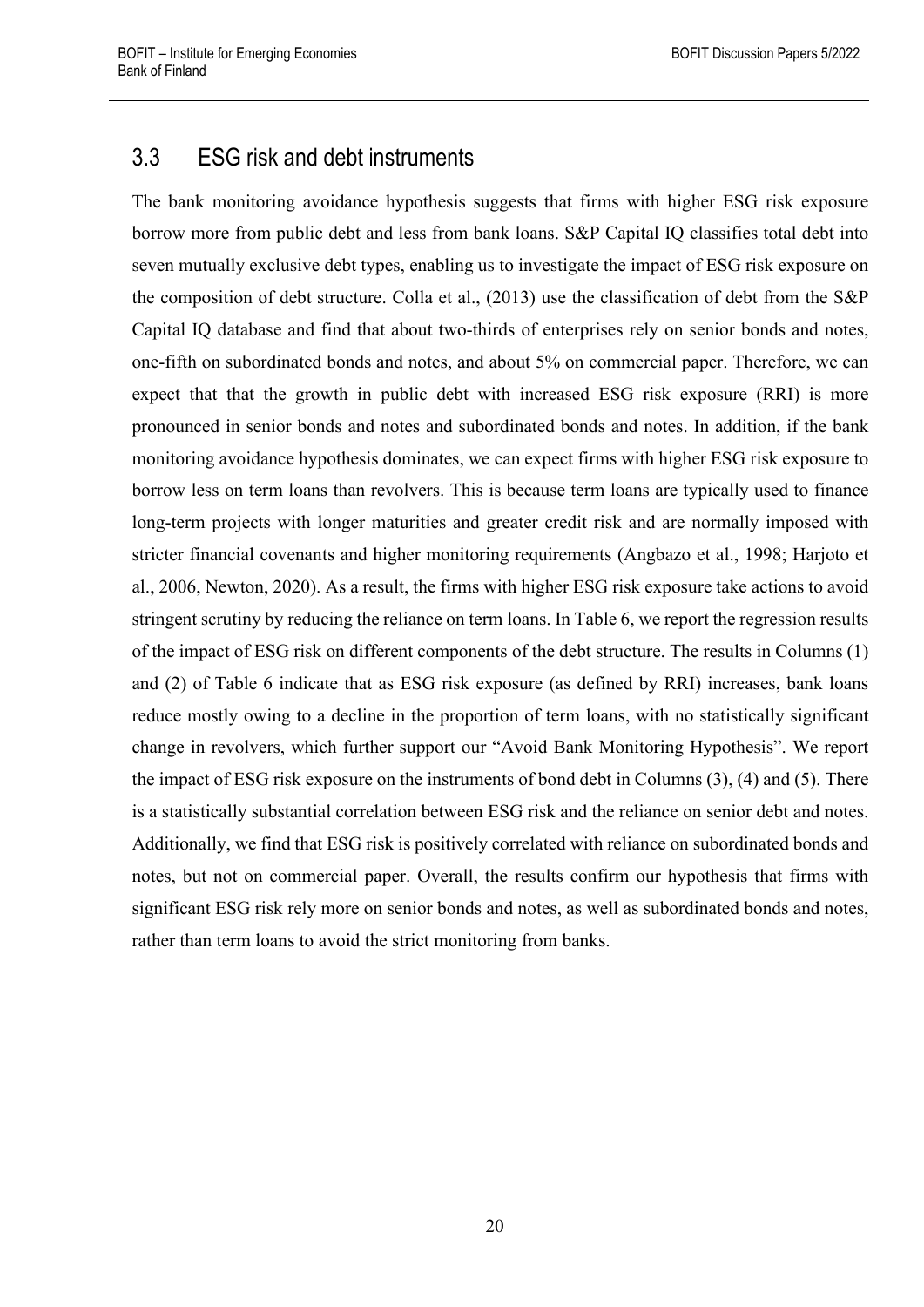#### Table 6: Debt instruments and ESG risk

This table shows the OLS regression results for the impact of ESG risk on different types of debt and which types of debt are more sensitive to the ESG risk. Specifically, we split bank debt into term loans and revolvers; split bond debt into three components (senior bonds and notes, subordinated bonds and notes, and commercial paper) by following Colla et al., (2013). All of the independent variables are lagged one period. \*, \*\*, and \*\*\* indicate statistical significance at the 10%, 5%, and 1% levels, respectively. Standard errors are robust and clustered at the firm level and are reported in parentheses.

|                     | <b>Bank Debt</b> (%)     |                          | Bond Debt $(\% )$                 |                                         |                             |  |  |
|---------------------|--------------------------|--------------------------|-----------------------------------|-----------------------------------------|-----------------------------|--|--|
| Dependent Variable: | Term Loan $(\% )$<br>(1) | Revolvers $(\% )$<br>(2) | Senior Bonds and Notes (%)<br>(3) | Subordinated Bonds and Notes (%)<br>(4) | Commercial Paper (%)<br>(5) |  |  |
| RRI                 | $-7.231***$<br>(2.25)    | 0.840<br>(1.56)          | $4.057*$<br>(2.22)                | 1.427*<br>(0.85)                        | 0.089<br>(0.27)             |  |  |
| Controls            | Yes                      | Yes                      | Yes                               | Yes                                     | Yes                         |  |  |
| Year-Quarter FE     | Yes                      | Yes                      | Yes                               | Yes                                     | Yes                         |  |  |
| Firm FE             | Yes                      | Yes                      | Yes                               | Yes                                     | Yes                         |  |  |
| Obs.                | 62,540                   | 62,540                   | 62,540                            | 62,540                                  | 62,540                      |  |  |
| Adj. R2             | 0.646                    | 0.629                    | 0.743                             | 0.591                                   | 0.504                       |  |  |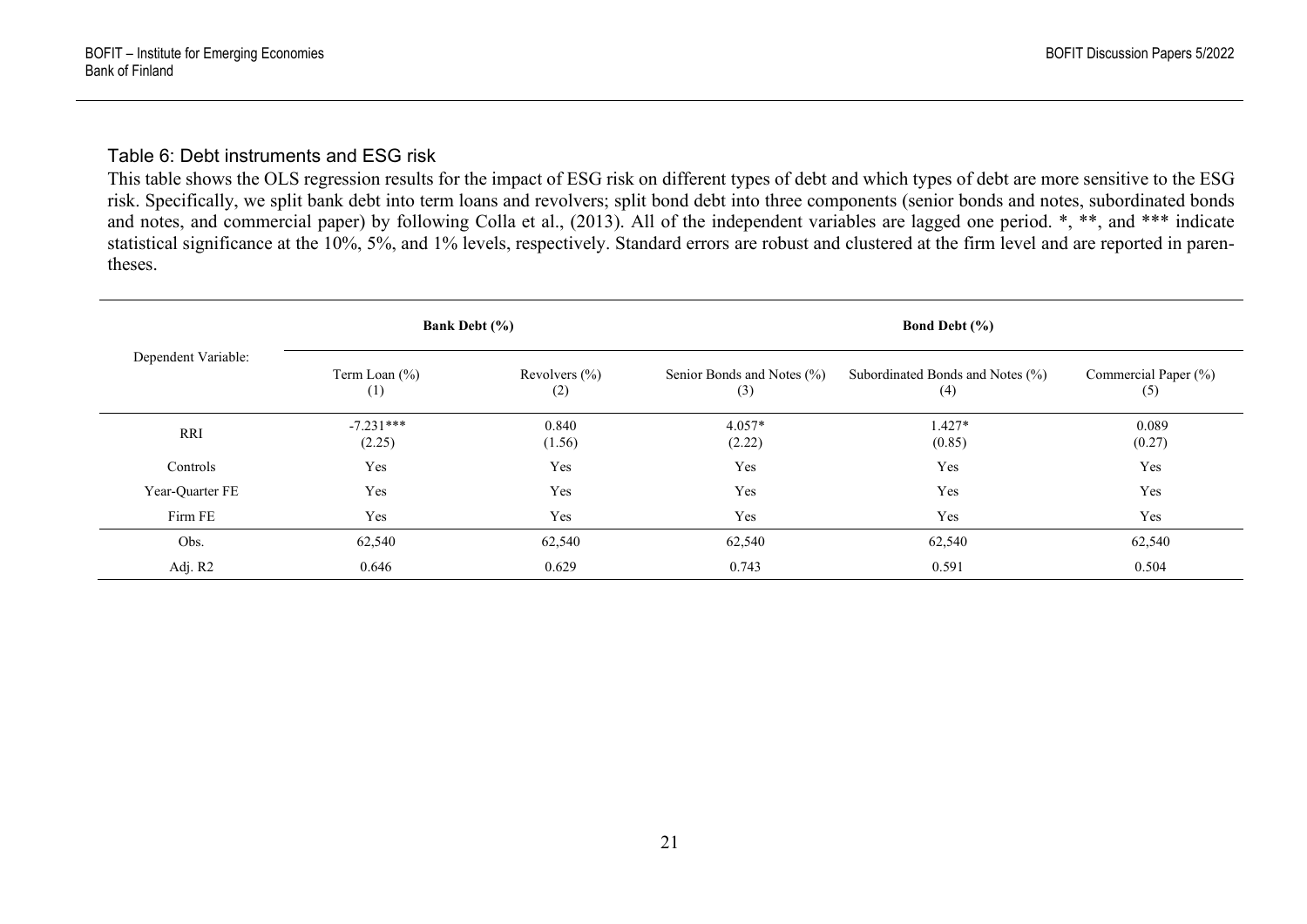# 4 Controlling for the endogeneity of ESG risk and debt structure

## 4.1 ESG risk and new debt issuance

Similar to other studies focusing on firms' debt choices, endogeneity is a potential issue in our empirical setting. Our results may be driven by omitted variables correlated with both firm's ESG risk and bank debt or by reverse causality from bank debt to firms' ESG risk. To alleviate these endogeneity concerns we first employ new debt issuance as a proxy of a company's debt structure to analyse the dynamic influence of a firm's ESG risk exposure on debt selection. We examine the relation between a firm's ESG risk exposure and the likelihood of borrowing from bank debt and public debt, respectively.

$$
New\;Debt\;issuance_{i,t} = \alpha_1 RRI_{i,t-1} + \beta_t X_{it-1} + v_t + \eta_i + \epsilon_{i,t} \tag{3}
$$

Where the dependent variable *New Debt* is *suance*<sub>it</sub> is a dummy variable, it is either New Bank issuance<sub>i,t</sub>, a dummy variable that equals one if the change of the outstanding of bank debt at quarter t and at quarter t-1 is positive, and zero otherwise; or New Bond issuance<sub>i,t</sub>, a dummy variable that equals one if the change of the outstanding of public debt at quarter t and at quarter t-1 is positive, and zero otherwise. The vector  $X_{it-1}$  contains firm-specific characteristics to mitigate the impact of omitted factors that are correlated with both the firm attributes of interest and the choice of debt. All of the control variables are lagged one quarter, including the natural logarithm of borrower's total asset (*Firm Size*), the market value of assts minus deferred taxes over the book value of total assets (*Tobin*'*s Q*), the market value scaled by book value (*MtoB*), the ratio of borrower's total book debt to total assets (*Firm Leverage*), the amount of property, plant, and equipment scaled by total assets (*PPE Ratio*), the operating income scaled by total assets Firm (*ROA*), the indicator for S&P long-term credit rating (*Debt Rating Indicator*), the operating income before depreciation scaled by total assets (*Firm Profit*), the cash and equivalents divided by total assets (*Cash Ratio*) and the indicator for S&P investment-grade credit rating (*Investment Grade Indicator*).

Table 7 reports the logit regression results of Eq. (3) with standard errors clustered by the firm to account for heteroskedasticity. We include year-quarter fixed effects, industry fixed effects in all of the specifications. To better capture the impact of ESG risk exposure on debt choice, we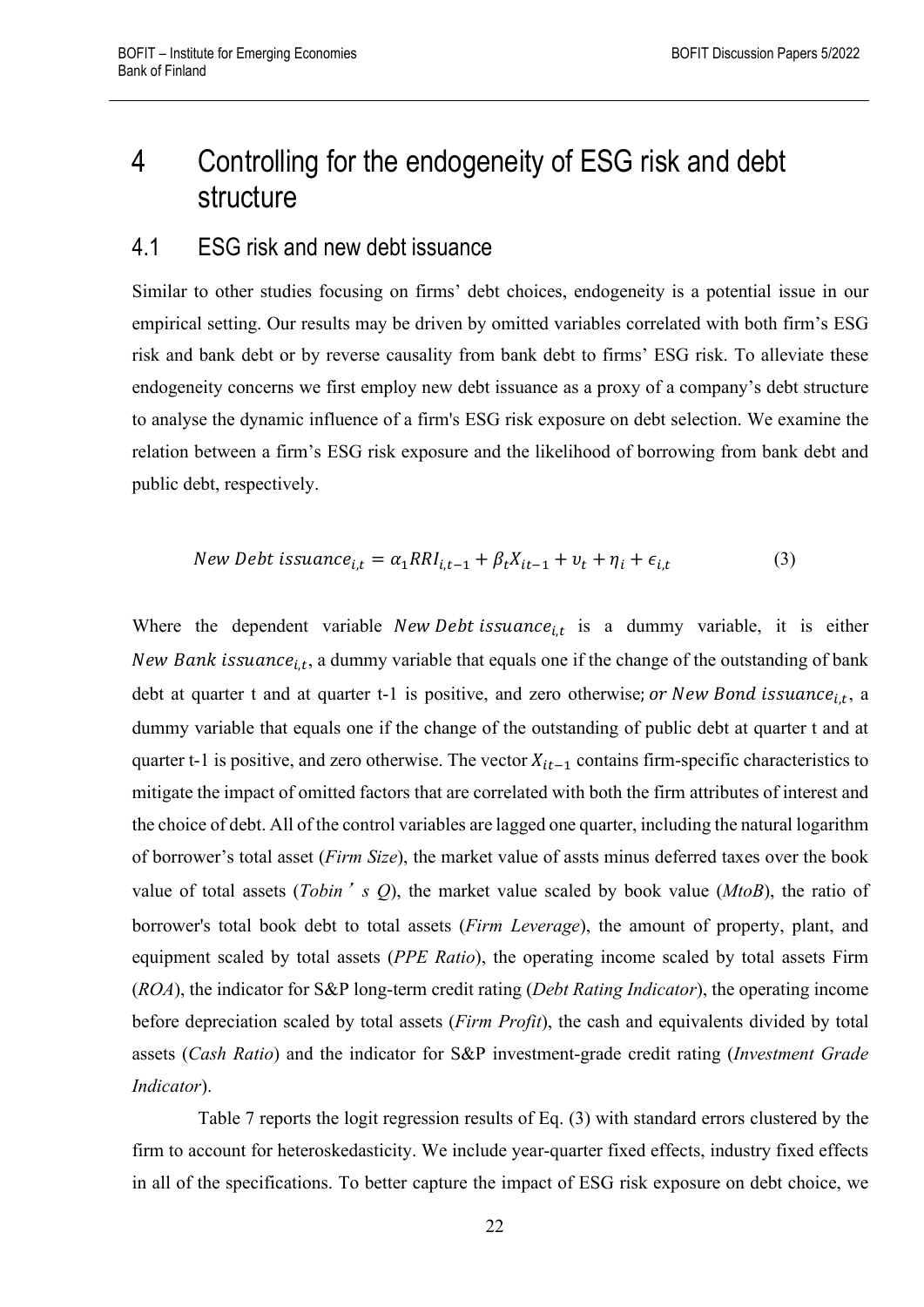split our sample into two samples. Panel A is the subsample of firms that issue either bonds or loans or both. Columns (1) and (2) in Panel A show that there is a statistically negative relationship between ESG risk and the likelihood of borrowing from banks (Column (1)), and a statistically positive relationship between ESG risk and the potential of issuing public debt (Column (2)). Panel B of Table 7 presents the regression results on the subsample of firms that either issue bonds or loans. The results confirm that the relationship between ESG risk and the likelihood of new loan issuance is statistically negative, whereas the relationship between ESG risk and the likelihood of new bond issuance is statistically positive, providing support for the bank monitoring avoidance hypothesis.

### Table 7: Debt new issuance and ESG risk

This table reports estimation results of the impact of ESG risk (*RRI*) on the likelihood of borrowing from bank loans and public bonds, respectively. In Panel A, we estimate our results based on the sample, including firms that issue either bonds or loans, or both. In Panel B, we estimate our results based on the sample including firms that issue either bonds or loans. The independent variables are lagged one period. \*, \*\*, and \*\*\* indicate statistical significance at the 10%, 5%, and 1% levels, respectively. Standard errors are robust and clustered at the firm level, and tstatistics are reported in parentheses.

| Panel A:            |                                                  | Sample of firms that issue either bonds or loans, or both |  |  |  |  |
|---------------------|--------------------------------------------------|-----------------------------------------------------------|--|--|--|--|
| Dependent Variable: | New Loan Issuance<br>(1)                         | New Bond Issuance<br>(2)                                  |  |  |  |  |
| <b>RRI</b>          | $-0.494***$<br>(0.15)                            | $0.335*$<br>(0.17)                                        |  |  |  |  |
| Controls            | Yes                                              | Yes                                                       |  |  |  |  |
| Year-Quarter FE     | Yes                                              | Yes                                                       |  |  |  |  |
| <b>Industry FE</b>  | Yes                                              | Yes                                                       |  |  |  |  |
| Obs.                | 62,586                                           | 62,586                                                    |  |  |  |  |
| Pseudo R2           | 0.036                                            | 0.039                                                     |  |  |  |  |
| Panel B:            | Sample of firms that issue either bonds or loans |                                                           |  |  |  |  |
| Dependent Variable: | New Loan Issuance<br>(1)                         | New Bond Issuance<br>(2)                                  |  |  |  |  |
| <b>RRI</b>          | $-0.486***$<br>(0.17)                            | $0.470**$<br>(0.20)                                       |  |  |  |  |
| Controls            | Yes                                              | Yes                                                       |  |  |  |  |
| Year-Quarter FE     | Yes                                              | Yes                                                       |  |  |  |  |
| <b>Industry FE</b>  | Yes                                              | Yes                                                       |  |  |  |  |
| Obs.                | 48,639                                           | 48,639                                                    |  |  |  |  |
| Pseudo R2           | 0.042                                            | 0.051                                                     |  |  |  |  |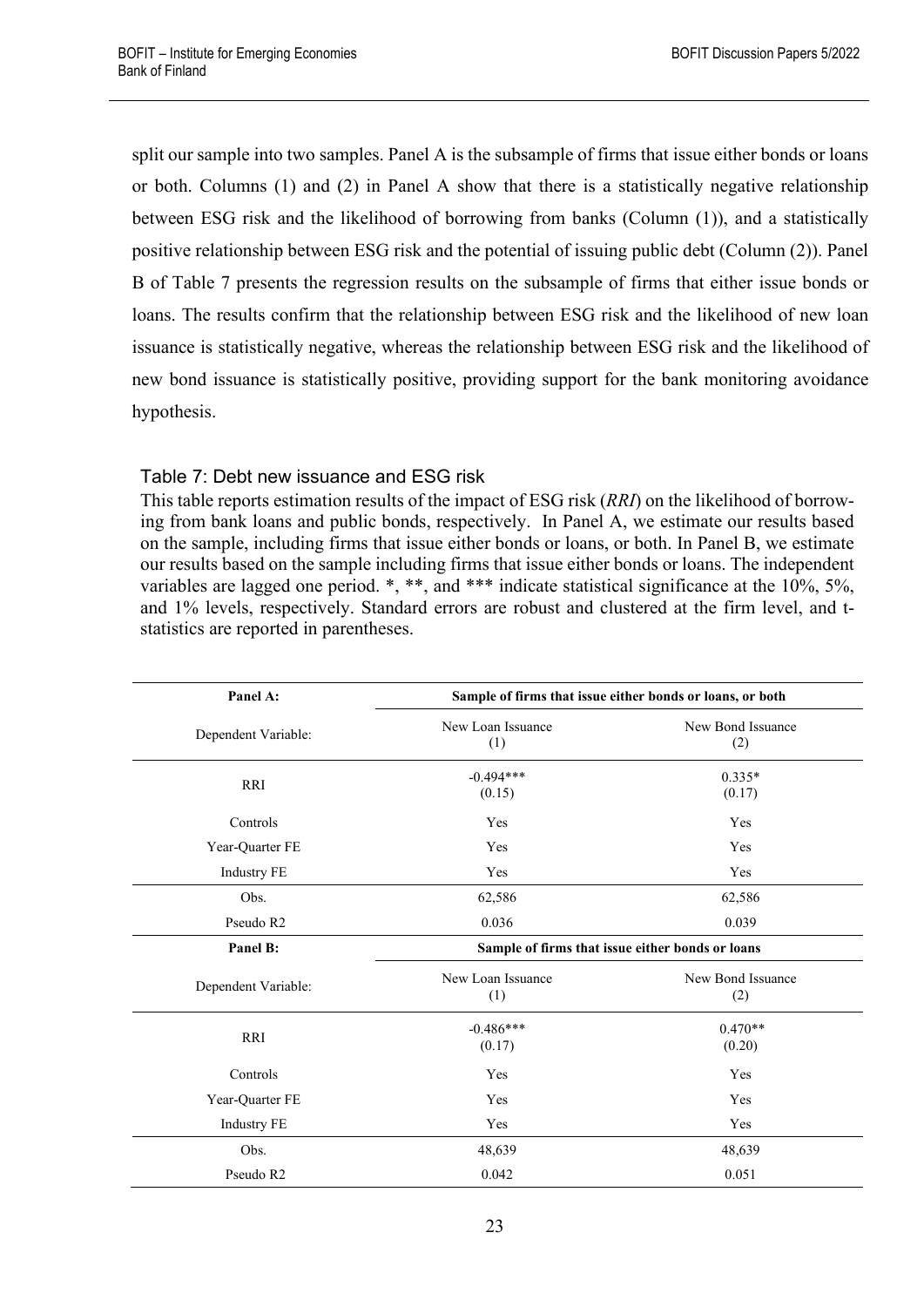## 4.2 Instrumented ESG risk

Although we employed lagged dependent variables in all of our regressions to minimise concerns about reverse causality, this may not entirely eliminate the issue of endogeneity between company ESG risk exposure and debt structure. To further address these endogeneity issues, we perform 2SLS regression analyses using *High Religious* and *Canada Border* as our instrumental variables for the ESG risk. *High Religious* is a dummy variable that equals one if the ratio of religious adherents in the state where the firm's headquarters located is higher than 50%. A higher level of religious adherence is positively associated with stronger social morality (Hilary and Hui, 2009; Callen and Fang, 2015) and attitude towards CSR (Angelidis and Ibrahim,2004, Deng et al., 2013). We could expect that local religious adherence is negatively correlated with a firm's ESG risk exposure but unlikely to correlate with a firm's financing outcomes.

*Canada Border* is a dummy variable that equals one if the firm's headquarters is located in the state that borders Canada and zero otherwise. Putnam (2001) shows that local social capital is closely related to the depth of slavery in the nineteenth century. The slavery system destroys local social solidary and social norms. The states being closer to the Canadian border, the earlier of becoming free states and therefore have more social capital. Consequently, using the distance to the Canadian border as the instrumental variable for CSR is widely used in several studies (e.g., Hasan et al., 2017; Gupta, 2018; Cornett, 2021). In this paper, we use the dummy variable *Canada Border* as our second instrumental variable for ESG risk. We expect that firms located in the states bordering Canada have lower ESG risk exposure and better ESG performance. Importantly, the distance to the Canadian border is unlikely to be correlated with firms' financing outcomes.<sup>[8](#page-25-0)</sup>

Column (1) of Table 8 presents results from the first-stage regression. The dependent variable is *RRI,* and the independent variables include the two instrumental variables and other control variables. Coefficients on instrumental variables are both negative and statistically significant, which are consistent with our expectation that the firm's ESG risk is negatively associated with their headquarters' distance to Canadian border and local religions level. The Fstatistic is highly significant, confirming the relevance of our instrumental variable. In the second stage, the coefficient on RRI is statistically significant and negatively related to the bank debt and

<span id="page-25-0"></span><sup>&</sup>lt;sup>8</sup> The estimation results of 2SLS are robust to using continuous variables. As a further robustness check we use the ratio of religious adherents in the state where the firm's headquarters is located (measured by the number of religious adherents divided by the state's population), and the distance to the Canadian border measured by the natural logarithm of the distance from the firm's headquarters to the Canadian border.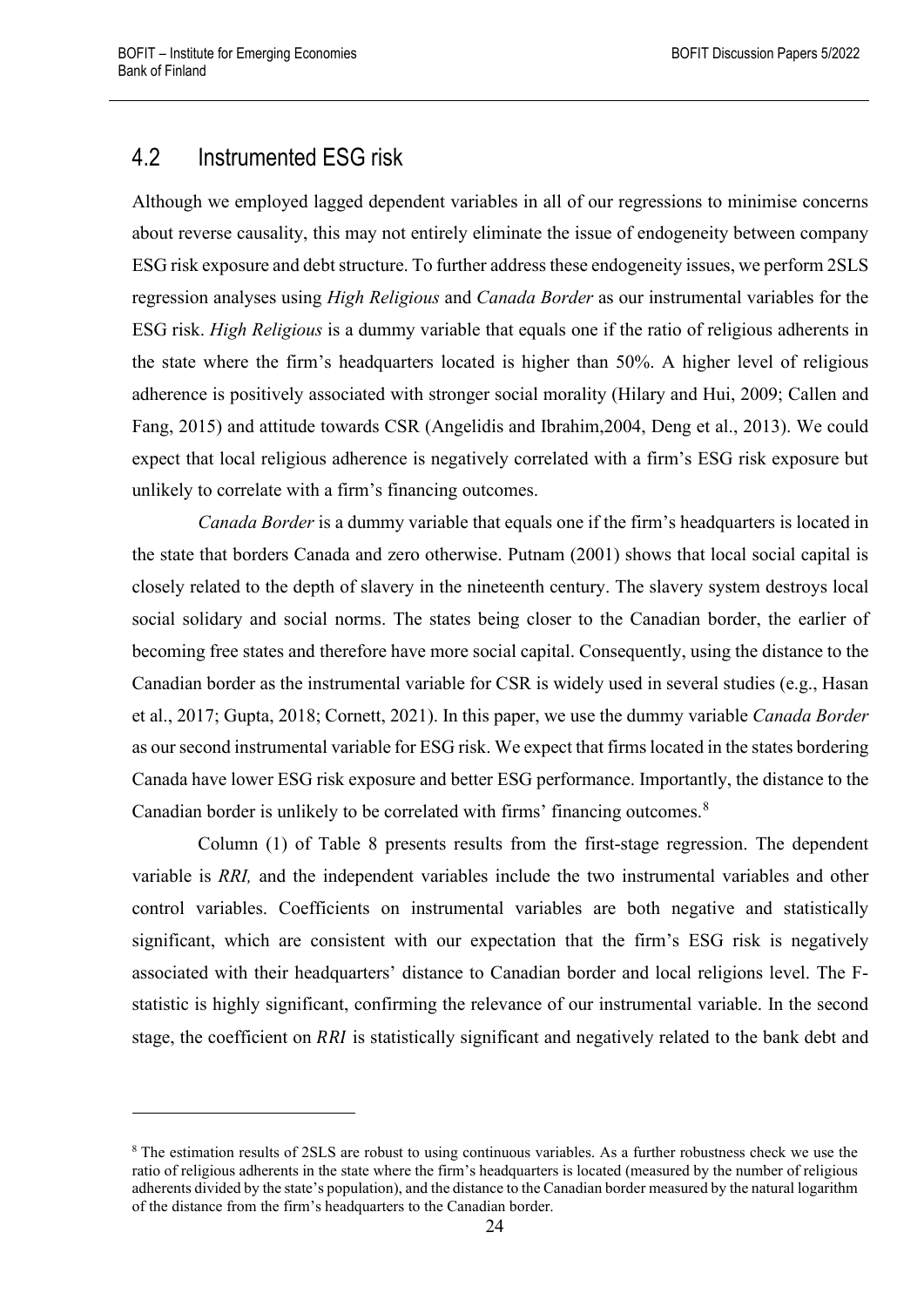positively associated with public debt. This result with instrumental variables further confirms that firms with higher exposure to ESG risks rely less on bank loans.

### **Table 8: 2SLS**

The table shows the results from 2SLS estimations using an instrumental variable approach. The dependent variable is *RRI* in the first stage. *RRI* is instrumented by the dummy variables *Canada Border* and *High Religious* in the second stage. All independent variables are lagged by one period. All regressions control for firm and time fixed effects. The independent variables are lagged one period. \*, \*\*, and \*\*\* indicate statistical significance at the 10%, 5%, and 1% levels, respectively. Standard errors are robust and clustered at the firm level, and t-statistics are reported in parentheses.

|                                                                      | <b>1st Stage</b>      |                        | 2nd Stage             |
|----------------------------------------------------------------------|-----------------------|------------------------|-----------------------|
| <b>Dependent Variable:</b>                                           | <b>RRI</b>            | <b>Bank Debt</b> (%)   | Bond Debt (%)         |
|                                                                      | (1)                   | (3)                    | (4)                   |
| <b>Variables of Interest</b>                                         |                       |                        |                       |
| <b>RRI</b>                                                           |                       | $-0.016***$<br>(0.003) | $0.036***$<br>(0.004) |
| <b>Instrumental Variables</b>                                        |                       |                        |                       |
| Canada Border                                                        | $-0.542***$<br>(0.15) |                        |                       |
| <b>High Religious</b>                                                | $-1.729***$<br>(0.16) |                        |                       |
| Cragg-Donald Wald F-stat<br>(Stock-Yogo weak ID test critical value) | 60.361<br>(19.93)     |                        |                       |
| Controls                                                             | Yes                   | Yes                    | Yes                   |
| Year-Quarter FE                                                      | Yes                   | Yes                    | Yes                   |
| <b>Industry FE</b>                                                   | Yes                   | Yes                    | Yes                   |
| Obs.                                                                 | 71,341                | 71,341                 | 71,341                |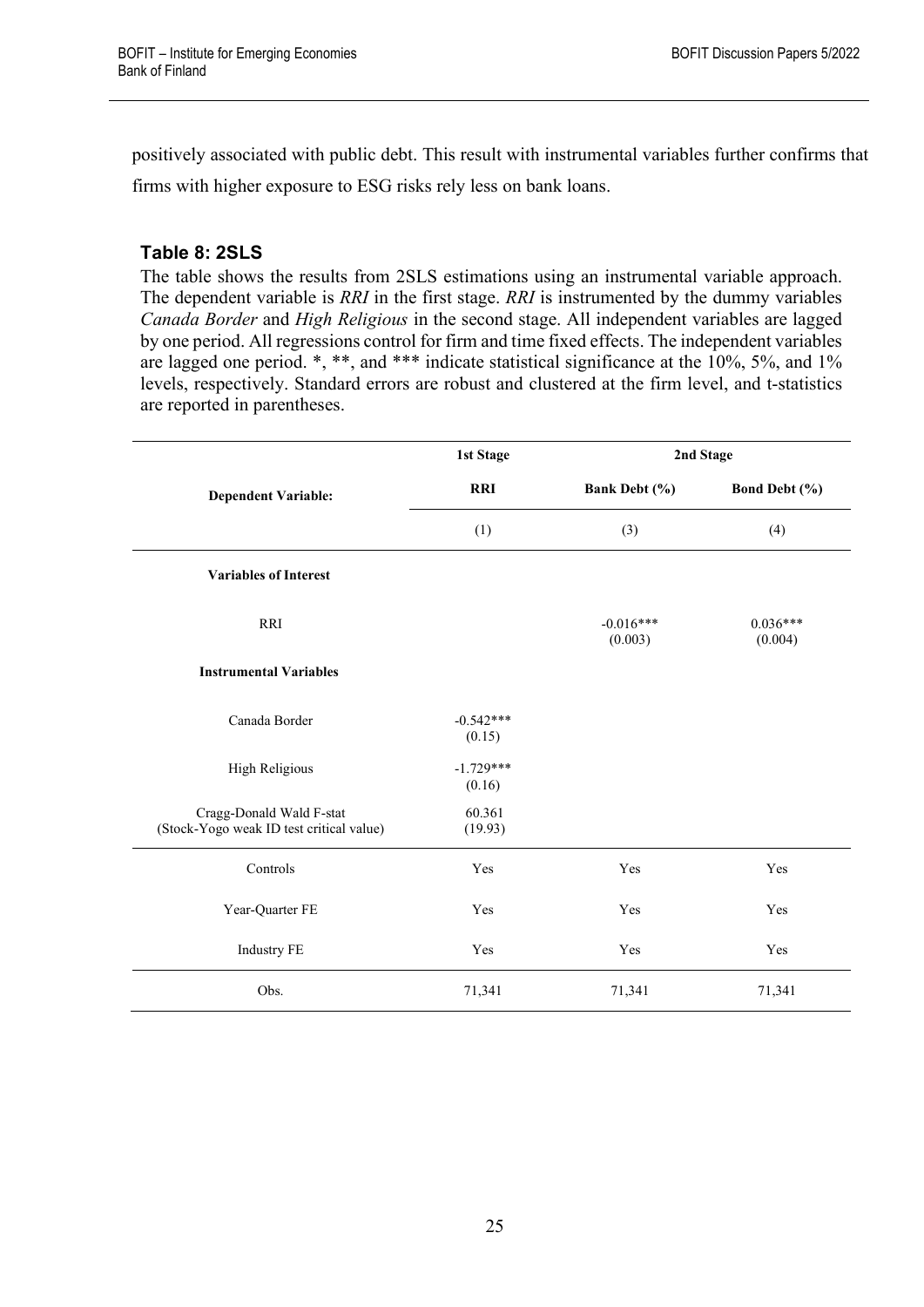## 5 The consequence of different debt choices on ESG risk

## 5.1 Negative ESG news and switching debt choice

Houston and Shan (2019) recently demonstrates that the amount of unfavourable ESG news items is adversely and statistically substantially associated with the chance of maintaining the same lead arrangers, implying that reputation shocks may cause firms to switch lenders. The hypothesis of "Disrupted Lending Relationship" naturally raises the question of whether firms who have received more negative ESG-related news may shift away from bank debt and toward public debt in reaction to the possibility of sudden termination of lending relationship. Since switching lenders is costly for borrowers (Petersen and Rajan, 1994), firms may choose public debt in response to the concerns about the disruption of lending arrangements and credit availability. To further test the "Disrupted Lending Relationship" hypothesis, in this section, we estimate the following model to examine the relationship between firms' ESG reputation shocks and the probability of switching debt choices.

$$
Pr(Samei,t) = \phi(\alpha_1 Nr\_Newsi,t-1 + \beta_t Xit-1 + v_t + \eta_i + \epsilon_{i,t})
$$
\n(4)

In the logit model Eq. (4),  $\phi(.)$  denotes the cumulative distribution function (CDF) of the probability that a firm switch debt choice.  $Same_{i,t}$  is a dummy variable that equals one if the new loan issuance happens both at the quarter t and at the quarter t-1.  $Nr_{N}$ -News<sub>itt-1</sub> is the main explanatory variable that measures the number of negative news coverage on firm i at quarter t-1.  $X_{it-1}$  is the vector of borrower's characteristics consistent with the control variables in Eq. (1). We also include yearquarter fixed effects and firm fixed effects. Standard errors are clustered at the firm level.

We conduct analysis based on two subsamples. First, we estimate Eq. (4) based on the subsample of firms that issue either bonds or loans or both. Column (1) of Panel A in Table 9 reports that the coefficient estimates of  $Nr_{\_}News_{i,t-1}$  is negatively associated with the likelihood of retaining the same loan issuance, indicating that firms with more negative ESG news coverage at quarter t-1 are less likely to keep borrowing from bank loans at quarter t. In addition, the number of news events with the highest severity, the number with the highest novelty and the number with the highest reach are statistically significant and negatively linked to the likelihood of retaining the loan issuance. Furthermore, firms with a greater amount of negative ESG news coverage are less likely to change their bond issuance. This is most likely due to the fact that firms issue public debt to eliminate the risk of unforeseen funding interruptions. Additionally, to account for the influence of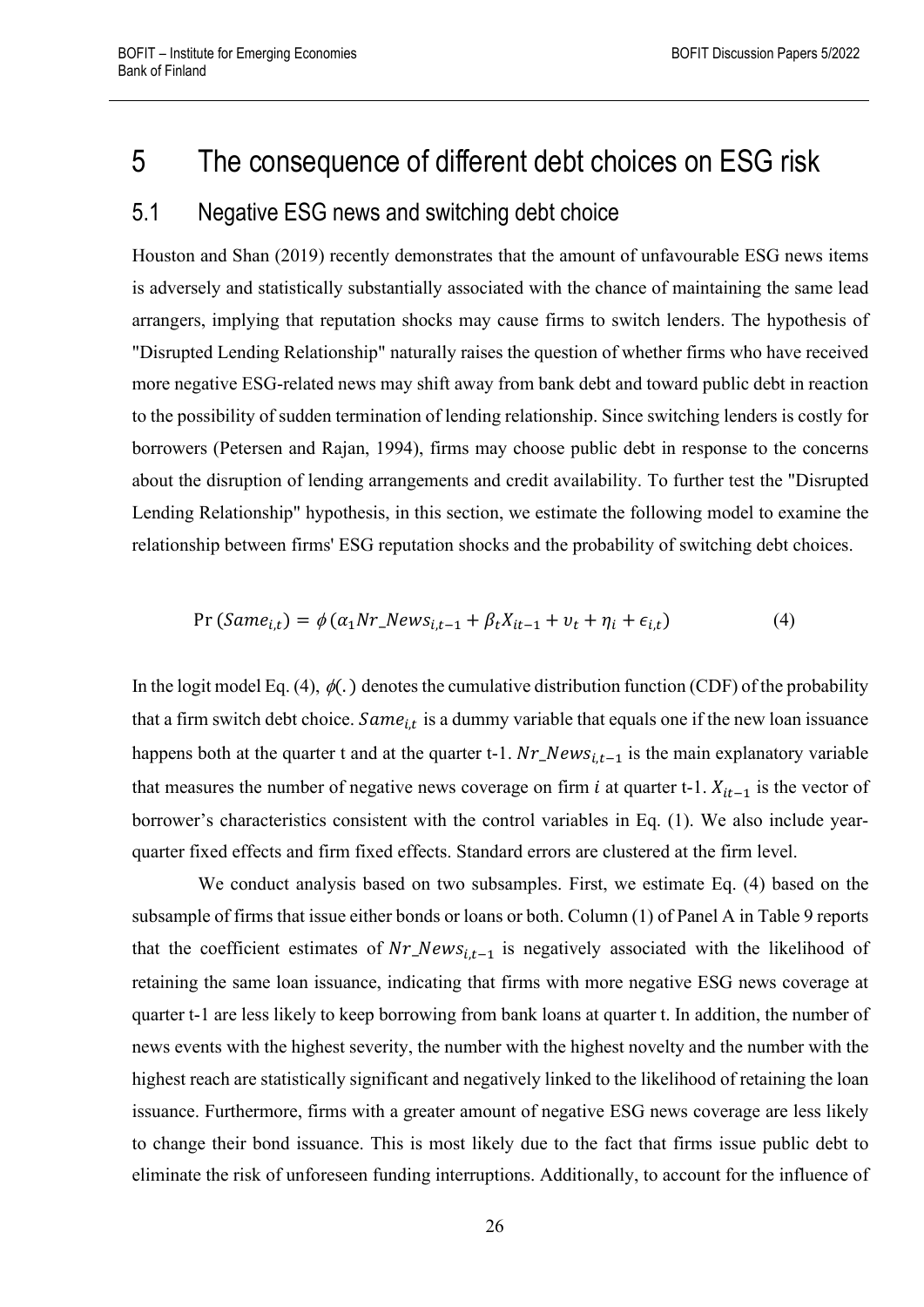firms that issue both loans and bonds on our results, we undertake a subsample analysis using a subsample of firms that issue either loans or bonds (Panel B). The majority of the estimation findings are consistent with those in Panel A.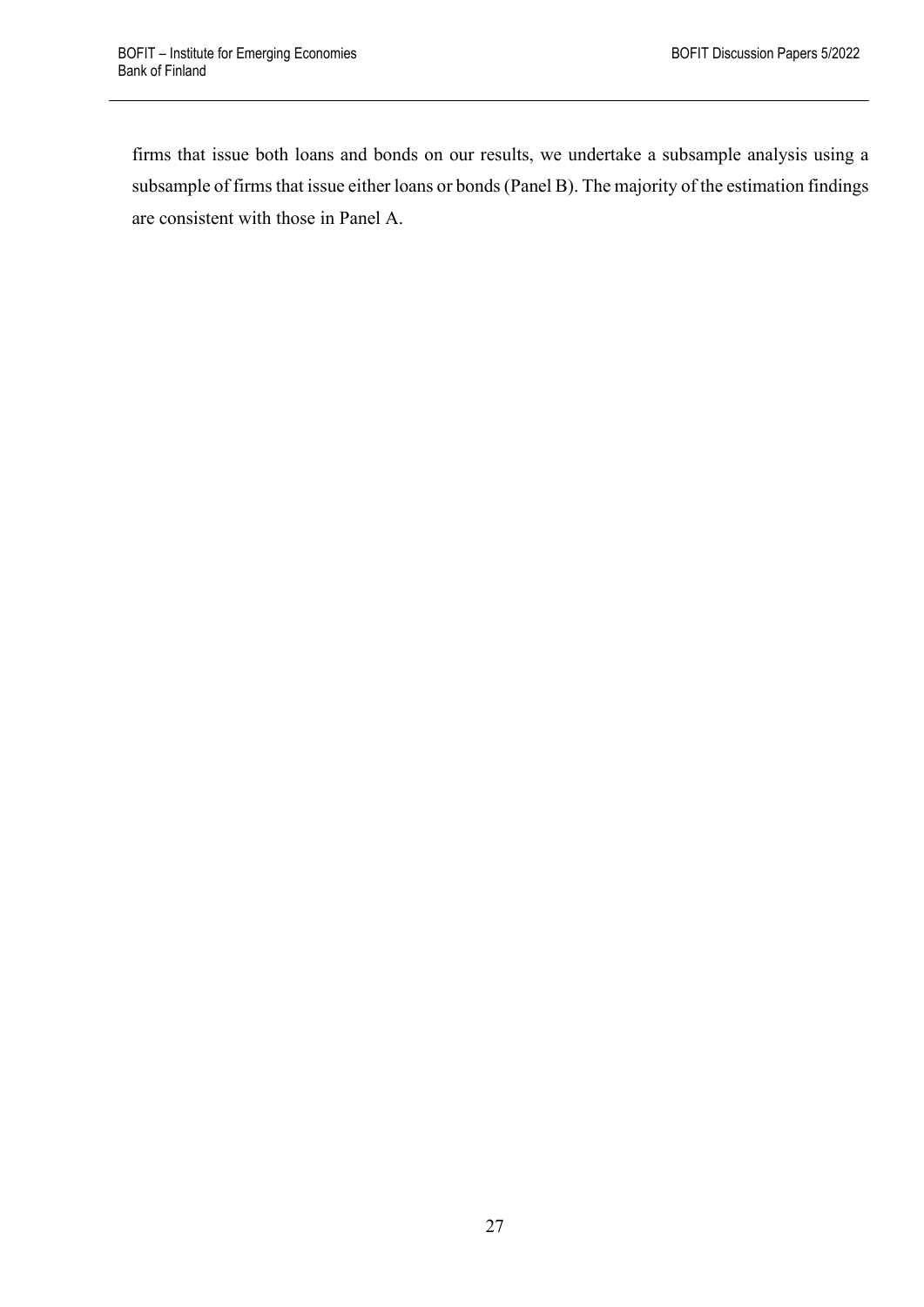### **Table 9: Negative news and switching debt choices**

This table reports the Logit regression of the number of the borrower's negative ESG-related news on the likelihood of initiating new loans and new public bonds. *Same Loan Issuance* is the dummy variable that equals one if the borrower has both new loan issuance at quarter t and quarter t-1, and zero otherwise*. Same Public Issuance* is the dummy variable that equals one if the borrower has both new bond issuance at quarter t and quarter t-1, and zero otherwise. We exclude firms that issue both bonds and loans in Panel B. Controls include numerous borrowers' financial characteristics. Detailed variable definitions are available in the OA1. All regressions control for firm and time fixed effects. The independent variables are lagged one period. \*, \*\*, and \*\*\* indicate statistical significance at the 10%, 5%, and 1% levels, respectively. Standard errors are robust and clustered at the firm level, and t-statistics are reported in parentheses.

| Panel A:                |             |             |                           | Sample of firms that issue either bonds or loans, or both |        |         |                             |           |
|-------------------------|-------------|-------------|---------------------------|-----------------------------------------------------------|--------|---------|-----------------------------|-----------|
| <b>Dependent Varia-</b> |             |             | <b>Same Loan Issuance</b> |                                                           |        |         | <b>Same Public Issuance</b> |           |
| ble:                    | (1)         | (2)         | (3)                       | (4)                                                       | (5)    | (6)     | (7)                         | (8)       |
|                         | $-9.581***$ |             |                           |                                                           | 4.258  |         |                             |           |
| Ln_Nr_News              | (3.33)      |             |                           |                                                           | (3.57) |         |                             |           |
| Ln Nr Highseveristy     |             | $-60.047**$ |                           |                                                           |        | 15.804  |                             |           |
|                         |             | (28.54)     |                           |                                                           |        | (18.09) |                             |           |
| Ln_Nr_Highnovelty       |             |             | $-17.343***$              |                                                           |        |         | 8.429                       |           |
|                         |             |             | (5.71)                    |                                                           |        |         | (5.97)                      |           |
| Ln Nr_Highreach         |             |             |                           | $-46.869***$                                              |        |         |                             | $17.05**$ |
|                         |             |             |                           | (12.06)                                                   |        |         |                             | (7.86)    |
| Controls                | Yes         | Yes         | Yes                       | Yes                                                       | Yes    | Yes     | Yes                         | Yes       |
| Year-Quarter FE         | Yes         | Yes         | Yes                       | Yes                                                       | Yes    | Yes     | Yes                         | Yes       |
| <b>Industry FE</b>      | Yes         | Yes         | Yes                       | Yes                                                       | Yes    | Yes     | Yes                         | Yes       |
| Obs.                    | 62,408      | 62,408      | 62,408                    | 62,408                                                    | 62,470 | 62,470  | 62,470                      | 62,470    |
| Pseudo R2               | 0.050       | 0.050       | 0.050                     | 0.051                                                     | 0.041  | 0.041   | 0.041                       | 0.041     |
| Panel B:                |             |             |                           | Sample of firms that issue either bonds or loans          |        |         |                             |           |
| <b>Dependent Varia-</b> |             |             | <b>Same Loan Issuance</b> |                                                           |        |         | <b>Same Public Issuance</b> |           |
| ble:                    | (1)         | (2)         | (3)                       | (4)                                                       | (5)    | (6)     | (7)                         | (8)       |
| Ln_Nr_News              | $-8.314**$  |             |                           |                                                           | 5.777  |         |                             |           |
|                         | (3.41)      |             |                           |                                                           | (3.67) |         |                             |           |
| Ln_Nr_Highseveristy     |             | $-59.71**$  |                           |                                                           |        | 14.651  |                             |           |
|                         |             | (29.41)     |                           |                                                           |        | (17.37) |                             |           |
| Ln Nr Highnovelty       |             |             | $-15.23***$               |                                                           |        |         | $10.669*$                   |           |
|                         |             |             | (5.87)                    |                                                           |        |         | (6.04)                      |           |
| Ln Nr Highreach         |             |             |                           | $-43.69***$                                               |        |         |                             | 19.985**  |
|                         |             |             |                           | (12.24)                                                   |        |         |                             | (8.13)    |
| Controls                | Yes         | Yes         | Yes                       | Yes                                                       | Yes    | Yes     | Yes                         | Yes       |
| Year-Quarter FE         | Yes         | Yes         | Yes                       | Yes                                                       | Yes    | Yes     | Yes                         | Yes       |
| <b>Industry FE</b>      | Yes         | Yes         | Yes                       | Yes                                                       | Yes    | Yes     | Yes                         | Yes       |
| Obs.                    | 48,565      | 48,565      | 48,565                    | 48,565                                                    | 48,608 | 48,608  | 48,608                      | 48,608    |
| Pseudo R2               | 0.048       | 0.048       | 0.048                     | 0.048                                                     | 0.045  | 0.045   | 0.045                       | 0.045     |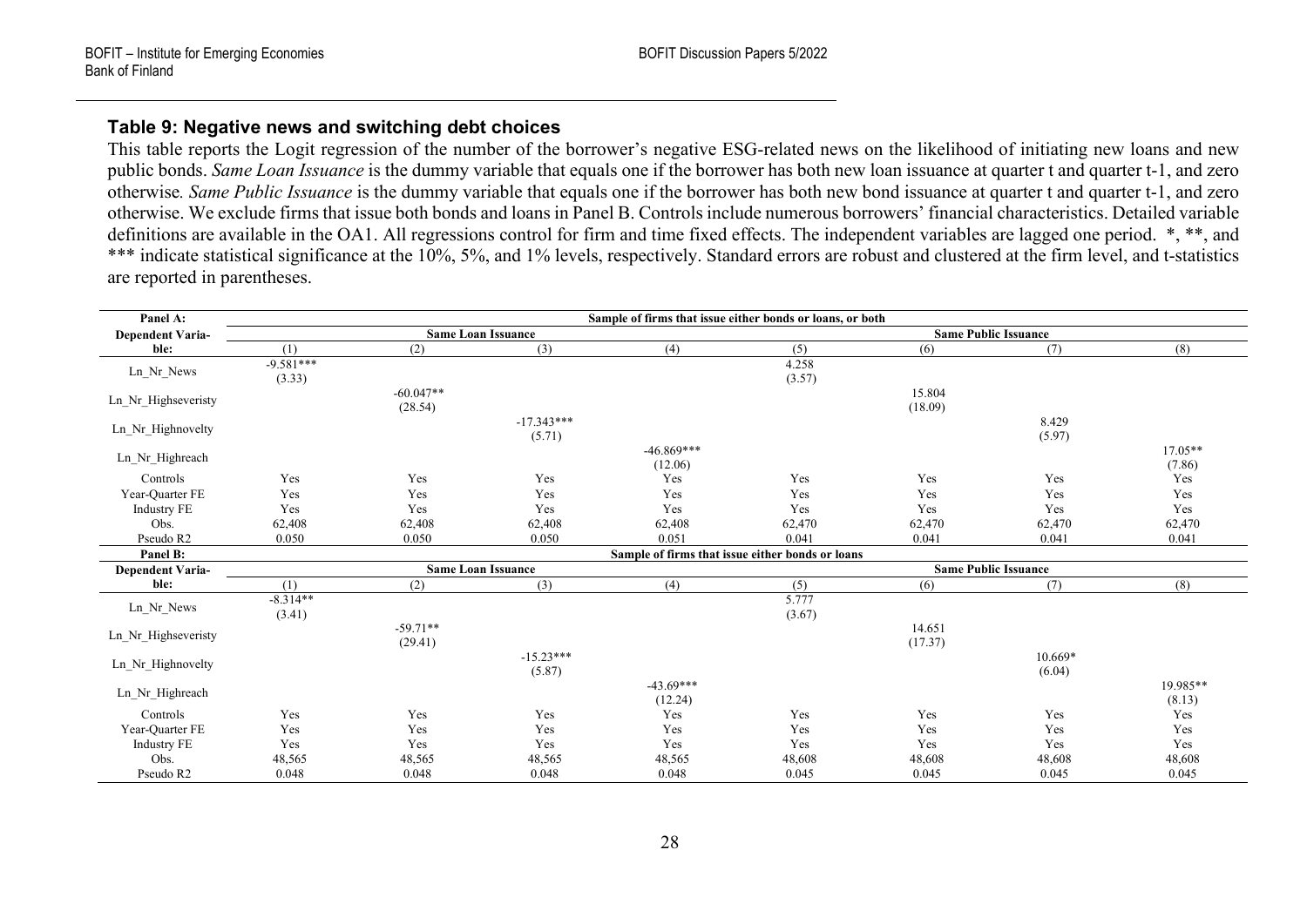## 5.2 Debt choice and future ESG risk

In this subsection, we further investigate the role of bank monitoring in shaping firms' ESG risk by comparing it with the consequence of raising funding from public debt. The empirical analysis is based on the following OLS specification.

$$
RRI_{i,t} = \alpha_1 New\; Debt\; is suance_{i,t-1} + \beta_t X_{it-1} + v_t + \eta_i + \epsilon_{i,t} \tag{5}
$$

Where  $RRI_{i,t}$  is a firm i's ESG risk exposure at quarter t. New Debt issuance<sub>it-1</sub> is a dummy variable. It could be *New Bank issuance*<sub>i,t-1</sub> or *New Bond issuance*<sub>i,t-1</sub>.  $X_{it-1}$  is the vector of borrower's characteristics consistent with the control variables we used in previous models. We also include year-quarter fixed effects and industry fixed effects. Finally, standard errors are clustered at the firm level.

Column (1) of Table 10 presents the estimation results of Eq. (5) for investigating the impact of issuing different debts on the firms' ESG risk exposure. We find the coefficient on New Bank issuance<sub>it-1</sub> is negative and statistically significant, indicating that firms issuing bank debt at the previous quarter tend to decline ESG risk exposure at the current quarter. On the opposite, Column (2) of Table 10 shows that firms issuing public debt at quarter t-1 have a positive correlation with their ESG risk exposure in quarter t. The results provide indirect evidence that banks promote borrowers' ESG performance and reduce borrowers' ESG risk through the bank monitoring channel. At the same time, public debt investors are less willing and able to monitor borrowers' ESG performance closely. ESG risk inevitably increases after issuing public bonds. Thus, firms with higher ESG risk exposure have a strong incentive to rely more on public debt than on bank debt to avoid tight monitoring posed by banks.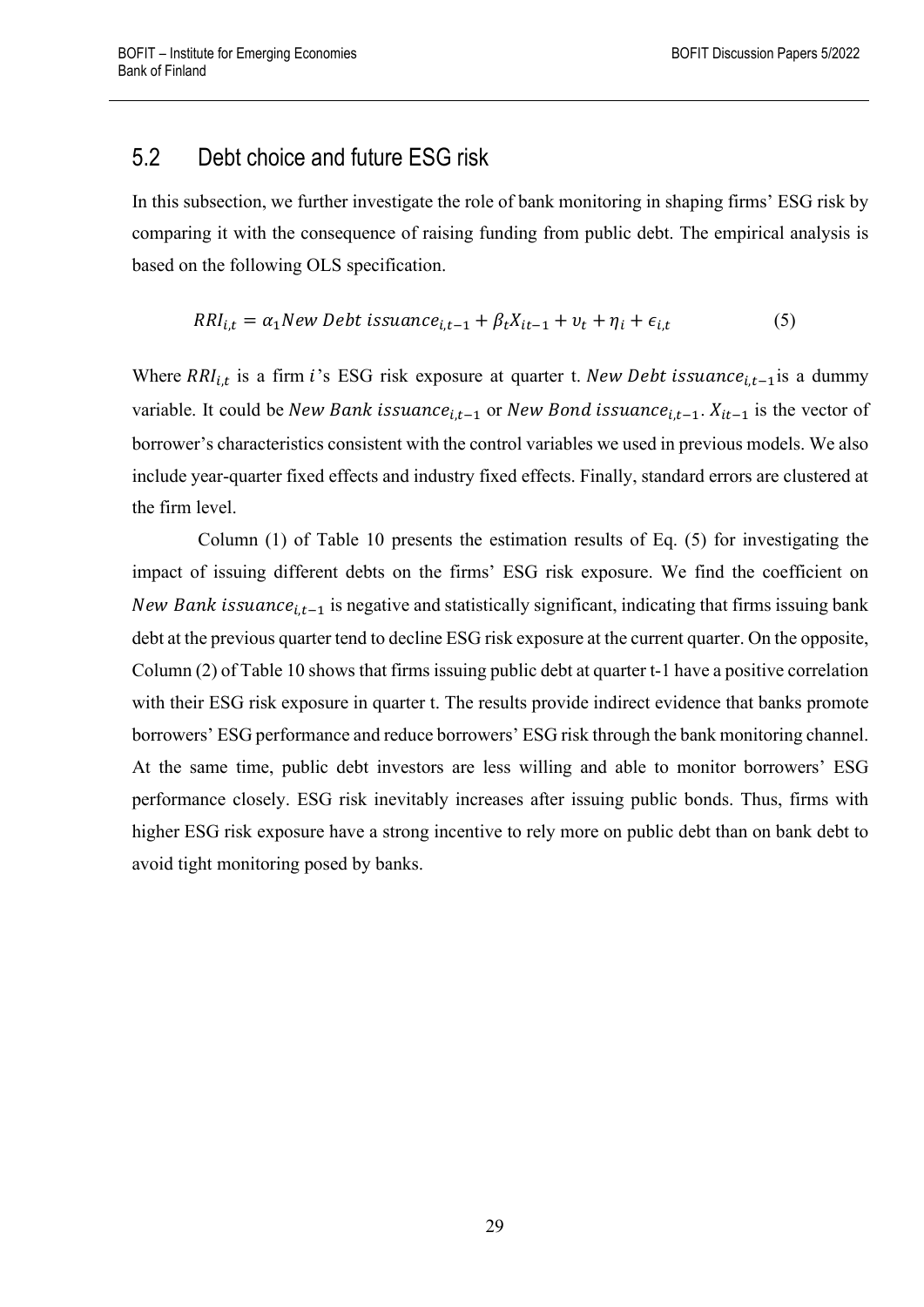#### **Table 10: Monitoring and ESG Risk**

This table presents the results of OLS regression of investigating the impact of different debt sources on ESG risk. *New Loan Issuance* equals one if the borrower has new loan issuance at quarter t-1, and zero otherwise. *New Bond Issuance* equals one if the borrower has new public debt issuance at quarter t-1, and zero otherwise. Controls include numerous borrowers' financial characteristics. Detailed variable definitions are available in the OA1. All regressions control for firm and time fixed effects. The independent variables are lagged one period. \*, \*\*, and \*\*\* indicate statistical significance at the 10%, 5%, and 1% levels, respectively. Standard errors are robust and clustered at the firm level, and t-statistics are reported in parentheses.

|                            |                      | <b>RRI</b>           |
|----------------------------|----------------------|----------------------|
| <b>Dependent Variable:</b> | (1)                  | (2)                  |
| New Loan Issuance          | $-0.332**$<br>(0.15) |                      |
| New Bond Issuance          |                      | $0.446***$<br>(0.33) |
| Controls                   | Yes                  | Yes                  |
| Year-Quarter FE            | Yes                  | Yes                  |
| Industry FE                | Yes                  | Yes                  |
| Obs.                       | 62,586               | 62,586               |
| Adj. R2                    | 0.336                | 0.336                |

## 6 Conclusion

This paper closes a gap in the literature by demonstrating that firms with a high ESG risk depend less on bank loans and more on public bonds. We provide robust evidence that firms with high ESG risk rely less on bank loans in order to avoid bank monitoring and scrutiny. Furthermore, we find two potential mechanisms behind the impact of ESG risk exposure on firms' financing choices: "Bank Monitoring Avoidance" and the "Disrupted Lending Relationship" concern. First, firms facing higher ESG risk exposure may prefer public bonds over bank loans to evade scrutiny and to insulate themselves from bank monitoring. Second, firms suffering a greater number of negative ESG reputation shocks are less likely to continue obtaining bank loans in response to lenders' threats to "exit" the lending arrangement. Overall, our work demonstrates a novel channel in which firms' ESG risk can profoundly affect their financing choices.

Financial markets and intermediaries play a pivotal role in allocating resources for investment in the economy. The literature has long discussed the comparative advantages of the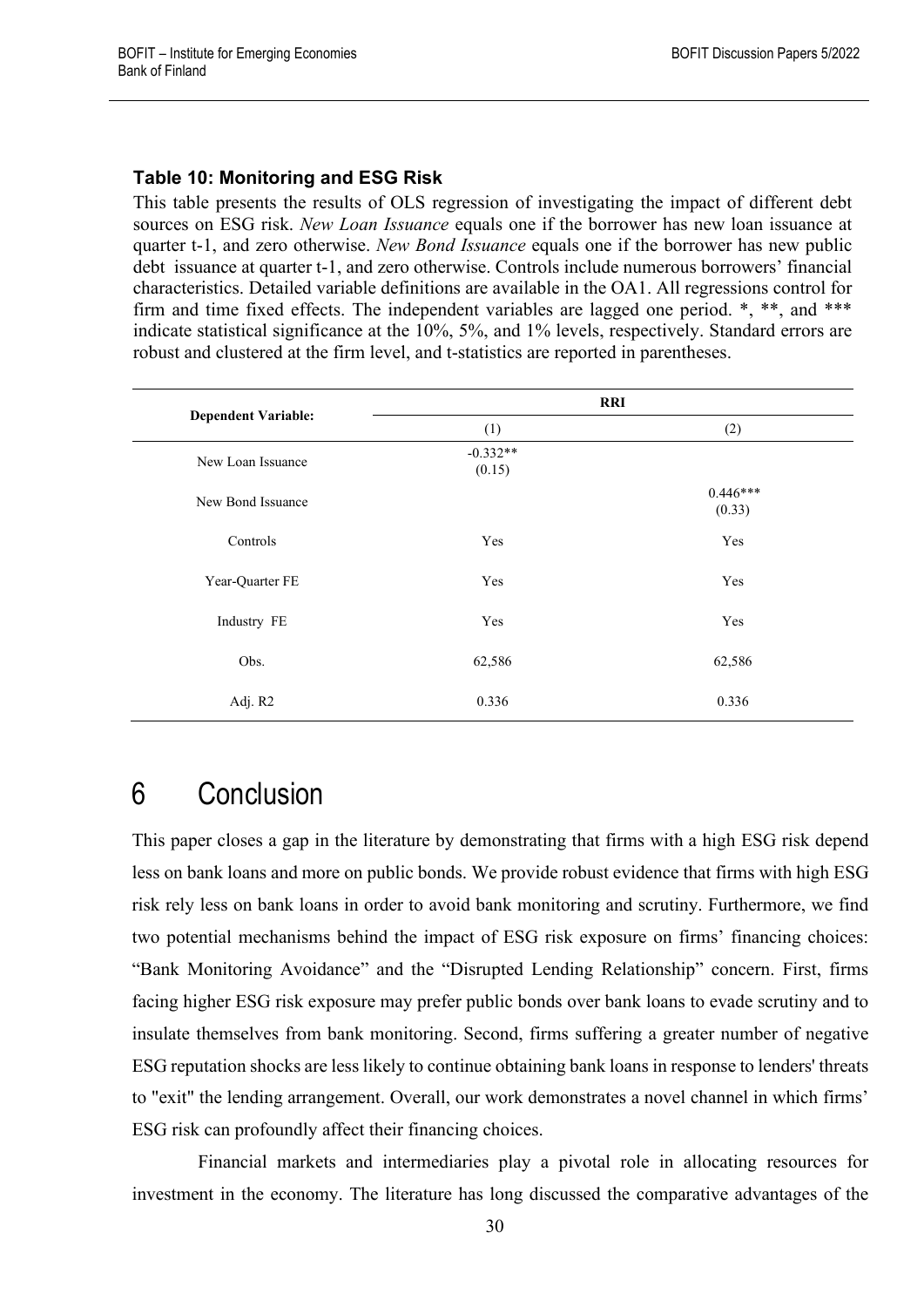bank-based versus capital market-based financing on effective funding allocation. Banks' comparative advantage stems from their ability to collect private information about borrowers through their lending relationships. Due to their comparative cost advantages in information production, banks are able to conduct improved debt-related monitoring. Conversely, diffused public debt ownership and the resulting free-rider problem limit bondholders' incentives to invest in time-consuming monitoring. Our results suggest that firm ESG risk decreases after borrowing from banks, demonstrating that banks are more successful at shaping and influencing borrowers' ESG performances. In this context, our research has significant policy implications by demonstrating the critical role of financial intermediaries in attaining sustainable development goals.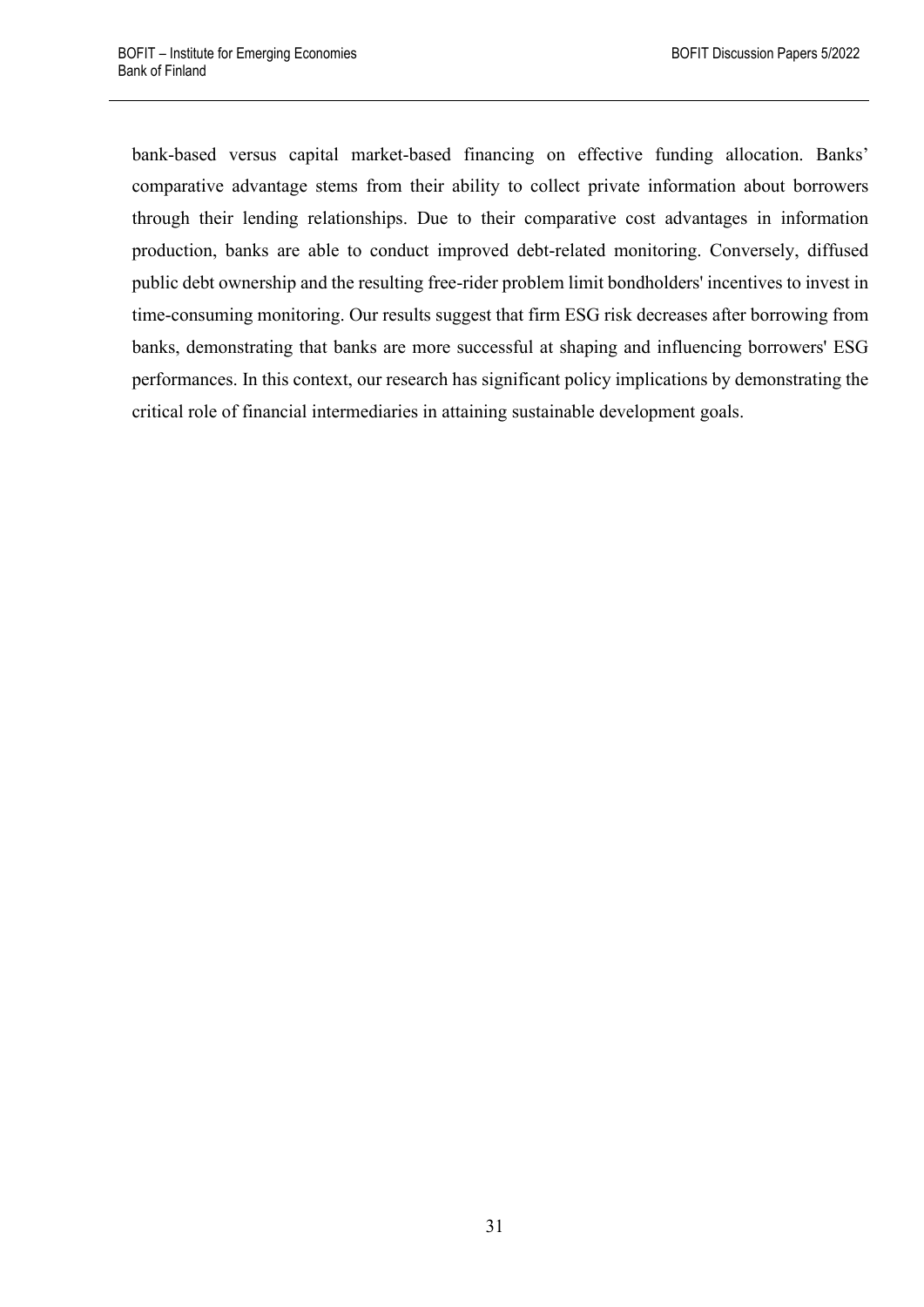# References

Angbazo, L.A., Mei, J. and Saunders, A., 1998. Credit spreads in the market for highly leveraged transaction loans. *Journal of Banking & Finance*, *22*(10-11), pp.1249-1282.

Angelidis, J. and Ibrahim, N., 2004. An exploratory study of the impact of degree of religiousness upon an individual's corporate social responsiveness orientation. *Journal of Business Ethics*, *51*(2), pp.119-128.

Ben-Nasr, H., 2019. Do unemployment benefits affect the choice of debt source? *Journal of Corporate Finance, 56*, pp.88-107.

Beyene, W., Delis, M. D., de Greiff, K. and Ongena S., 2021, "Too-big-to-strand?" bond versus bank financing in the transition to a low-carbon economy. *CEPR Discussion Paper No. DP16692, Available at SSRN 3960296.*

Bolton, P. and Freixas, X., 2000. Equity, bonds, and bank debt: Capital structure and financial market equilibrium under asymmetric information. *Journal of Political Economy*, *108*(2), pp.324- 351.

Boubaker, S., Rouatbi, W. and Saffar, W., 2017. The role of multiple large shareholders in the choice of debt source. *Financial Management*, *46*(1), pp.241-274.

Boubaker, S., Saffar, W. and Sassi, S., 2018. Product market competition and debt choice. *Journal of Corporate Finance*, *49*, pp.204-224.

Boubakri, N. and Saffar, W., 2019. State ownership and debt choice: Evidence from privatization. *Journal of Financial and Quantitative Analysis*, *54*(3), pp.1313-1346.

Callen, J.L. and Fang, X., 2015. Religion and stock price crash risk. *Journal of Financial and Quantitative Analysis*, *50*(1-2), pp.169-195.

Chava, S. and Roberts, M.R., 2008. How does financing impact investment? The role of debt covenants. *Journal of Finance*, *63*(5), pp.2085-2121.

Chava, S., 2014. Environmental externalities and cost of capital. *Management Science*, *60*(9), pp.2223-2247.

Chen, H., Maslar, D.A. and Serfling, M., 2020. Asset redeployability and the choice between bank debt and public debt. *Journal of Corporate Finance*, *64*, Forthcoming.

Chernenko, S., Erel, I. and Prilmeier, R., 2019. Why do firms borrow directly from nonbanks? *Fisher College of Business Working Paper No. 2018-03-013. Available at SSRN 3220527.*

Choi, J., Hackbarth, D. and Zechner, J., 2018. Corporate debt maturity profiles. *Journal of Financial Economics*, *130*(3), pp.484-502.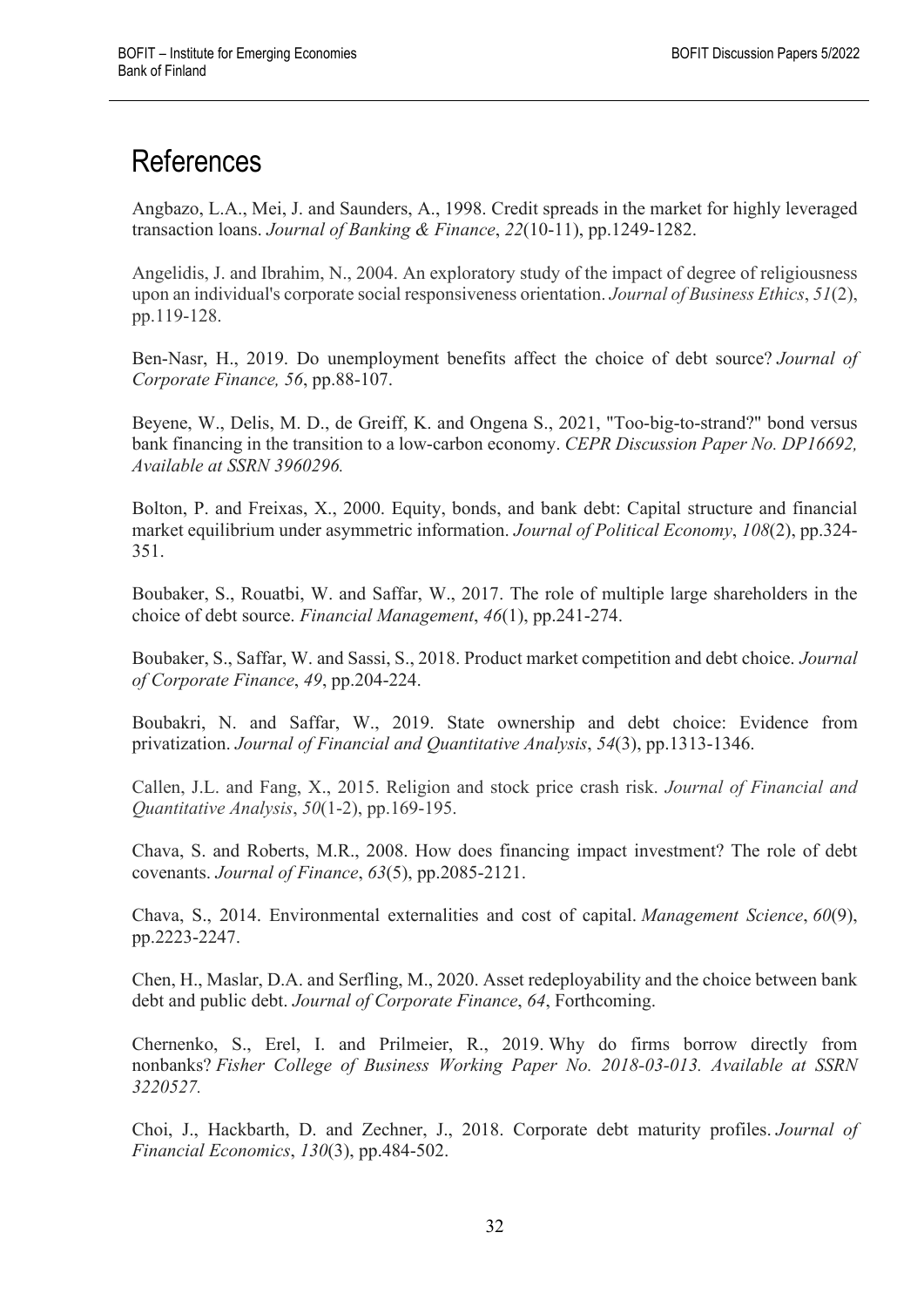Colla, P., Ippolito, F. and Li, K., 2013. Debt specialization. *Journal of Finance*, *68*(5), pp.2117- 2141.

Cornett, M.M., Minnick, K., Schorno, P.J. and Tehranian, H., 2021. Bank consumer relations and social capital. *Journal of Banking & Finance*, *133*, p.106272.

Degryse, H., Goncharenko, R., Theunisz, C. and Vadasz, T., 2021. When green meets green. *Available at SSRN 3724237*.

Delis, M., de Greiff, K., de Greiff, K., Iosifidi, M., and Ongena, S., 2021. Being stranded with fossil fuel reserves? climate policy risk and the pricing of bank loans. *Swiss Finance Institute Research Paper No. 18-10.*

Deng, X., Kang, J.K. and Low, B.S., 2013. Corporate social responsibility and stakeholder value maximization: Evidence from mergers. *Journal of Financial Economics*, *110*(1), pp.87-109.

Denis, D.J. and Mihov, V.T., 2003. The choice among bank debt, non-bank private debt, and public debt: evidence from new corporate borrowings. *Journal of Financial Economics*, *70*(1), pp.3-28.

Diamond, D.W., 1984. Financial intermediation and delegated monitoring. *Review of Economic Studies*, *51*(3), pp.393-414.

Diamond, D.W., 1991. Monitoring and reputation: The choice between bank loans and directly placed debt. *Journal of Political Economy*, *99*(4), pp.689-721.

Goss, A. and Roberts, G.S., 2011. The impact of corporate social responsibility on the cost of bank loans. *Journal of Banking & Finance*, *35*(7), pp.1794-1810.

Gupta, A., Raman, K. and Shang, C., 2018. Social capital and the cost of equity. *Journal of Banking & Finance*, *87*, pp.102-117.

Harjoto, M., Mullineaux, D.J. and Yi, H.C., 2006. A comparison of syndicated loan pricing at investment and commercial banks. *Financial Management*, *35*(4), pp.49-70.

Hasan, I., Hoi, C.K., Wu, Q. and Zhang, H., 2017. Social capital and debt contracting: Evidence from bank loans and public bonds. *Journal of Financial and Quantitative Analysis*, *52*(3), pp.1017- 1047.

Hauptmann, C., 2017. Corporate sustainability performance and bank loan pricing: It pays to be good, but only when banks are too. *Saïd Business School WP*, *20*.

Hilary, G. and Hui, K.W., 2009. Does religion matter in corporate decision making in America?. *Journal of Financial Economics*, *93*(3), pp.455-473.

Hoepner, A.G., Oikonomou, I., Sautner, Z., Starks, L.T. and Zhou, X., 2018. ESG shareholder engagement and downside risk. *European Corporate Governance Institute Working Paper No. 671/2020*. *Available at SSRN 2874252.*

Homanen, M., 2018. Depositors disciplining banks: The impact of scandals. *Chicago Booth Research Paper, (28). Available at SSRN 3293254.*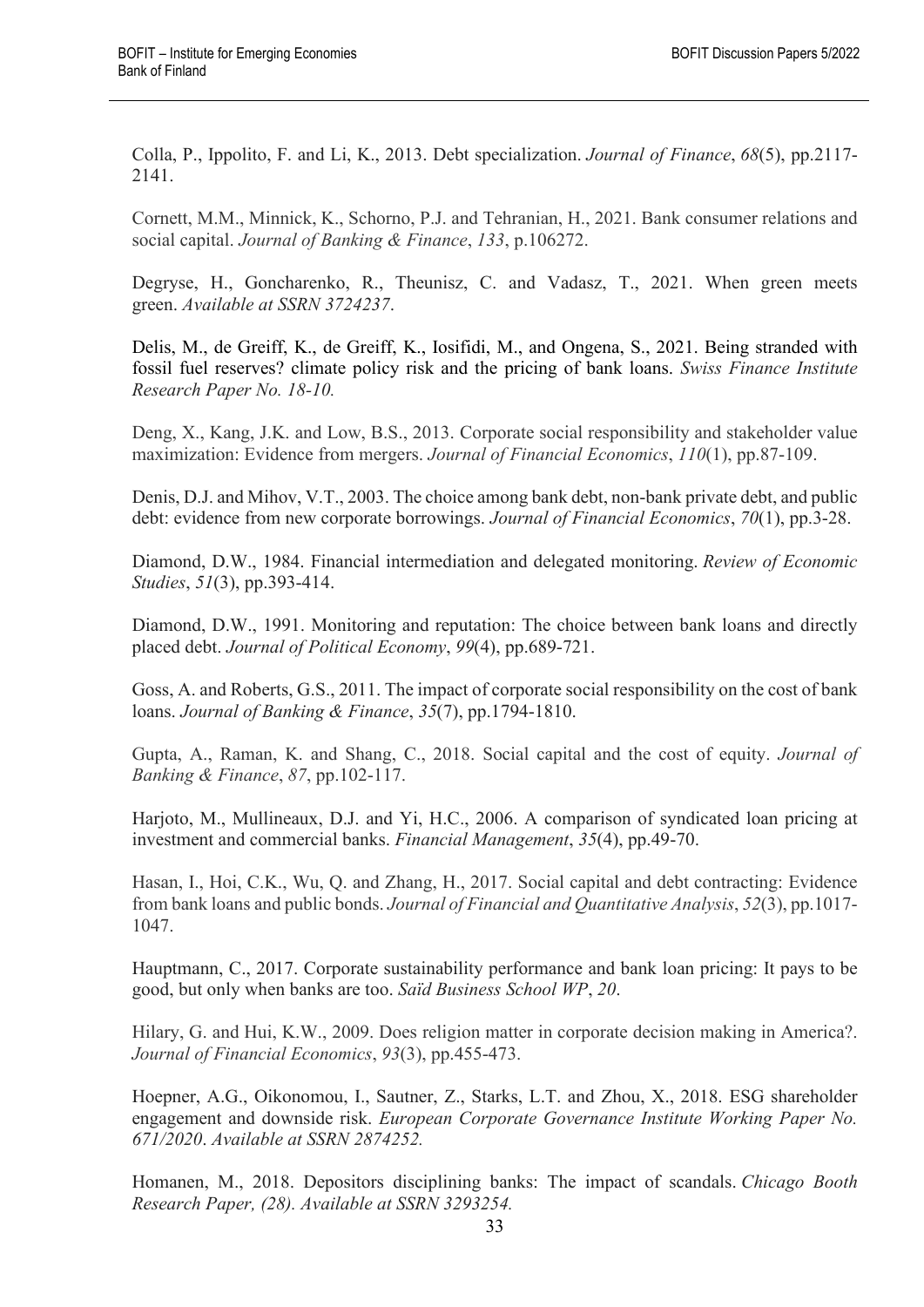Hong, H.G., Kubik, J.D., Liskovich, I. and Scheinkman, J., 2019. Crime, punishment and the value of corporate social responsibility. *Available at SSRN 2492202*.

Houston, J. and James, C., 1996. Bank information monopolies and the mix of private and public debt claims. *Journal of Finance*, *51*(5), pp.1863-1889.

Houston, J.F. and Shan, H., 2019. Corporate ESG profiles and banking relationships. *Review of Financial Studies,* Forthcoming. *Available at SSRN 3331617*.

Houston, J.F., Shan, H. and Shan, H., 2021. Intangible customer capital and bank resilience. *Available at SSRN 3607693.*

Jiraporn, P., Jiraporn, N., Boeprasert, A. and Chang, K., 2014. Does corporate social responsibility (CSR) improve credit ratings? Evidence from geographic identification. *Financial Management*, *43*(3), pp.505-531.

Krueger, P., Sautner, Z., Tang, D.Y. and Zhong, R., 2021. The effects of mandatory ESG disclosure around the world. *Available at SSRN 3832745*.

Leary, M.T., 2009. Bank loan supply, lender choice, and corporate capital structure. *The Journal of Finance*, *64*(3), pp.1143-1185.

Li, X., Lin, C. and Zhan, X., 2019. Does change in the information environment affect financing choices? *Management Science*, *65*(12), pp.5676-5696.

Lin, C., Ma, Y., Malatesta, P. and Xuan, Y., 2013. Corporate ownership structure and the choice between bank debt and public debt. *Journal of Financial Economics*, *109*(2), pp.517-534.

Lin, H. and Paravisini, D., 2011. What's bank reputation worth? The effect of fraud on financial contracts and investment. The Effect of Fraud on Financial Contracts and Investment. *Available at SSRN 1427330*.

Morellec, E., Valta, P. and Zhdanov, A., 2015. Financing investment: The choice between bonds and bank loans. *Management Science*, *61*(11), pp.2580-2602.

Newton, D., Ongena, S., Xie, R. and Zhao, B., 2020. Leveraged loans: Is high leverage risk priced in? *Swiss Finance Institute Research Paper No.20-111. Available at SSRN 3741693*.

Park, C., 2000. Monitoring and structure of debt contracts. *The Journal of Finance*, *55*(5), pp.2157-2195.

Petersen, M.A. and Rajan, R.G., 1994. The benefits of lending relationships: Evidence from small business data. *The Journal of Finance*, *49*(1), pp.3-37.

Prilmeier, R., 2017. Why do loans contain covenants? Evidence from lending relationships. *Journal of Financial Economics*, *123*(3), pp.558-579.

Putnam, R., 2001. Social capital: Measurement and consequences. *Canadian Journal of Policy Research*, *2*(1), pp.41-51.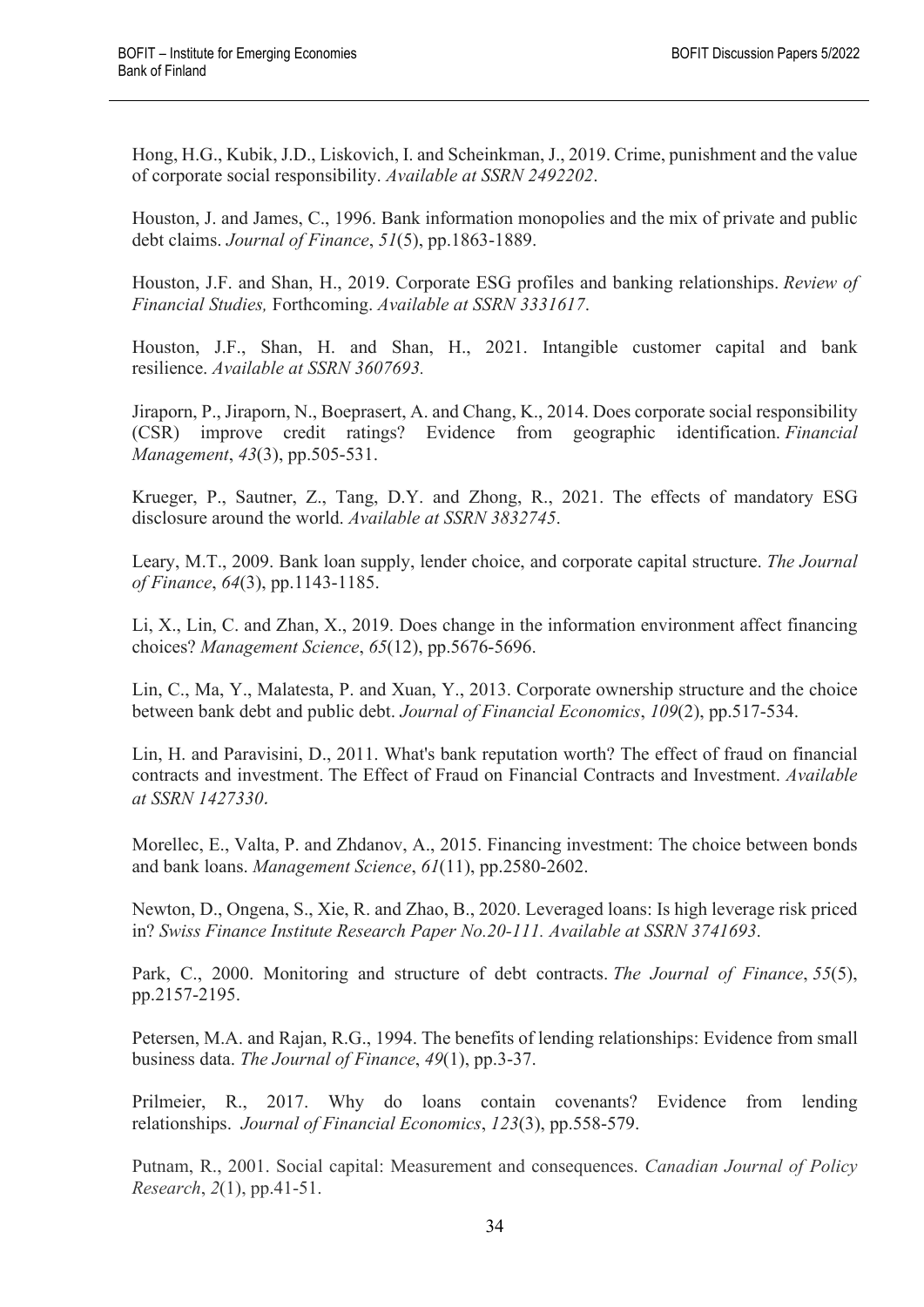Rajan, R.G., 1992. Insiders and outsiders: The choice between informed and arm's‐length debt. *The Journal of Finance*, *47*(4), pp.1367-1400.

Schiller, C., 2018, April. Global supply-chain networks and corporate social responsibility. In *13th Annual Mid-Atlantic Research Conference in Finance (MARC) Paper*. *Available at SSRN 3089311.*

Seltzer, L., Starks, L.T. and Zhu, Q., 2020. Climate regulatory risks and corporate bonds. *Nanyang Business School Research Paper, (20-05). Available at SSRN 356327*.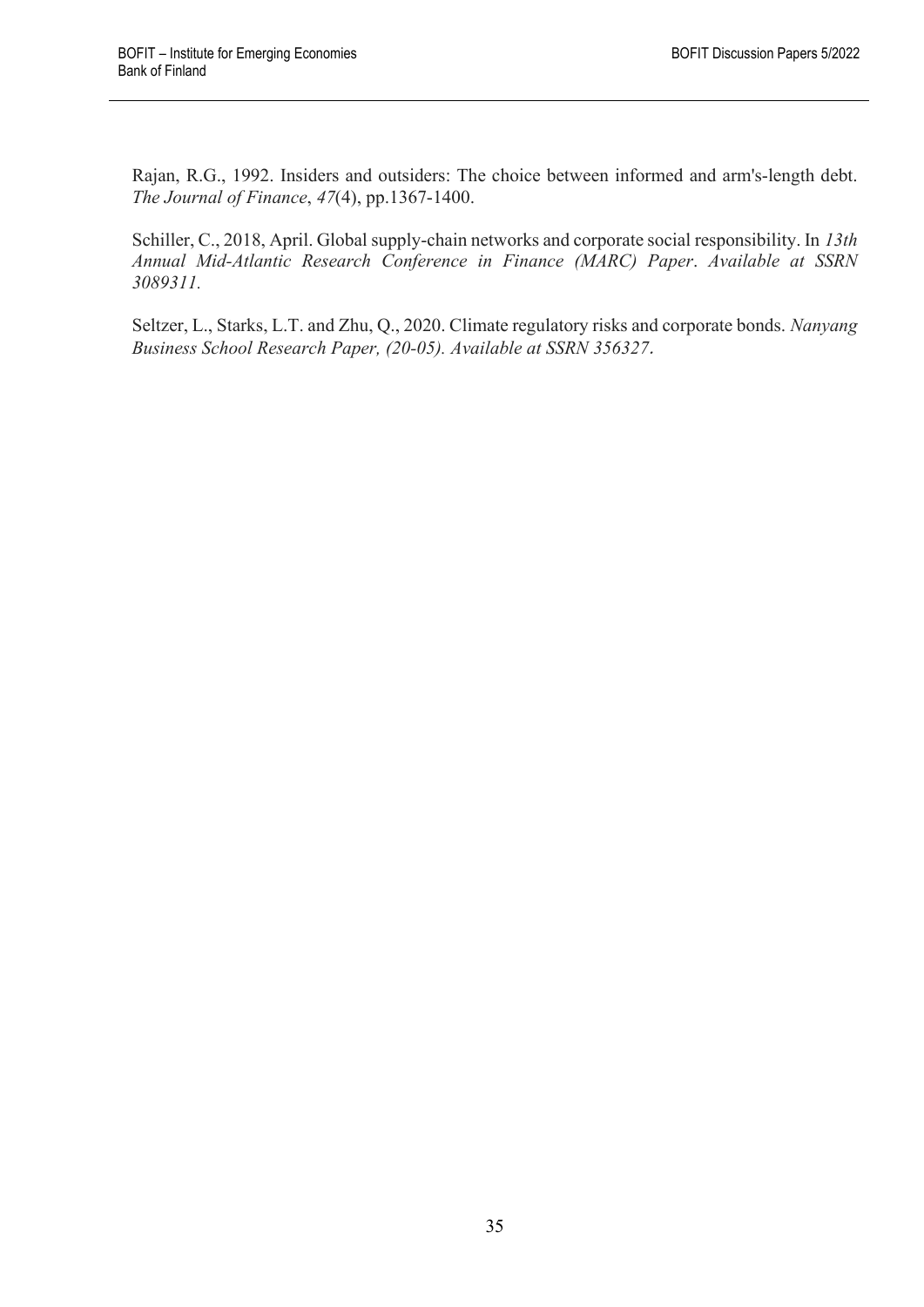## Online Appendix for "Bank vs. Market: Are Banks More Effective in Facilitating Sustainability?"

#### *Tables*

- 1 Variable definitions and data sources
- 2 Negative news and debt issuance (sample of firms that issue either bonds or loans, or both)
- 3 Negative news and debt issuance (sample of firms that issue either bonds or loans)
- 4 Debt concentration and ESG risk
- 5 Loan, bond spread and maturity comparison and ESG risk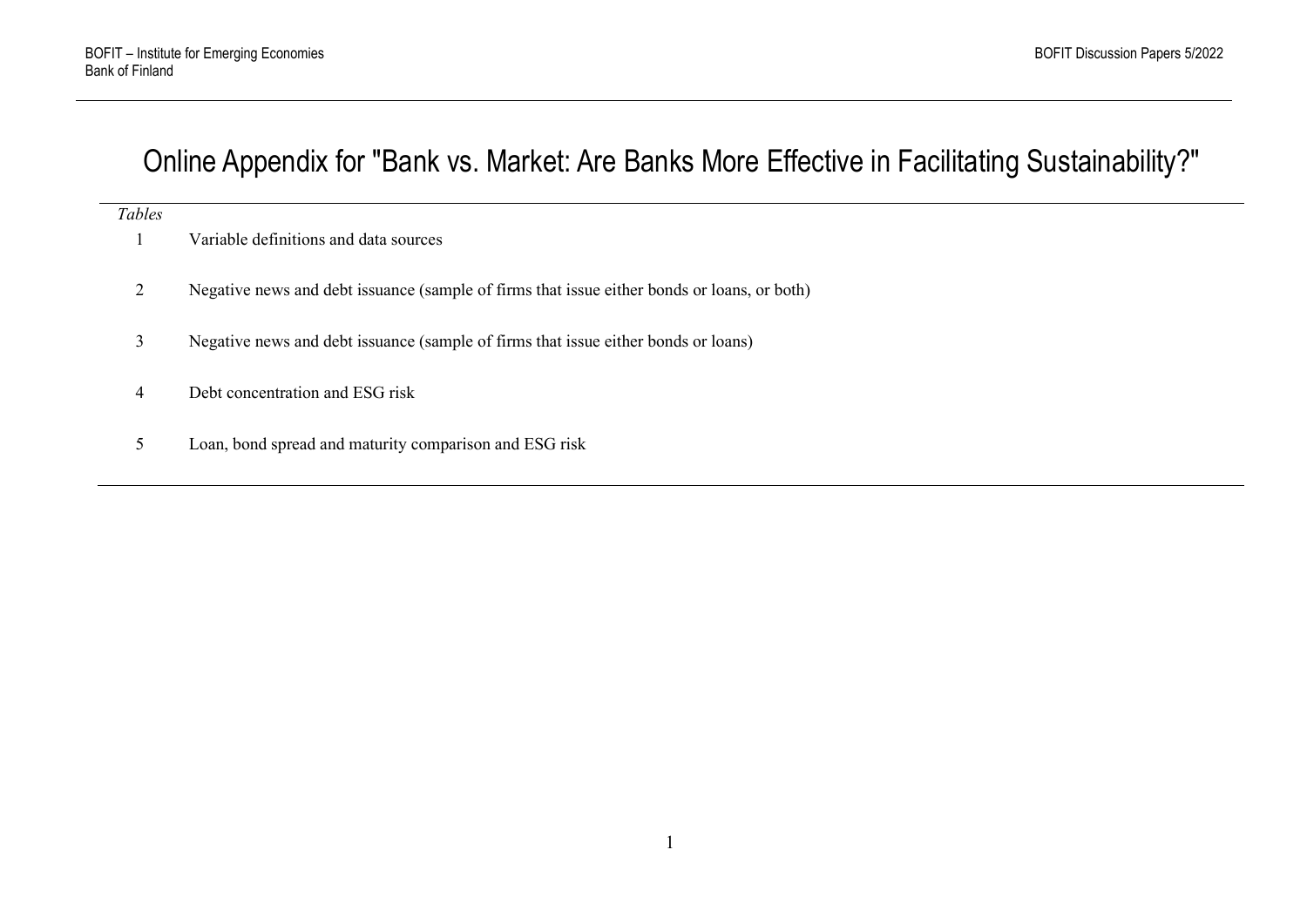### **OA1: Variable definition and data source**

This table presents the description of all the key variables in our sample, together with their data sources.

| Variable              | Definition                                                                                                                                                                                                                                                                                                              | <b>Source</b>               |  |  |
|-----------------------|-------------------------------------------------------------------------------------------------------------------------------------------------------------------------------------------------------------------------------------------------------------------------------------------------------------------------|-----------------------------|--|--|
| Public Debt (%)       | Ratio of public bonds to total debt. Public bonds represent the sum of senior bonds and notes, subordinated<br>bonds and notes, and commercial paper. Total debt is the sum of term loans, revolving credit, senior bonds<br>and notes, subordinated bonds and notes, commercial paper, capital leases, and other debt. | Capital IQ                  |  |  |
| Bank Debt (%)         | Ratio of bank loans to total debt. Bank loans is the sum of revolving credit and term loans. Total debt is the<br>sum of term loans, revolving credit, senior bonds and notes, subordinated bonds and notes, commercial paper,<br>capital leases, and other debt.                                                       |                             |  |  |
| <i>RRI</i>            | Company's quarterly reputational exposure to ESG risks.                                                                                                                                                                                                                                                                 | RepRisk                     |  |  |
| <b>RRR</b>            | Company's quarterly ESG rating                                                                                                                                                                                                                                                                                          | RepRisk                     |  |  |
| Ln_Nr_News            | Natural logarithm of one plus the total number of negative ESG issues, as reported in the media.                                                                                                                                                                                                                        | RepRisk                     |  |  |
| Ln Nr Highseveristy   | Natural logarithm of one plus the total number of negative ESG issues with high severity, as reported in the<br>media.                                                                                                                                                                                                  | RepRisk                     |  |  |
| Ln_Nr_Highnovelty     | Natural logarithm of one plus the total number of ESG issues with high novelty, as reported in the media.                                                                                                                                                                                                               | RepRisk                     |  |  |
| Ln Nr Highreach       | Natural logarithm of one plus the total number of ESG issues with high reach, as reported in the media.                                                                                                                                                                                                                 | RepRisk                     |  |  |
| Firm Size             | The natural logarithm of the borrower's total assets                                                                                                                                                                                                                                                                    | Compustat                   |  |  |
| Firm Leverage         | The ratio of borrower's total book debt to total assets.                                                                                                                                                                                                                                                                | Compustat                   |  |  |
| Tobin's Q             | The ratio of market value of total assets to book value of total assets.                                                                                                                                                                                                                                                | Compustat                   |  |  |
| $M$ to B              | The market value scaled by book value                                                                                                                                                                                                                                                                                   | Compustat                   |  |  |
| <b>PPE</b> Ratio      | The amount of property, plant, and equipment scaled by total assets.                                                                                                                                                                                                                                                    | Compustat                   |  |  |
| Firm RoA              | Operating income scaled by total assets.                                                                                                                                                                                                                                                                                | Compustat                   |  |  |
| Debt Rating Indicator | An indicator that equals one if the borrower is rated by S&P long-term credit rating, and zero otherwise                                                                                                                                                                                                                | Compustat and<br>Capital IQ |  |  |
| Firm Profit           | Operating income before depreciation scaled by total assets                                                                                                                                                                                                                                                             | Compustat                   |  |  |
| Cash Ratio            | Cash and equivalents divided by total assets                                                                                                                                                                                                                                                                            | Compustat                   |  |  |
| New Loan Issuance     | An indicator that equals one if the difference between the outstanding of bank debt at quarter t and at quarter<br>t-1 is positive, and zero otherwise.                                                                                                                                                                 | Capital IQ                  |  |  |
| New Bond Issuance     | An indicator that equals one if the difference between the outstanding of public debt at quarter t and at quarter<br>t-1 is positive, and zero otherwise.                                                                                                                                                               | Capital IQ                  |  |  |
| Same Loan Issuance    | An indicator that equals one if the borrower has both new loan issuance at quarter t and quarter t-1, and zero<br>otherwise.                                                                                                                                                                                            | Capital IQ                  |  |  |
| Same Bond Issuance    | An indicator that equals one if the borrower has both new bond issuance at quarter t and quarter t-1, and zero<br>otherwise.                                                                                                                                                                                            | Capital IQ                  |  |  |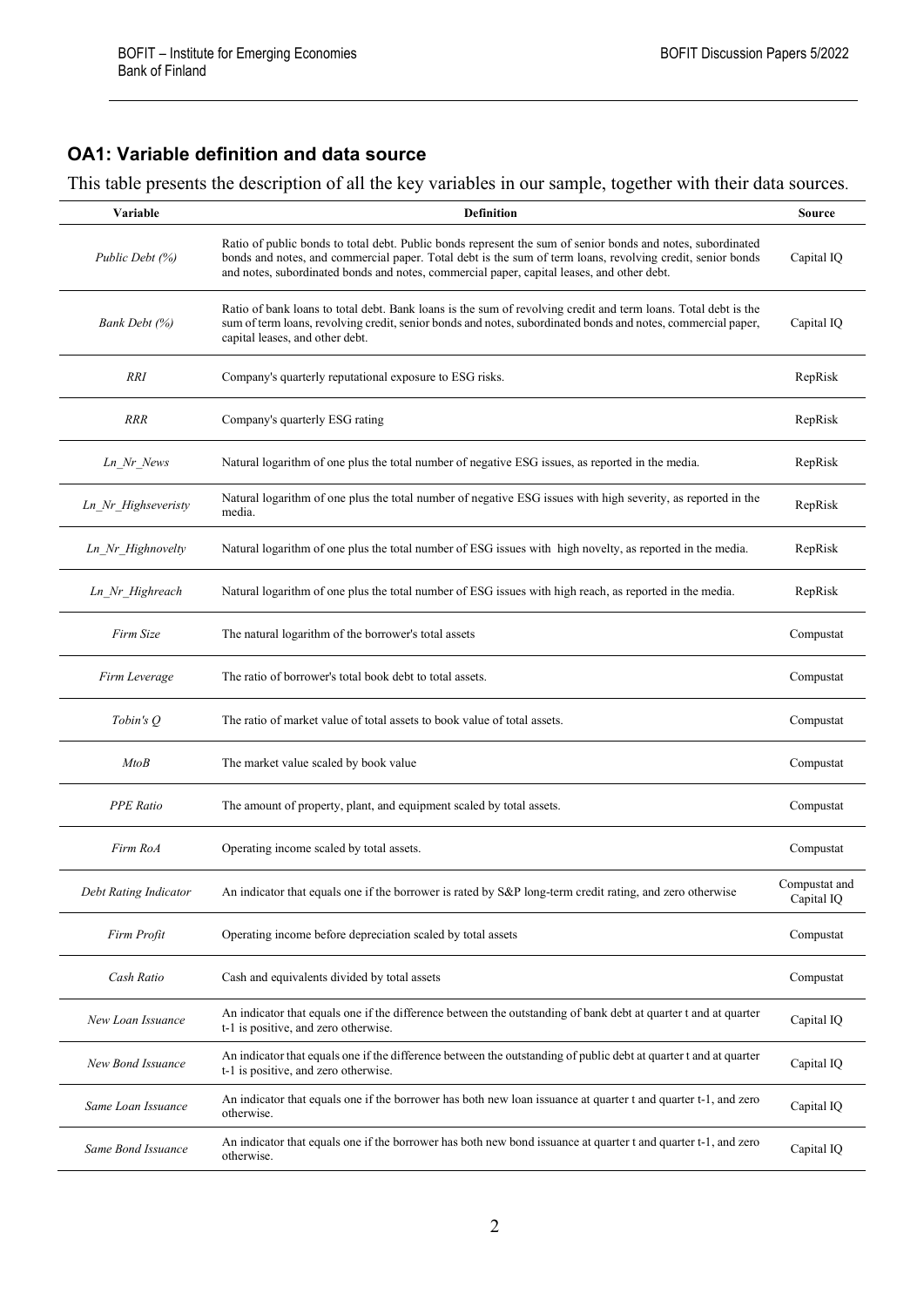#### **OA2: Negative news and debt issuance**

This table reports the Probit regression of the number of the borrower's negative reputation news on the likelihood of initiating new loans and new bonds. *Ln\_Nr\_News* is the number of negative ESG news coverage at quarter t-1. *Ln\_Nr\_Highseveristy* is the natural logarithm of one plus the total number of negative ESG issues with high severity at quarter t-1. *Ln\_Nr\_Highnovelty* is the natural logarithm of one plus the total number of ESG issues with high novelty at quarter t-1. *Ln\_Nr\_Highreach* is the natural logarithm of one plus the total number of ESG issues with high reach at quarter t-1. *New Loan Issuance* is a dummy variable that takes one if the firm borrows from banks at the quarter t, *New Bond issuance* is a dummy variable that equals one if the firm borrows from the bond market at the quarter t. This analysis is conducted based on the sample of firms that issues either bonds or loans, or both. Detailed variable definitions are available in the OA1. All regressions control for firm and year quarter fixed effects. The dependent variables and independent variables are lagged one period. \*, \*\*, and \*\*\* indicate statistical significance at the 10%, 5%, and 1% levels, respectively. Standard errors are robust and clustered at the firm level, and t-statistics are reported in parentheses.

|                            | Sample of firms that issues either bonds or loans, or both |                       |                      |                       |                          |                    |                     |                    |  |
|----------------------------|------------------------------------------------------------|-----------------------|----------------------|-----------------------|--------------------------|--------------------|---------------------|--------------------|--|
| <b>Dependent Variable:</b> | <b>New Loan Issuance</b>                                   |                       |                      |                       | <b>New Bond Issuance</b> |                    |                     |                    |  |
|                            | (1)                                                        | (2)                   | (3)                  | (4)                   | (1)                      | (2)                | (3)                 | (4)                |  |
| Ln_Nr_News                 | $-6.231***$<br>(2.01)                                      |                       |                      |                       | $3.456***$<br>(1.22)     |                    |                     |                    |  |
| Ln Nr Highseveristy        |                                                            | $-24.597*$<br>(14.57) |                      |                       |                          | $-8.039$<br>(9.80) |                     |                    |  |
| Ln Nr Highnovelty          |                                                            |                       | $-8.891**$<br>(3.48) |                       |                          |                    | $4.312**$<br>(2.06) |                    |  |
| Ln Nr Highreach            |                                                            |                       |                      | $-15.131**$<br>(6.01) |                          |                    |                     | $6.026*$<br>(3.18) |  |
| Controls                   | Yes                                                        | Yes                   | Yes                  | Yes                   | Yes                      | Yes                | Yes                 | Yes                |  |
| Year-Quarter FE            | Yes                                                        | Yes                   | Yes                  | Yes                   | Yes                      | Yes                | Yes                 | Yes                |  |
| Industry FE                | Yes                                                        | Yes                   | Yes                  | Yes                   | Yes                      | Yes                | Yes                 | Yes                |  |
| Obs.                       | 62,586                                                     | 62,586                | 62,586               | 62,586                | 62,586                   | 62,586             | 62,586              | 62,586             |  |
| Pseudo R2                  | 0.036                                                      | 0.036                 | 0.036                | 0.036                 | 0.039                    | 0.039              | 0.039               | 0.039              |  |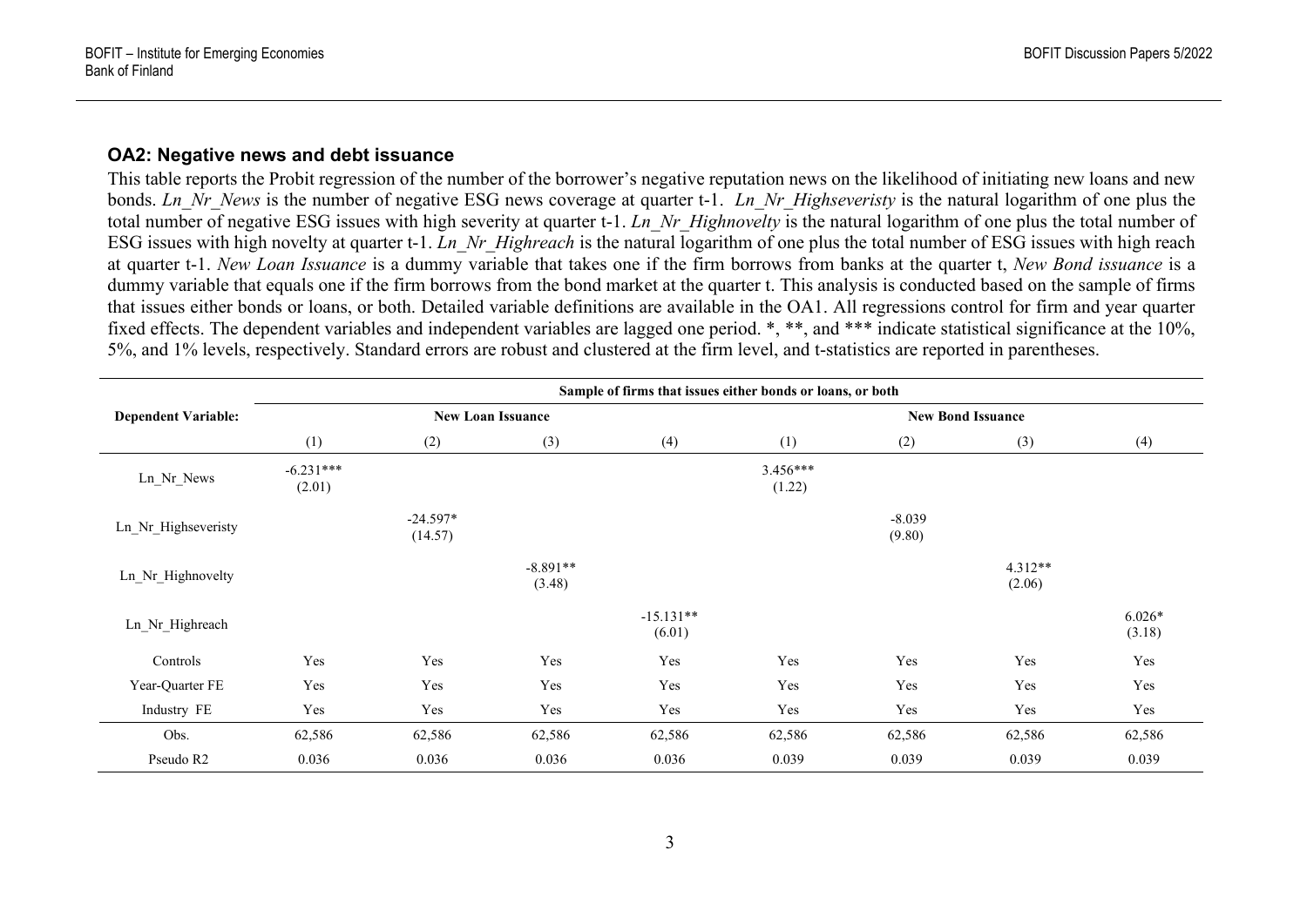#### **OA3: Negative news and debt issuance**

This table reports the Probit regression of the number of the borrower's negative reputation news on the likelihood of initiating new loans and new bonds. *Ln\_Nr\_News* is the number of negative ESG news coverage at quarter t-1. *Ln\_Nr\_Highseveristy* is the natural logarithm of one plus the total number of negative ESG issues with high severity at quarter t-1. *Ln\_Nr\_Highnovelty* is the natural logarithm of one plus the total number of ESG issues with high novelty at quarter t-1*. Ln\_Nr\_Highreach* is the natural logarithm of one plus the total number of ESG issues with high reach at quarter t-1. *New Loan Issuance* is a dummy variable that takes one if the firms borrow from banks at the quarter t, *New Bond issuance* is a dummy variable that equals one if the firm borrows from the bond market at the quarter t. This analysis is conducted based on the sample of firms that issues either bonds or loans. Detailed variable definitions are available in the OA1. All regressions control for firm and year quarter fixed effects. The dependent variables and independent variables are lagged one period. \*, \*\*, and \*\*\* indicate statistical significance at the 10%, 5%, and 1% levels, respectively. Standard errors are robust and clustered at the firm level, and t-statistics are reported in parentheses.

|                            | Sample of firms that issues either bonds or loans |                      |                      |                       |                          |                     |                      |                     |
|----------------------------|---------------------------------------------------|----------------------|----------------------|-----------------------|--------------------------|---------------------|----------------------|---------------------|
| <b>Dependent Variable:</b> | <b>New Loan Issuance</b>                          |                      |                      |                       | <b>New Bond Issuance</b> |                     |                      |                     |
|                            | (1)                                               | (2)                  | (3)                  | (4)                   | (1)                      | (2)                 | (3)                  | (4)                 |
| Ln Nr News                 | $-6.321***$<br>(2.29)                             |                      |                      |                       | $4.712***$<br>(1.39)     |                     |                      |                     |
| Ln Nr Highseveristy        |                                                   | $-24.810$<br>(16.46) |                      |                       |                          | $-9.252$<br>(11.31) |                      |                     |
| Ln Nr Highnovelty          |                                                   |                      | $-8.342**$<br>(3.95) |                       |                          |                     | $6.444***$<br>(2.34) |                     |
| Ln Nr Highreach            |                                                   |                      |                      | $-18.000**$<br>(7.06) |                          |                     |                      | $7.377**$<br>(3.61) |
| Controls                   | Yes                                               | Yes                  | Yes                  | Yes                   | Yes                      | Yes                 | Yes                  | Yes                 |
| Year-Quarter FE            | Yes                                               | Yes                  | Yes                  | Yes                   | Yes                      | Yes                 | Yes                  | Yes                 |
| Industry FE                | Yes                                               | Yes                  | Yes                  | Yes                   | Yes                      | Yes                 | Yes                  | Yes                 |
| Obs.                       | 48,639                                            | 48,639               | 48,639               | 48,639                | 48,639                   | 48,639              | 48,639               | 48,639              |
| Pseudo R2                  | 0.042                                             | 0.042                | 0.042                | 0.042                 | 0.050                    | 0.050               | 0.050                | 0.050               |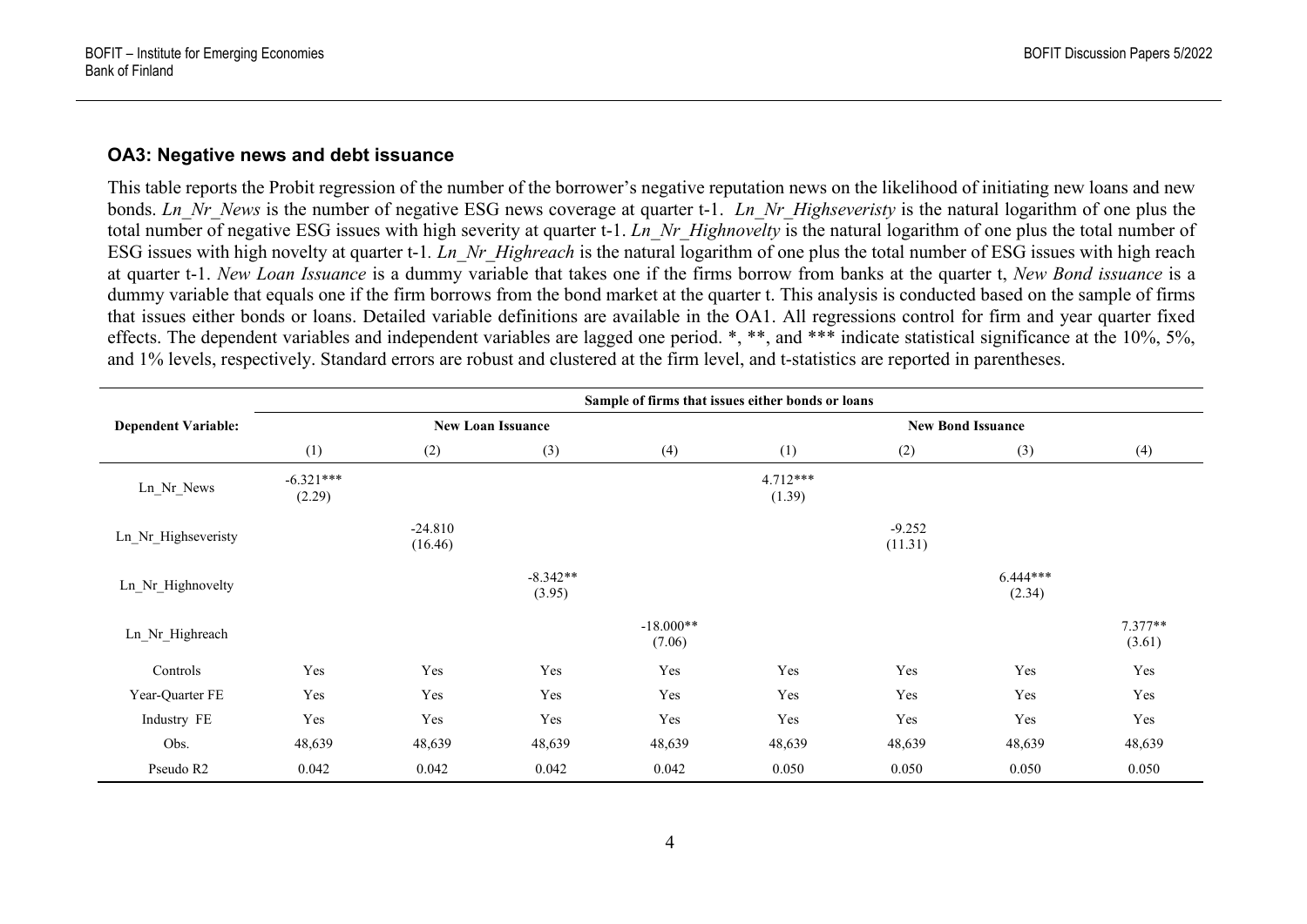## **OA4: Debt concentration and ESG risk**

This table represents the impact of ESG risk on debt specialization. We follow Colla et al., (2013) and use *HHI* and *Excel 90* to measure the degree of debt specialization. Detailed information of variables is available in the OA 1. The results show that firms with higher ESG ratings are associated with a higher degree of debt specification. But we do not find evidence that supports the relation between firms' ESG risk and the degree of debt specification. All regressions control for firm and year quarter fixed effects. The independent variables are lagged one period. \*, \*\*, and \*\*\* indicate statistical significance at the 10%, 5%, and 1% levels, respectively. Standard errors are robust and clustered at the firm level, and t-statistics are reported in parentheses.

|                            |                    | HHI                 | Excl90             |                     |  |
|----------------------------|--------------------|---------------------|--------------------|---------------------|--|
| <b>Dependent Variable:</b> | (1)                | (2)                 | (3)                | (4)                 |  |
| RRI                        | $-0.013$<br>(0.02) |                     | $-0.003$<br>(0.03) |                     |  |
| <b>RRR</b>                 |                    | $0.412**$<br>(0.21) |                    | $0.852**$<br>(0.41) |  |
| Controls                   | Yes                | Yes                 | Yes                | Yes                 |  |
| Year-Quarter FE            | Yes                | Yes                 | Yes                | Yes                 |  |
| Firm FE                    | Yes                | Yes                 | Yes                | Yes                 |  |
| Obs.                       | 62,540             | 62,540              | 62,540             | 62,540              |  |
| Adj. R2                    | 0.571              | 0.448               | 0.571              | 0.448               |  |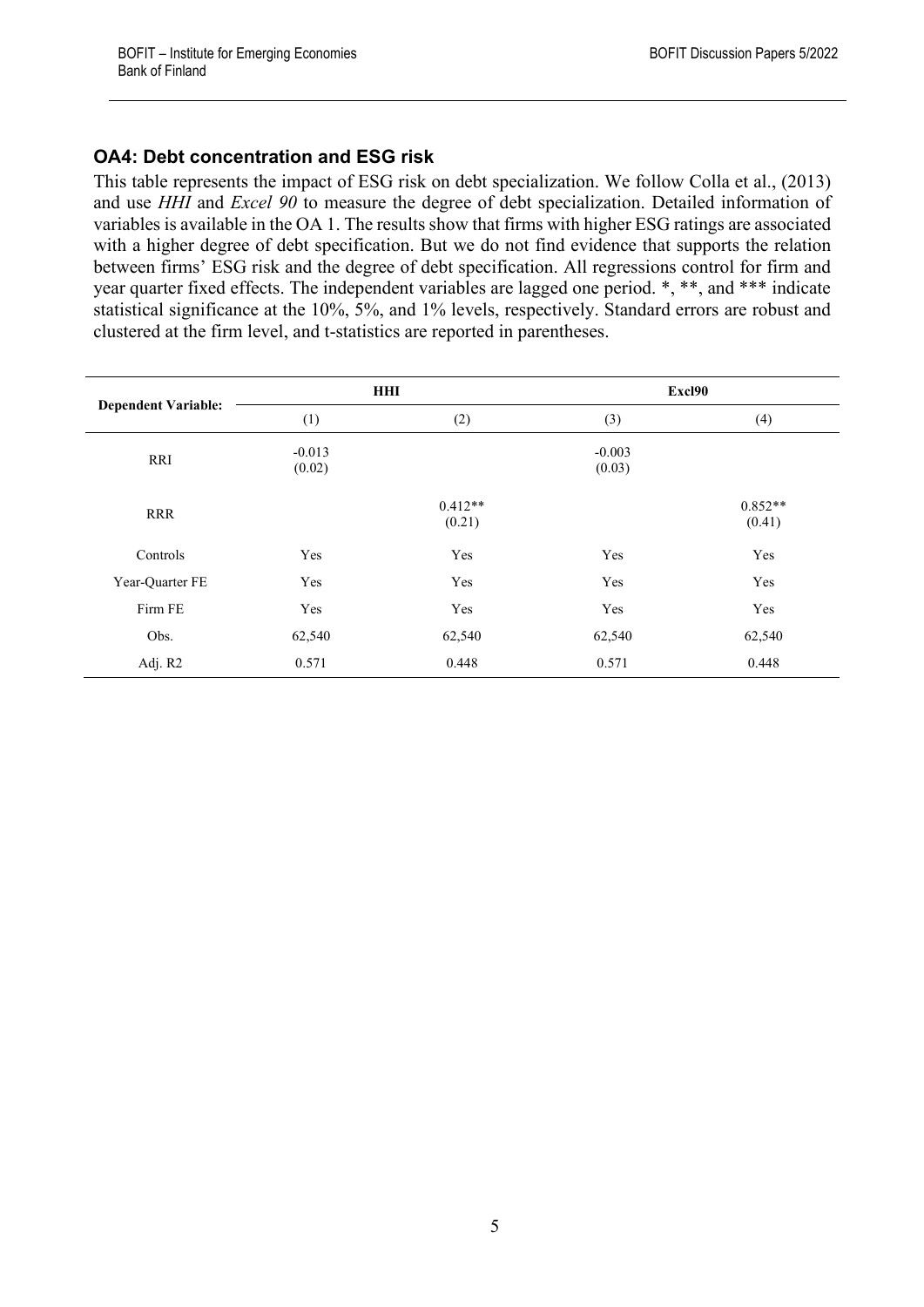### **OA5: Loan, bond spread and maturity comparison and ESG risk**

This table represents the impact of ESG risk on loan spreads and bond spreads. This table is designed to alleviate the concern that whether firms' financing choice is affected by the pricing of ESG risk in the two markets. Loan Spread is the basis point spread over LIBOR plus the facility fee. Bond Spread is the difference between the yield on the bond and a treasury bond with the corresponding maturity. Loan Maturity is the natural log of the maturity of the loan facility in months. Bond Maturity is the natural log of the maturity of bonds in months. The results show that ESG risk exposure (measured by RRI) is priced in either loan contract terms or bond contract terms. Firms with higher ESG risk face higher loan spread, shorter loan maturity, higher bond spreads, and shorter bond maturity. Control variables include firm characteristics, loan characteristics or bond characteristics. All regressions control for firm and year quarter fixed effects. The independent variables are lagged one period. \*, \*\*, and \*\*\* indicate statistical significance at the 10%, 5%, and 1% levels, respectively. Standard errors are robust and clustered at the firm level, and t-statistics are reported in parentheses.

| <b>Sample</b>              |                      | <b>All Loan Facilities</b> | <b>All Bond Facilities</b> |                      |  |
|----------------------------|----------------------|----------------------------|----------------------------|----------------------|--|
| <b>Dependent Variable:</b> | Loan spread          | <b>Loan Maturity</b>       | <b>Bond spread</b>         | <b>Bond Maturity</b> |  |
| <b>RRI</b>                 | $46.57**$<br>(16.23) | $-0.280**$<br>$(-2.40)$    | $108.09***$<br>(21.43)     | $-0.278**$<br>(0.10) |  |
| Controls                   | Yes                  | Yes                        | Yes                        | Yes                  |  |
| Year FE                    | Yes                  | Yes                        | Yes                        | Yes                  |  |
| <b>Industry FE</b>         | Yes                  | Yes                        | Yes                        | Yes                  |  |
| Purpose FE                 | Yes                  | Yes                        | Yes                        | Yes                  |  |
| Obs.                       | 11,310               | 13,711                     | 4,932                      | 4,954                |  |
| Adj. R2                    | 0.414                | 0.148                      | 0.653                      | 0.039                |  |